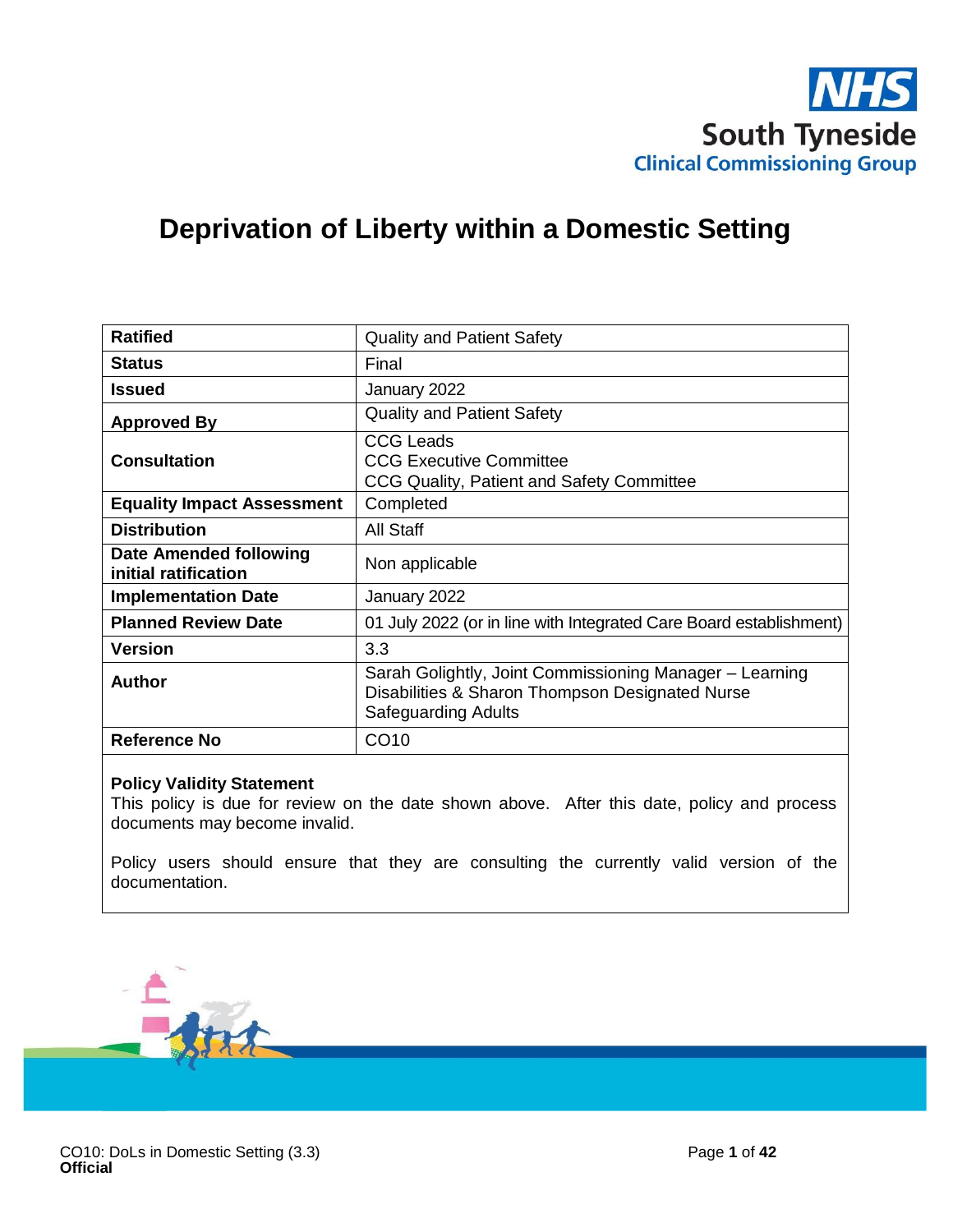## **Version Control**

| <b>Version</b> | <b>Release Date</b> | <b>Author</b>                                                                             | <b>Update comments</b>                                                                                                                                                                                                                                    |
|----------------|---------------------|-------------------------------------------------------------------------------------------|-----------------------------------------------------------------------------------------------------------------------------------------------------------------------------------------------------------------------------------------------------------|
| V <sub>1</sub> | 28/02/2013          | <b>PCT</b>                                                                                | Policy provided to CCG as<br>part of standard policy suite                                                                                                                                                                                                |
| V <sub>2</sub> | 15/03/2016          | <b>NECS Joint</b><br><b>Commissioning Team</b>                                            | Policy reviewed and<br>amended in light of<br>guidance changes.                                                                                                                                                                                           |
| V <sub>3</sub> | 14/10/2016          | Sarah Golightly, Joint<br>Commissioning Manager,<br>Learning Disabilities,<br><b>NECS</b> | Reviewed<br>$\bullet$<br>governance<br>arrangements in line<br>with the new<br>combined MCA and<br>DOLS policy. This<br>policy is to give<br>clarity to the issues<br>of Domestic<br>Deprivations of<br>Liberty in STCCG.<br>Change of Title<br>$\bullet$ |
| V3.1           | April 2020          | Sharon Thompson, CCG<br>Lead                                                              | No legislation update or<br>impact on external<br>environment factors.<br>Extension request due to<br>COVID19 priorities.                                                                                                                                 |
| V3.2           | April 2021          | CCG                                                                                       | Joint Commissioning Unit, Extension for 12 months in<br>light of COVID19                                                                                                                                                                                  |
| V3.3           | January 2022        | Joint Commissioning Unit, Extended in light of ICB<br>CCG                                 | establishment                                                                                                                                                                                                                                             |

# **Approval**

| Role     | <b>Name</b>                                    | Date              |
|----------|------------------------------------------------|-------------------|
| Approval | Governing Body                                 | 28/02/2013        |
| Approval | <b>Quality, Patient &amp; Safety Committee</b> | 17/02/2016        |
| Approval | <b>Quality, Patient &amp; Safety Committee</b> | 05/10/2016        |
| Approval | Director of Operations, CCG                    | <b>April 2020</b> |
| Approval | Virtual Executive Committee                    | April 2021        |
| Approval | Virtual Executive Committee                    | January 2022      |

## **Review**

This document will be reviewed at least two years from its issue date.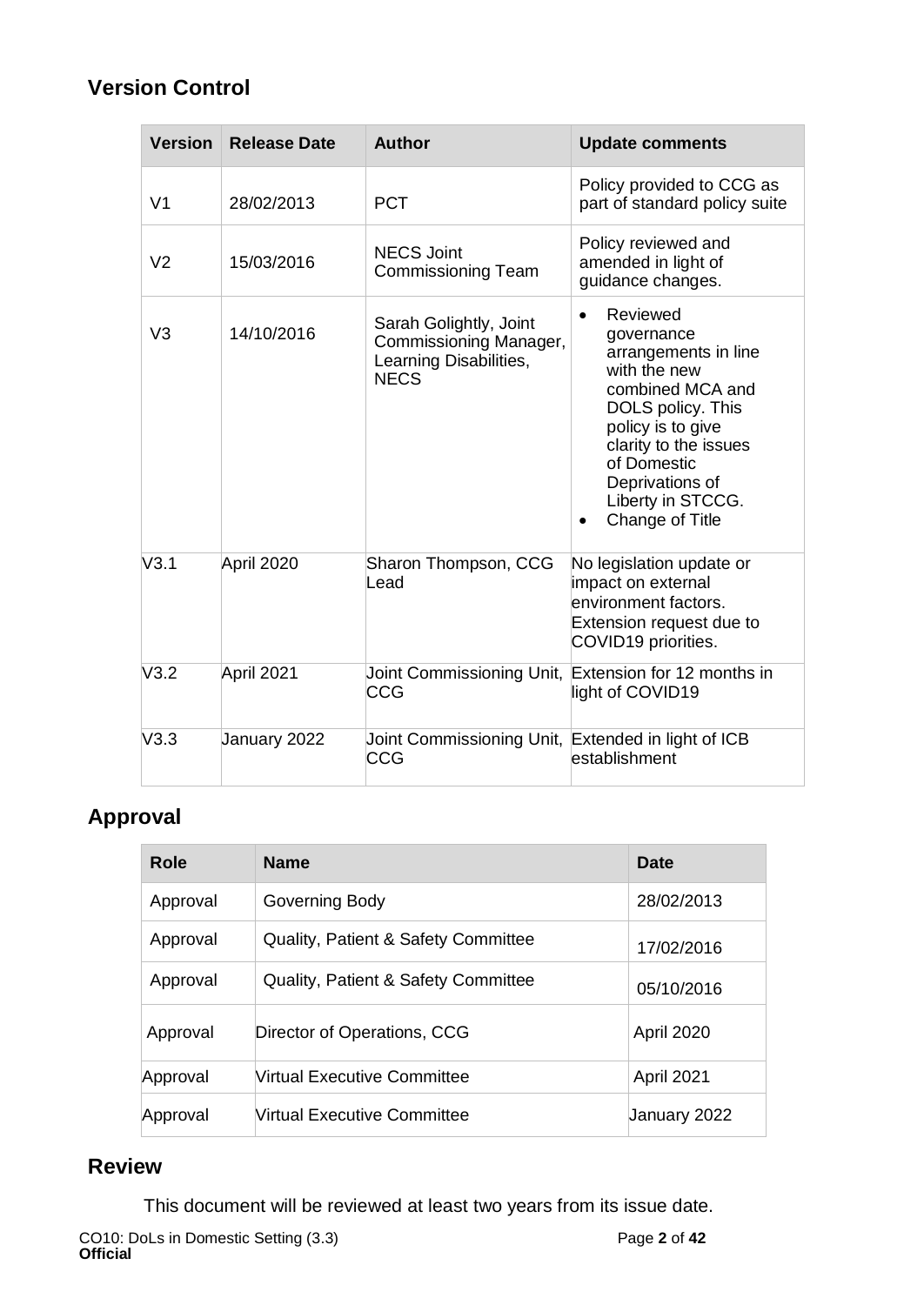## **Contents**

| 2. |  |
|----|--|
| 3. |  |
| 4. |  |
| 5. |  |
| 6. |  |
| 7. |  |
| 8. |  |
| 9. |  |
|    |  |
|    |  |
|    |  |
|    |  |
|    |  |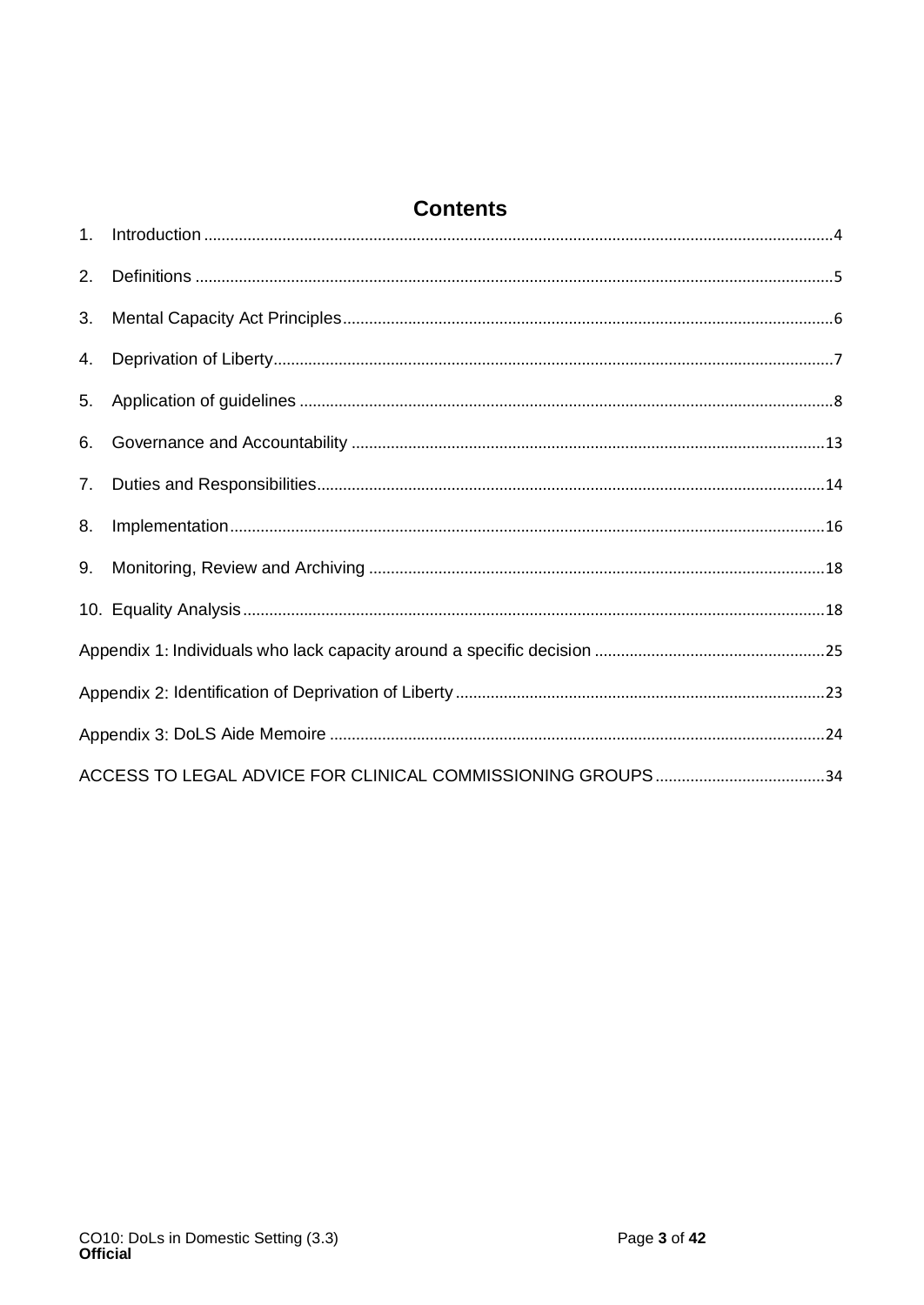**"**The deprivation of a person's liberty is a very serious matter and should not happen unless it is absolutely necessary, and in the best interests of the person concerned.**"**

*Deprivation of Liberty Safeguards: Code of Practice*

## <span id="page-3-0"></span>**1. Introduction**

For the purposes of this policy, NHS South Tyneside Clinical Commissioning Groups will be referred to as "the CCGs".

This policy sets out how the CCGs will fulfil their duties and responsibilities effectively, both within their own organisations and across the local health economy via their commissioning arrangements in relation to the Deprivation of Liberty within a domestic setting and authorised via the Court of Protection (CoP)

The CCGs aspire to the highest standards of corporate behaviour and clinical competence to ensure that safe, fair and equitable procedures are applied to all organisational transactions, including relationships with patients, their carers, the public, staff, and other stakeholders, and in the use of public resources. In order to provide clear and consistent guidance, the CCGs will develop documents to fulfil all statutory, organisational and best practice requirements and support the principles of equal opportunity for all.

The Deprivation of Liberty Safeguards (DoLS) provide legal protection for vulnerable people over the age of 18, who are or may become, deprived of their liberty in a hospital or care home environment, whether placed there under public or private arrangements. They are not available to those people at risk of a DoL within their own home or supported tenancy.

Any DoL must be only

- *in their own best interests to protect them from harm*
- *if it is a proportionate response to the likelihood and seriousness of the harm,*

### *And*

• *if there is no less restrictive alternative*.

The preparation of this document has included an assessment against equality and diversity requirements and Human Rights considerations, to ensure that there is no direct or indirect discrimination against individuals or groups of persons and that no human rights are unlawfully restricted.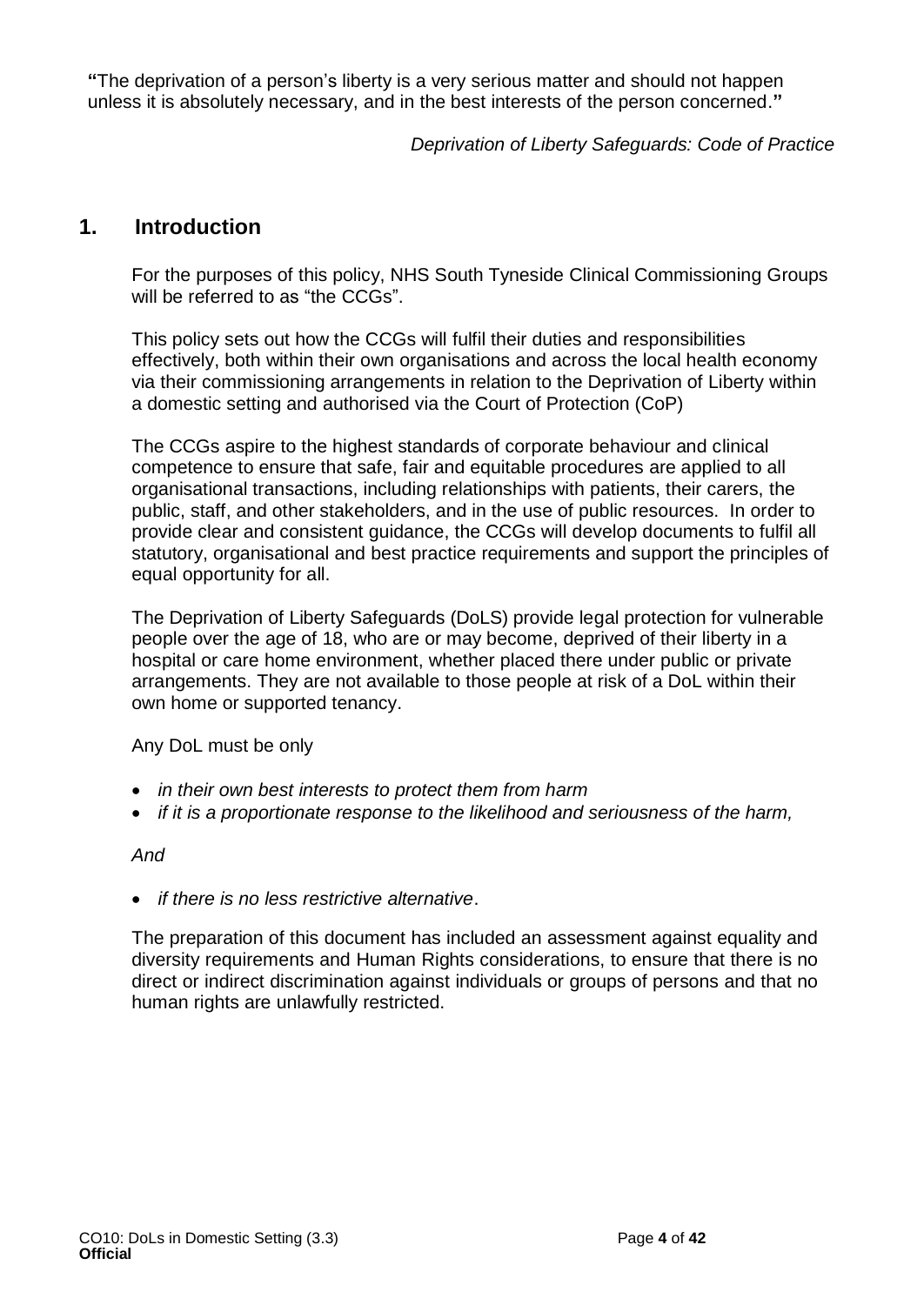This policy should be read in conjunction with the:

- The Mental Capacity Act: Code of Practice [https://www.gov.uk/government/publications/mental-capacity-act-code-of](https://www.gov.uk/government/publications/mental-capacity-act-code-of-practice)[practice](https://www.gov.uk/government/publications/mental-capacity-act-code-of-practice)
- CO03: MCA and DOLS Policy

The purpose of this policy is to support the CCGs in discharging their duties and responsibilities as a commissioner. This requires the CCGs to understand and be able to apply the principles of the Mental Capacity Act Code of Practice, so they can be assured that assessments of capacity are carried out appropriately by commissioned services and that decisions made on behalf of people who lack capacity are made in their best interests. Commissioned services are expected to demonstrate compliance with the code of practice and any legal changes as a result of case law.

This policy applies to all staff employed by the CCGs, including any agency, selfemployed or temporary staff. All managers must ensure their staff are made aware of this policy and how to access it and ensure its implementation within their line of responsibility and accountability.

## <span id="page-4-0"></span>**2. Definitions**

**2.1.** The following terms are used in this document:

| Advance Decision to refuse treatment        | ADRT        |
|---------------------------------------------|-------------|
| <b>Best Interests Assessor</b>              | BIA         |
| <b>Court of Protection</b>                  | CoP         |
| Deprivation of Liberty                      | DOL         |
| <b>Enduring Power of Attorney</b>           | EPA         |
| <b>General Practitioner</b>                 | GP          |
| <b>Independent Mental Capacity Advocate</b> | <b>IMCA</b> |
| Lasting Power of Attorney                   | LPA         |
| <b>Managing Authority (Hospital)</b>        | МA          |
| <b>Mental Capacity Act</b>                  | <b>IMCA</b> |
| <b>Mental Health Act</b>                    | <b>MHA</b>  |
| Office of the Public Guardian               | <b>OPG</b>  |
| <b>Relevant Persons Representative</b>      | PR          |
| Supervisory Body (LA)                       | <b>SB</b>   |
| <b>North East Commissioning Support</b>     | <b>NECS</b> |

### **2.2. Equality and Diversity Leads:**

CCG Director of Operations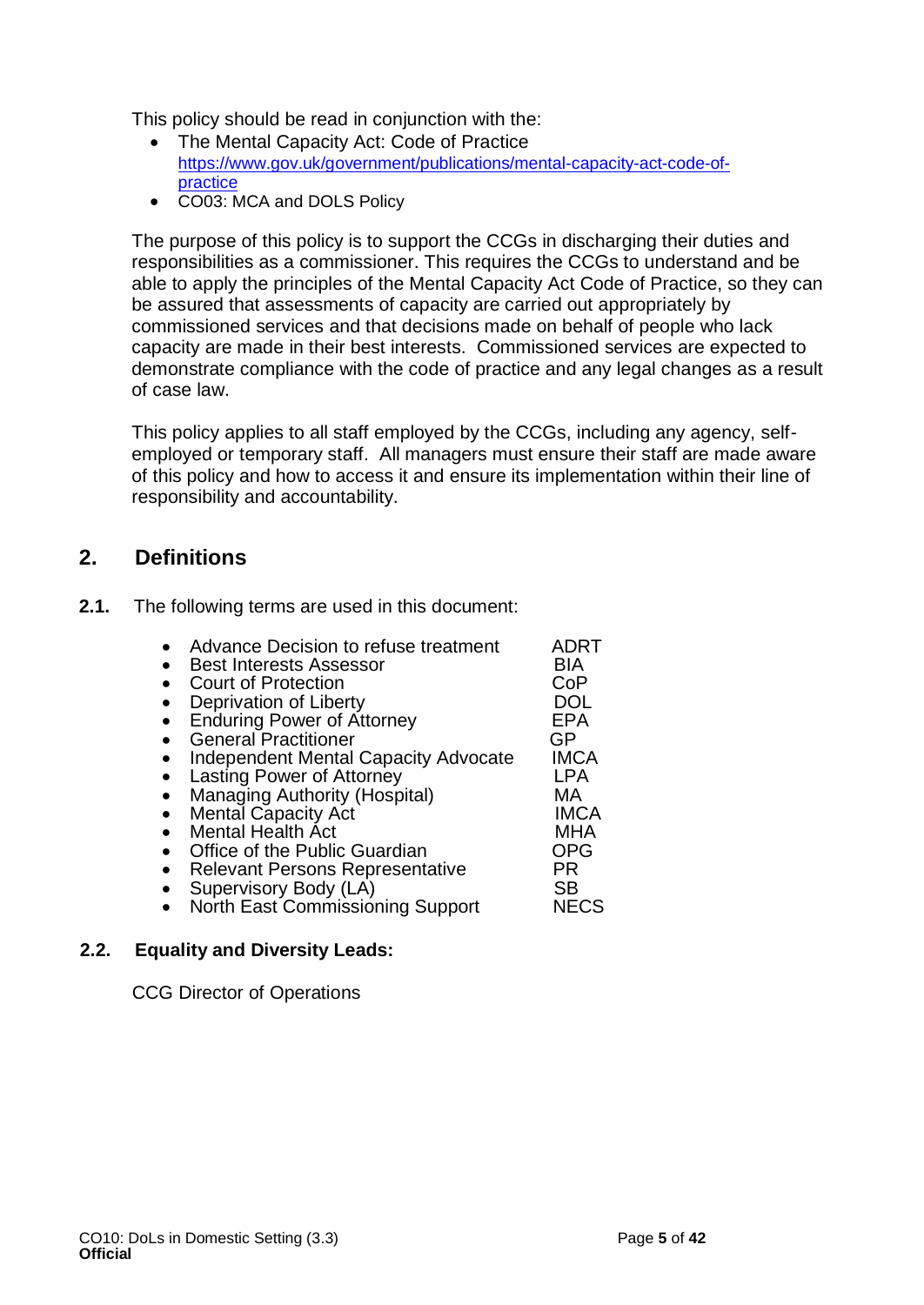## **2.3. Definition of Mental Capacity**

A person lacks capacity at a certain time if they are unable to make a decision for themselves in relation to a matter, because of impairment, or a disturbance in the functioning of the mind or brain. An impairment or disturbance in the brain could be as a result of (not an exhaustive list):

- A stroke or brain injury
- A mental health problem
- Dementia
- A significant learning disability
- Confusion, drowsiness or unconsciousness because of an illness or treatment for it
- A substance misuse

Lacking capacity is about the ability to make a particular decision at a certain time, not a range of decisions. If someone cannot make complex decisions it does not mean they cannot make simple decisions.

It does not matter if the impairment or disturbance is permanent or temporary but if the person is likely to regain capacity in time for the decision to be made, delay of the decision should be considered. Therefore Capacity Testing may be required at various periods.

Capacity cannot be established merely by reference to a person's age, appearance or condition or aspect of their behaviour, which might lead others to make an assumption about their capacity. An assumption that the person is making an unwise decision must be objective and related to the person's cultural values.

## <span id="page-5-0"></span>**3. Mental Capacity Act Principles**

The MCA provides legal protection from liability for carrying out certain actions in connection with care and treatment of people provided that:

- the principles of the MCA have been observed
- an assessment of capacity has been carried out and it is reasonable to believe that the person lacks capacity in relation to the matter in questions
- it is reasonable to believe the action to be taken is in the best interests of the person

There are five key principles underpinning the MCA as follows:

- A person must be assumed to have capacity unless it is established that they lack capacity.
- A person is not unable to make a decision unless all steps have been taken unsuccessfully.
- A person is not unable to make a decision merely because he makes an unwise decision.
- An act/decision made on behalf of a person who lacks capacity must be in his best interests.
- Before the act or decision, ensure it is achieved in the least restrictive way.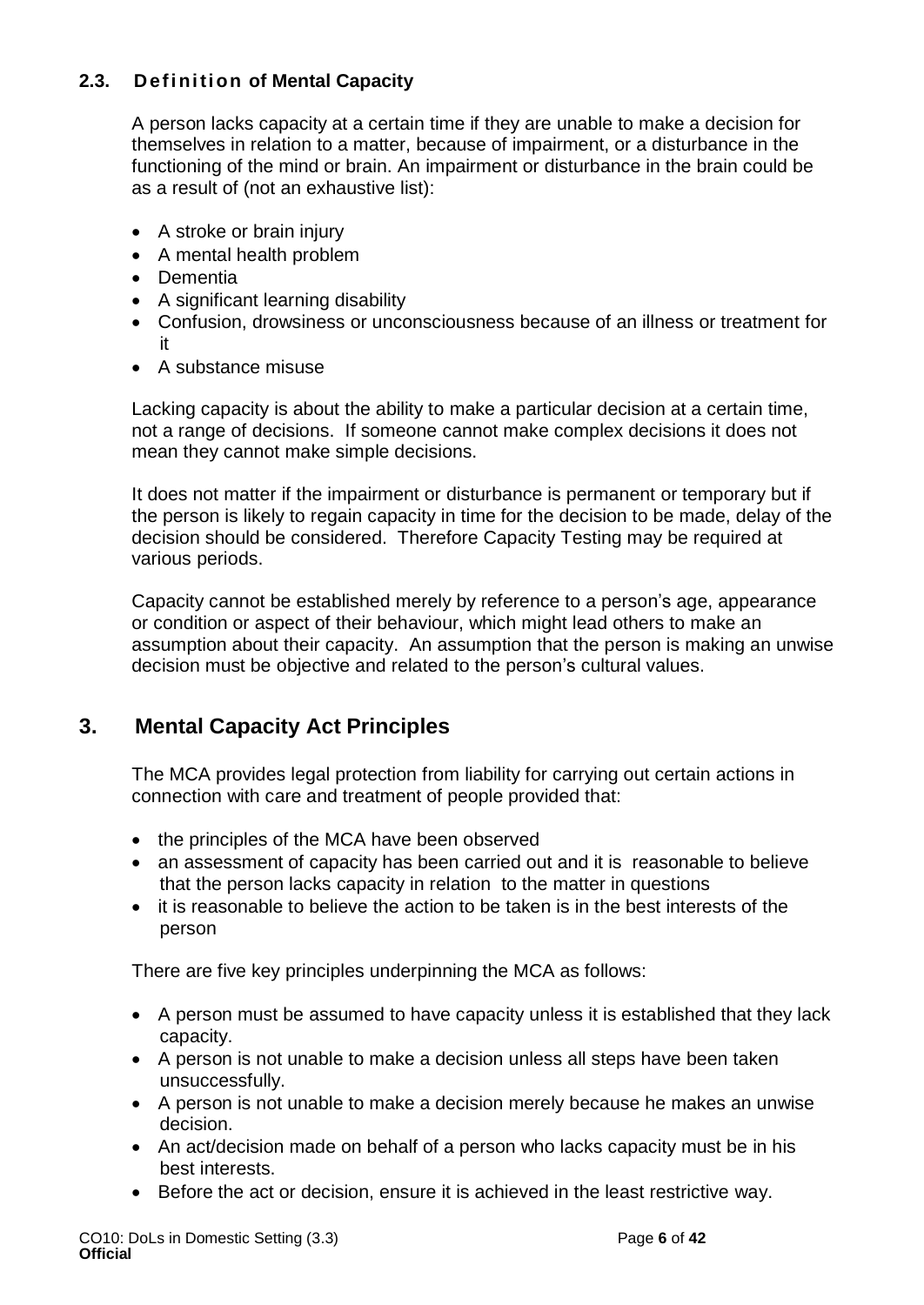The Mental Capacity Act applies to all people over the age of 16, except when making a lasting power of attorney (LPA); making an advance decision to refuse treatment and making a will; in these situations, a person must be aged 18 or over.

## <span id="page-6-0"></span>**4. Deprivation of Liberty**

A Deprivation of Liberty may occur in any care setting, the DoLS provide legal protection for vulnerable people over the age of 18, who are or may become, deprived of their liberty in a hospital or care home environment, whether placed under public or private arrangements but do not cover those DoL in a domestic setting.

The European Court of Human Rights has identified three elements that all need to be met before a particular set of circumstances will amount to a deprivation of liberty under Article 5:

- $\checkmark$  The objective element: that the person is confined to a particular restricted place for a non-negligible period of time
- $\checkmark$  The subjective element: that the person either does not or cannot consent
- $\checkmark$  Imputable to the state: that deprivation is one for which the state can be said to be responsible.

On 19th March 2014, the Supreme Court published its' judgement in the P v Cheshire West and Chester Council and P & Q v Surrey County Council cases. This judgement significantly clarified the definition of what constitutes a deprivation of liberty by establishing an 'Acid Test'.

For a person to be deprived of their liberty, they must:

- lack capacity to consent to the relevant care and support arrangements
- be subject both to continuous supervision and control

### And

• not be free to leave.

In all cases the following are not relevant to the application of the test:

- The person's compliance or lack of objection to the care arrangements.
- The reason or purpose behind a particular placement; and
- The relative normality of the placement (whatever the comparison made). This means that the person should not be compared with anyone else in determining whether there is a Deprivation of Liberty. However, young persons aged 16 or 17 should be compared to persons of a similar age and maturity without disabilities).

The introduction of the 'Acid Test' has reduced the threshold and widened the scope of who may be affected to include Independent Living Schemes, Adult Placements, Children's Foster Placements and people at home receiving funded packages of care.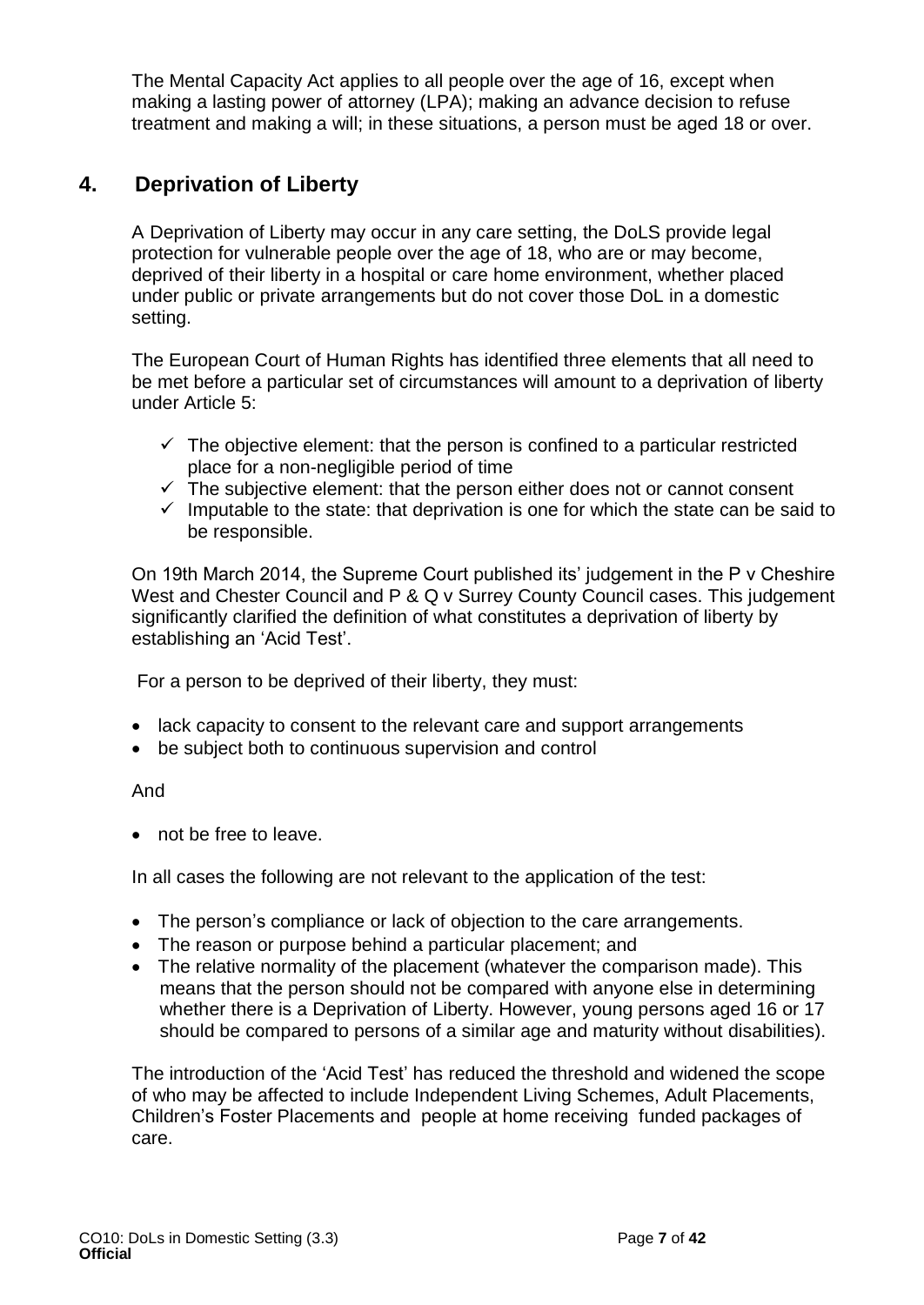This test is far broader than those set by previous judgements - disabled people should not face a tougher standard for being deprived of their liberty than nondisabled people.

The Supreme Court has held that a deprivation of liberty can occur in domestic settings where the State is responsible for imposing such arrangements. This can include a placement in a supported living arrangement in the community or in the person's own home. These must be authorised by the Court of [Protection.](http://trixresources.proceduresonline.com/nat_key/keywords/a_court_protection.html)

## <span id="page-7-0"></span>**5. Application of guidelines**

These guidelines are relevant to people who receive commissioned support within a setting other than a hospital or care home, and whose care arrangements may amount to a deprivation of their liberty. The guidelines specifically apply to those individuals who have a mental disorder (as defined by the Mental Health Act 1983) and lack capacity to consent to the arrangements made for their care and treatment and where the circumstances of that care and treatment may amount to a deprivation of liberty.

Consideration of a Potential DoL within supported living services, shared lives schemes (formerly known as adult placements) and extra care housing requires an integrated health and social care approach. Whilst a package of care that amounts to a DoL within a domestic setting may be commissioned by the CCG, the arrangements and oversight of that care are not uncommonly given by the North East Commissioning support unit (NECS) and / or the Local Authority (LA).

## **5.1 Overview of Process**

When the case manager assisting in identification of the health outcomes develops the support plan in conjunction with the individual (and their family if appropriate), they must also consider whether the plan results in the individual being deprived of their liberty. If following discussion it is felt that this maybe the case, then there is a responsibility to take all reasonable steps to consider whether the support plan can be amended to reduce the level of restrictions so that a deprivation is not occurring.

If this is not possible then the CCG will need to be notified so that they can make a decision, in line with their responsibility as commissioner, on the appropriateness of a referral to the Court of Protection. Dependent on the circumstances of the individual person DoL, agreement on which organisation, (NECS, CCG, LA) takes the application forward will need to be discussed on an individual case-by-case basis and clarity should be sought locally.

Due to the high probability that there will be commissioned cases where individuals are already having their liberty deprived in the their own home/supported tenancy, then CHC teams need to ensure that there is a clear process on review in place to identify potential cases so that the relevant CCG is made aware.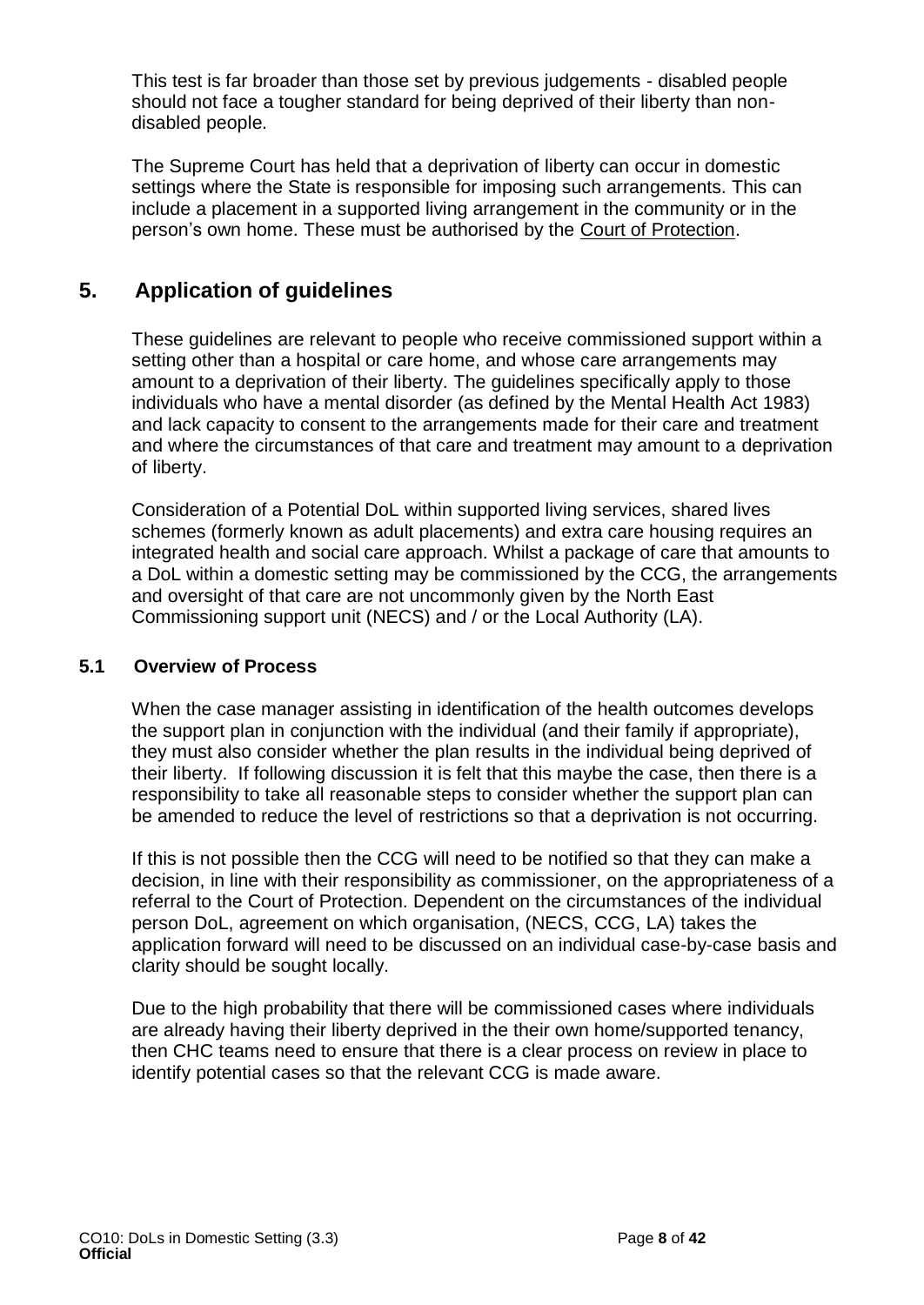## **5.2 What is a supported living service?**

The generic term, 'supported living', describes a form of domiciliary care whereby a CCG or local authority arranges a package of care and accommodation to be provided to a disabled, elderly or ill person. The individual lives in their own (often rented) home and typically receives social care and/or support to enable them to be as autonomous and independent as possible. The provision of accommodation is thereby separated from the delivery of care at an organisational level. There is usually some form of tenancy or licence arrangement with a landlord attracting housing benefit, with means-tested tailored support being provided by a distinct care provider with activities of daily living, education, training, employment and social interaction. The care setting is therefore not likely to constitute a "care home" for registration purposes.

Supported living services need only be registered with the Care Quality Commission (CQC) if they carry on a regulated activity that is nursing or personal care. If, for example, the individual is supported with cleaning, cooking and shopping, or is supervised to take prescribed medicine, the service does not require registration. If personal care is being provided but not in the place where they are living, for example at day services, then registration of the service is not required. However, where nursing or personal care is provided to those, for example, with more complex needs, then such care will need to be a regulated activity requiring CQC registration. The Care Act 2014 adopts the definition of nursing and personal care presently provided for in the Health and Social Care Act 2008 (Regulated Activities) Regulations 2010:

"nursing care" means any services provided by a nurse and involving:

- **(a)** the provision of care; or
- **(b)** the planning, supervision or delegation of the provision of care, other than any services which, having regard to their nature and the circumstances in which they are provided, do not need to be provided by a nurse;

### "personal care" means:

- **(a)** physical assistance given to a person in connection with:
	- (i) eating or drinking (including the administration of parenteral nutrition),
	- (ii) toileting (including in relation to the process of menstruation),
	- (iii) washing or bathing,
	- (iv) dressing,
	- (v) oral care, or

(vi) the care of skin, hair and nails (with the exception of nail care provided by a chiropodist or podiatrist); or

**(b)** the prompting, together with supervision, of a person, in relation to the performance of any of the activities listed in paragraph (a), where that person is unable to make a decision for themselves in relation to performing such an activity without such prompting and supervision."

Such regulated activities do not apply to the provision of accommodation to someone by a carer under a shared lives scheme (see below), school, or a further education institution.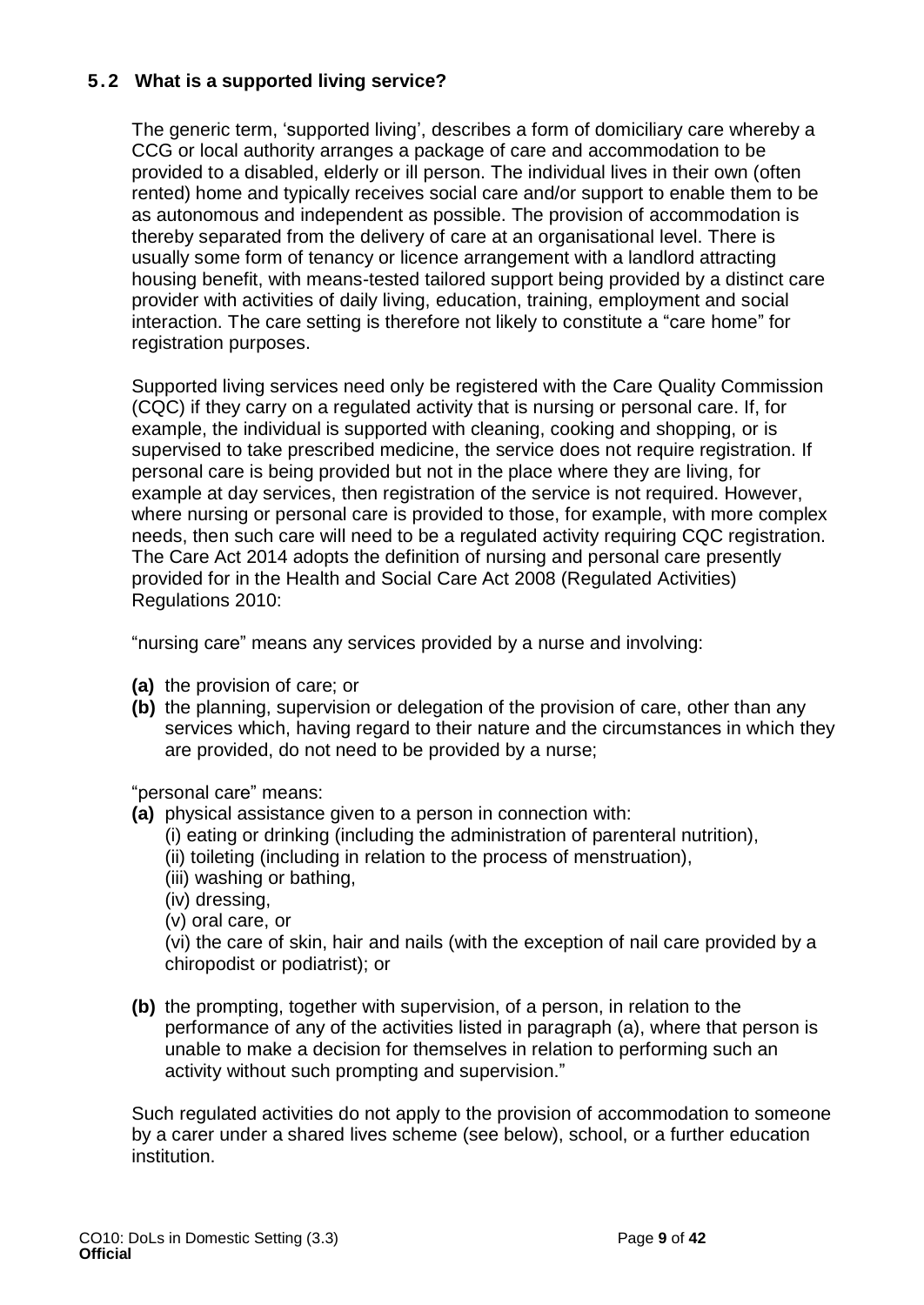## **5.3. Supported living: liberty-restricting measures**

The following are measures which may be found in the specific features of this care setting:

- Decision on where to live being taken by others;
- Decision on contact with others not being taken by the individual;
- Doors of the property locked, and/or chained, and/or bolted for security reasons or to prevent residents leaving;
- Access to the community being limited by staff availability;
- A member or members of staff accompanying a resident to access the community to support and meet their care needs;
- Mechanical restraint, such as wheelchairs with a lapstrap or harness (e.g. Crelling), reinforced glass in mobility vehicles, protective helmets;
- Varving levels of staffing and frequency of observation by staff:
- Restricted access to finances, with money being controlled by staff or welfare benefits appointee;
- Restricted access to personal items to prevent harm;
- Restricted access to parts of the property, such as the kitchen or certain cupboards therein, to minimise health and safety risks;
- Chemical restraint, such as medication with a sedative or tranquilising effect;
- Physical restraint/intervention, such as with personal care tasks, breakaway or block techniques, distraction methods, staff withdrawing, physical touches or holds;
- Restricted access to modes of social communication, such as internet, landline or mobile telephone, correspondence;
- Positive behavioural reward systems, to reward "good" behaviour;
- Restricted access to family, depending on level of risk and availability of staff and resources;
- Lack of flexibility, in terms of having activities timetabled, set meal times, expected sleep times

## **5.4. What are Shared Lives schemes?**

These schemes, formerly known as adult placements, differ from supported living arrangements as they involve the individual being placed in a family setting. They are likened to adult fostering arrangements and are available to those aged 16 and over. Usually a local authority arranges for the person to receive day support, short breaks or respite, or long term care in the family home of a Shared Lives carer so as to enable them to share the family life, social life and community activities. The schemes are designed for those wanting to live independently but not on their own. The majority of those receiving such care have learning disabilities, although the scheme extends to those with physical disabilities, mental health issues or drug or alcohol problems. Shared Lives carers are self-employed, with rates of payment set by the local authority or the scheme itself according to the location and the person's level of need. Carers receive payments to cover some of their time, rent and a contribution towards the household running costs.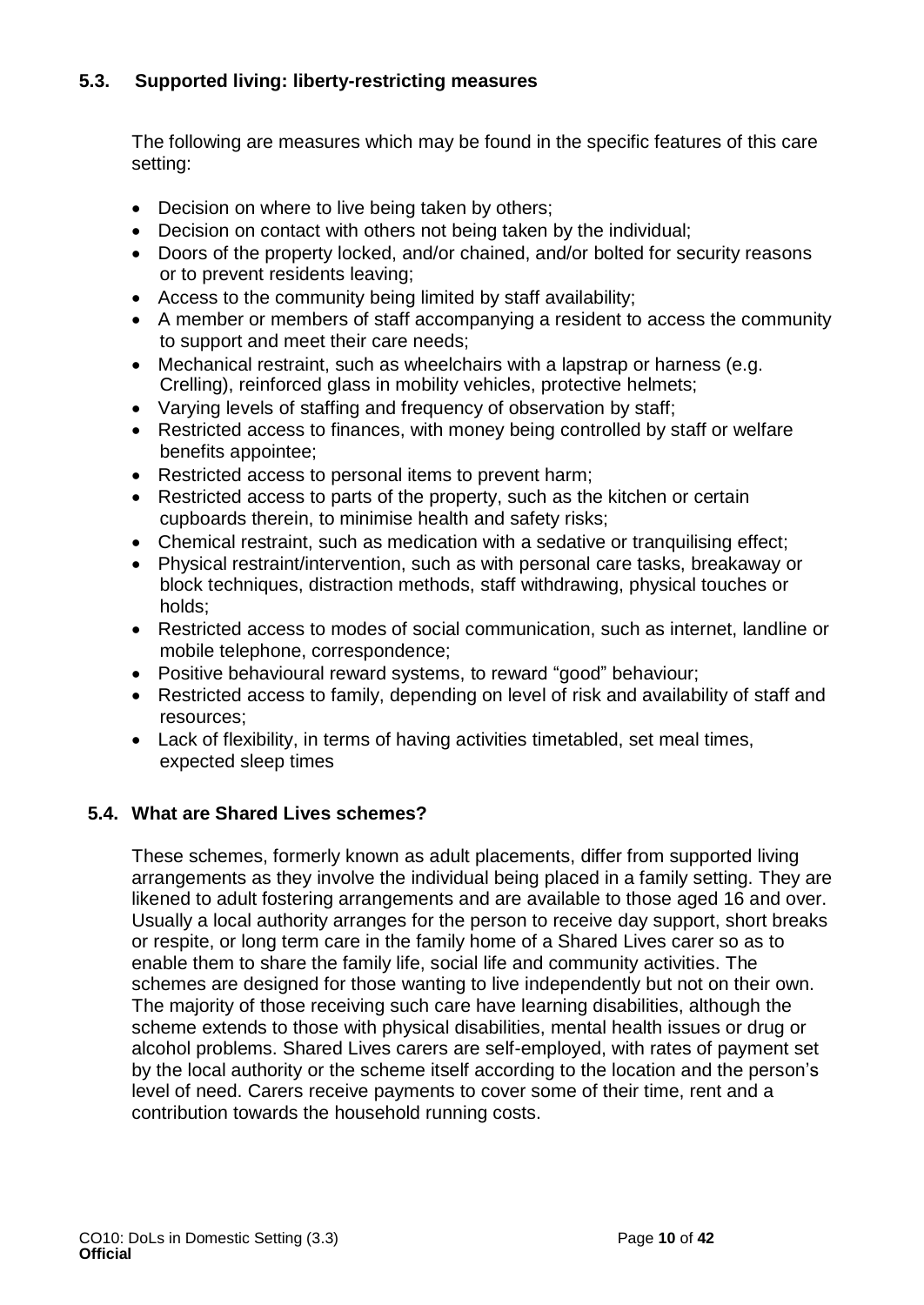Although accommodation is often provided together with personal care, it is not required to be registered as a "care home". But Shared Lives schemes are regulated under the Health and Social Care Act 2008. The schemes approve and train the carer, receive referrals (typically from the local authority), match the needs of the person with the carer, and monitor the arrangements. A maximum of three people (two in Wales) can be supported by the carer at any one time and carers do not employ staff.

## **5.5. Shared Lives schemes: liberty-restricting measures**

The following are measures which may be found in the specific features of this care setting:

- Varying levels of supervision and guidance with activities of daily living;
- Encouraging participation in family and community activities;
- Preventing the person from leaving unaccompanied for their immediate safety;
- Ensuring behavioural boundaries;
- Conveying the person to health and other appointments;
- Addressing challenging behaviour;
- Assist with medication, including sedative effect.

## **5.6. Extra care housing**

Extra care housing represents a hybrid between living at home and living in residential care. Usually purpose built, self-contained properties on a single site, schemes provide access to 24-hour domiciliary care and support and community resources. Their models differ from assistive technology in someone's own home to retirement and care villages to, for example, specialist dedicated schemes for those with dementia. Unlike residential care, those in extra care housing usually rent, purchase, or share ownership of typically a one or two-bedroomed apartment or bungalow in the housing scheme or care village and do not receive one-to-one care. Unlike living in one's own home, those in extra care housing will have 24-hour access to personal care with progressive degrees of privacy, dependent upon their level of need.

Some individuals will have a domiciliary carer. A warden is also usually on site to check on the welfare of residents. For the larger schemes, there are also on-site facilities and social care services usually available for those requiring daily support. These can include on-site care teams, rehabilitation services, day centre activities, restaurants, laundrettes, hairdressing and beauty suites, and possibly shops, cinemas, gyms, even the garden shed. Moving into extra care housing may be a lifestyle choice. Or it may be necessary due to an individual's level of social and/or health care need. The decision to move in may or may not be made at a time when the individual had mental capacity, or their mental functioning may deteriorate subsequently, with it no longer being safe for them to go out unaccompanied. It is therefore a common occurrence for those in extra care housing to not be free to access the community but the intensity of care measures varies enormously.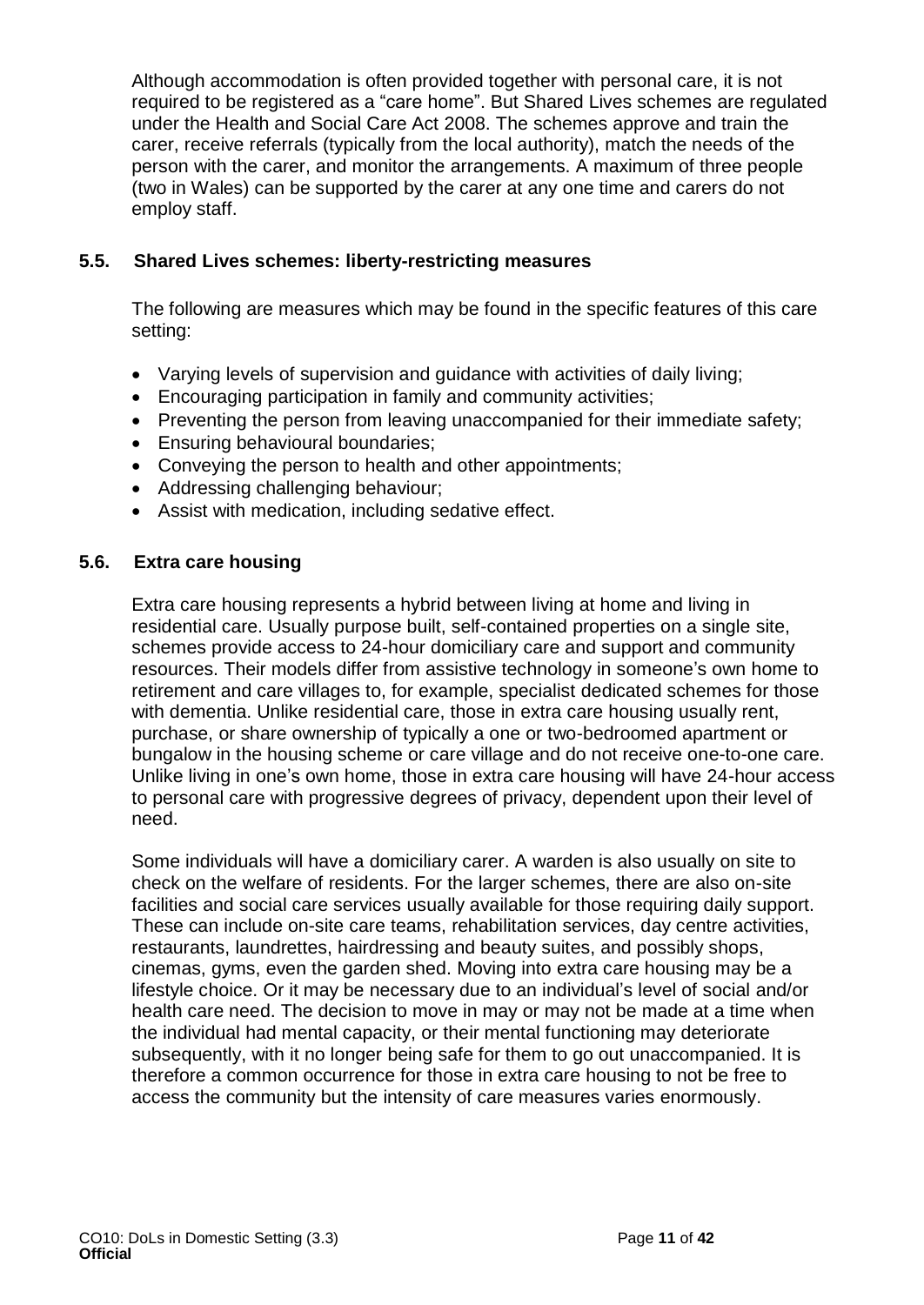## **5.7. Extra care housing: liberty-restricting measures**

The following are measures which may be found in the specific features of this care setting:

- Location devices:
- Door sensors to raise to alert staff to the person's exit from their property;
- Movement sensors to raise alert staff to the person's movements within their property;
- Verbal or physical distraction techniques used, for example, to dissuade the person from going out unaccompanied;

## **5.8. Within their own home**

This could be a home that they own or rent themselves, or a home owned or rented by a family member or members with whom they live.

## **5.9. The home environment: liberty restricting measures**

Almost by definition, arrangements made at home will be more varied and more flexible than arrangements made in any institutional or quasi-institutional setting. It is also more likely that, because the arrangements are likely to be more tailored to the individual, they will less obviously be directed to the control of that individual in the interests of others within a placement (whether other service users or the staff).

It is important to remember that MIG was found to be deprived of her liberty in an adult foster placement – i.e. a home-like environment – in circumstances where the supervision and control to which she was subject was *"intensive support in most aspects of daily living,"* even though she attended a further education college daily during term time and was taken on trips and holidays by her foster mother.

The following features may constitute liberty-restricting measures in the home environment:

- The prescription and administration of medication to control the individual's behaviour, including on an as required basis;
- The provision of physical support with the majority of aspects of daily living, especially where that support is provided according to a timetable set not by the individual but by others;
- The use of real-time monitoring within the home environment (for instance by use of CCTV or other assistive technology);
- The regular use of restraint by family members or professional carers which should always be recorded.in the individual's care plan;
- The door being locked, and where the individual does not have the key (or the number to a key pad) and is unable to come and go as they please, strongly suggests that they are not free to leave;
- The individual regularly being locked in their room (or in an area of the house) or otherwise prevented from moving freely about the house.
- Use of medication to sedate or manage behaviour, including PRN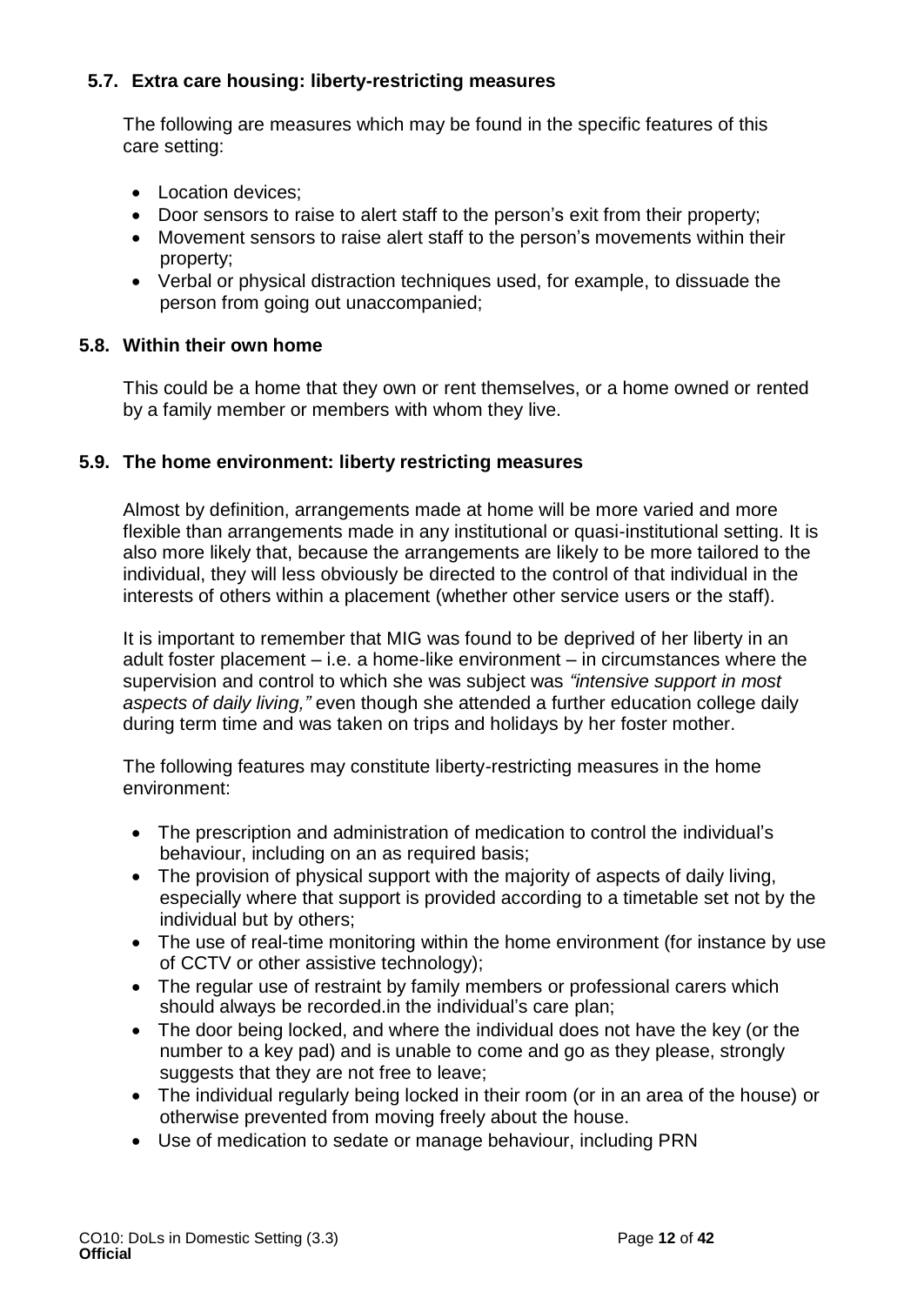Where a Deprivation of Liberty is identified, either the care plan must be significantly altered to remove restrictions and end the deprivation or authorisation must be obtained via a prescribed legal process. Such authorisation should be obtained via the Mental Health Act 1983 (MHA), the Deprivation of Liberty Safeguards 2009 (DoLS) or via an application to the Court of Protection (CoP). The CCGs should be able to seek assurance from commissioned services that they are compliant with the DoLS framework and CoP requirements. This includes providers of Continuing Health Care Services (CHC) and NHS Funded Care.

As Supervisory Bodies, local authorities have established MCA DoLs policies and procedures which clearly outline expectations of NHS hospital providers and care homes, as Managing Authorities (MA) to apply for a DoLS.

Any unauthorised deprivations carry with it a potential risk of litigation. If a CCG identifies via its commissioned services that such a risk exists, this should be included on the risk register and an action plan to address the risk developed and reviewed in accordance with the CCG Risk management arrangements.

## <span id="page-12-0"></span>**6. Governance and Accountability**

The CCG Governing Body is responsible for making certain all its provider services have arrangements in place to meet their statutory requirements as well as service contract standards, and that these are being complied with. Provider management will seek assurance via the local quality requirements. The governing body through its governance structures namely the Designated and Name Safeguarding Assurance group, will assure itself that its commissioned services are compliant and will receive regular reports and updates with reference to MCA and DOLs

- **Quarterly**
- Annual report

The CCG will ensure effective leadership, commissioning and governance through the following:

Ensuring all commissioned services are fully aware of their local and statutory responsibilities regarding compliance with the Mental Capacity Act (MCA) and Deprivation of Liberty Safeguards (DoLS) and that STCCG commissioning, contracting, contract monitoring and quality assurance processes fully reflects this. MCA and DoLS is an agenda item within Safeguarding, on the provider services' Clinical Quality Review Groups (CQRGs) in accordance with the CQRG Forward Plan.

Ensuring service specifications, invitations to tender and service contracts fully reflect MCA and MCA DoLS requirements as outlined in this policy with specific reference to the clear standards for service delivery.

Ensuring a system is in place for escalating risks via Risk Registers and CQRGs.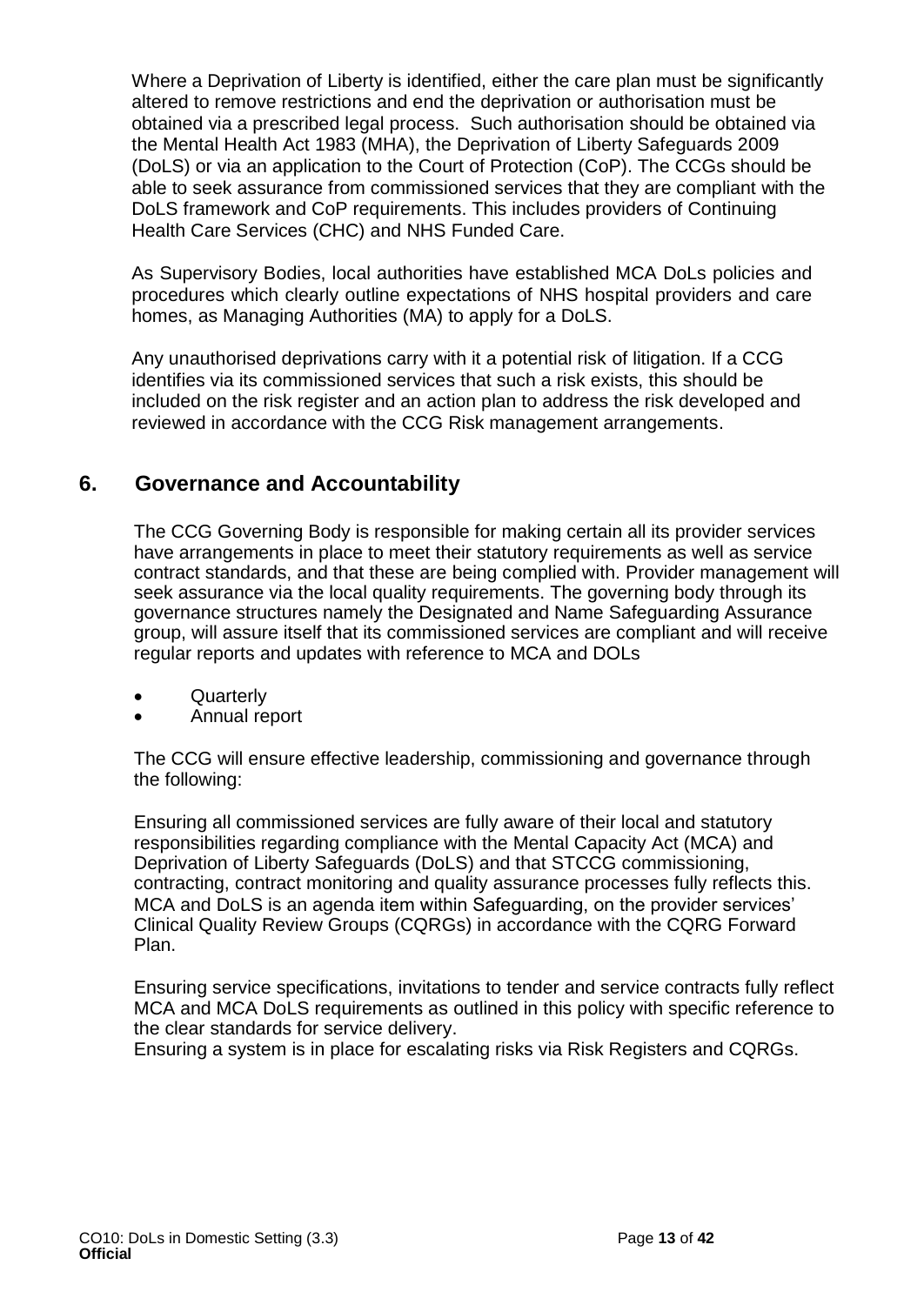## **6.1 Service Contract Standards**

Clear service standards for ensuring compliance with the Mental Capacity Act (MCA) and Deprivation of Liberty Safeguards (DoLs) will be included in NHS commissioned services contracts, as appropriate to the service.

The CCG will seek assurance from providers in relation to these standards via its contract management and quality assurance processes.

## <span id="page-13-0"></span>**7. Duties and Responsibilities**

## **7.1 Governing Body (GB)**

The CCG has delegated responsibility to the Governing Body for setting the strategic context in which organisational process documents are developed, and for establishing a scheme of governance for the formal review and approval of such documents.

### **7.2 The Chief Officer**

The Chief Officer as the Accountable Officer has overall responsibility for the strategic direction and operational management, including ensuring that process documents comply with all legal, statutory and good practice guidance requirements.

The Chief Officer is accountable for ensuring that the health contribution to MCA and DoLS is discharged effectively across the whole local health economy through CCG commissioning arrangements.

This role is supported by the Clinical Director for Mental Health and Learning Disability who is board lead for MCA who is supported by the Safeguarding Leads for expert advice to the Governing Body on MCA and MCA DoLS matters.

## **7.3 The Clinical Director for Mental Health and Learning Disability (MH&LD)**

The CCG Clinical Director for MH&LD as Executive Lead for MCA and DoLS will, with support from the Mental Capacity Practice Development Lead ensure STCCG has effective professional appointments, systems, processes and structures in place, ensuring that there is a program of training and mentoring to support staff within the CCG. The Clinical Director for MH&LD is the Sponsoring Director for this policy and is responsible for ensuring that:

This policy is drafted, approved and disseminated in accordance with the Policy for the Development and Approval of Policies

The necessary training required to implement this document is identified and resourced.

Mechanisms are in place for the regular evaluation of the implementation and effectiveness of this document.

The Chief Officer and governing body members are made aware of any concerns relating to a commissioned service.

The CCG has in place assurance processes to ensure compliance with MC and DoLS legislation, guidance, policy, procedures, code of practice, quality standards, and contract monitoring of providers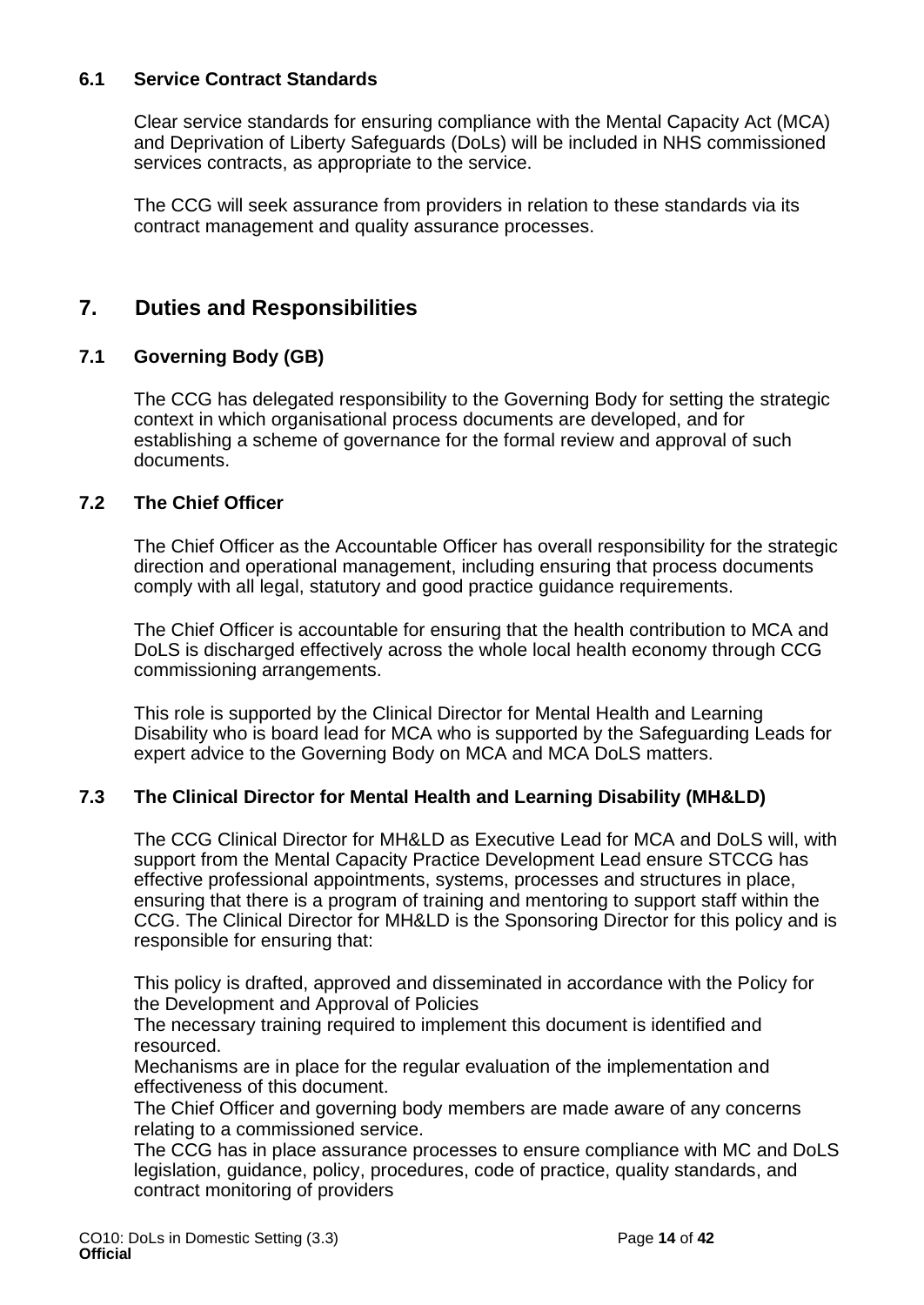## **7.3 Mental Capacity Practice Development Lead**

The MCA Practice Development Lead will support the Executive Lead on aspects of the NHS contribution to MCA and DoLS across the CCG's area, which includes all commissioned providers. The post will:

Work with the Clinical Director of MH & LD to ensure robust assurance arrangements are in place within the CCGs and provider services.

Provide advice and expertise to the CCG's governing bodies and associated groups and to professionals across both the NHS and partner agencies.

Provide professional leadership, advice and support to lead professionals across provider trusts/services and independent contractors.

Represent the CCG on relevant committees, networks and multiagency groups charged with responsibility for leadership, oversight and implementation of the MCA, Dol S.

Lead and support the development of MCA, DoLS policy, and procedures in the CCG in accordance with national, regional, local requirements.

- Provide advice and quidance in relation to MCA, DoLS training including standards.
- Ensure quality standards for MCA, DoLS are developed and included in all provider contracts and compliance is evidenced.
- Work closely with the Designated Professionals for Safeguarding Children and Safeguarding Adults to ensure that where appropriate there is effective information flow across both adults and children's safeguarding services.

### **7.4 Designated Leads for Safeguarding Adults**

The Designated Lead for Safeguarding Adults will provide oversight and support to the work of the MCA Practice Development Lead. They will provide leadership to ensure that MCA and DoLS is embedded in the Safeguarding and Quality strategy across the health economy. They will raise the profile of the Mental Capacity Act [MCA] and the Deprivation of Liberty Safeguards [DoLS] to ensure they are understood and effectively implemented in our local health services.

### **7.5 Managers and Executive Leads**

Managers and Executive leads have responsibility for:

- Ensuring they are aware of and carry their responsibilities in relation to MCA, DoLS.
- Ensure that the MCA and DoLS policy is implemented in their area of practice.
- Ensuring staff are aware of the contact details of the MCA Practice Development Lead /professional and CCG Safeguarding Team for any issues of concern regarding care or commissioning practice relating to the MCA & DoLS.
- Ensuring that all CCG staff undertakes mandatory MCA, and DoLS training commensurate to their role as set out within the Safeguarding policy training section.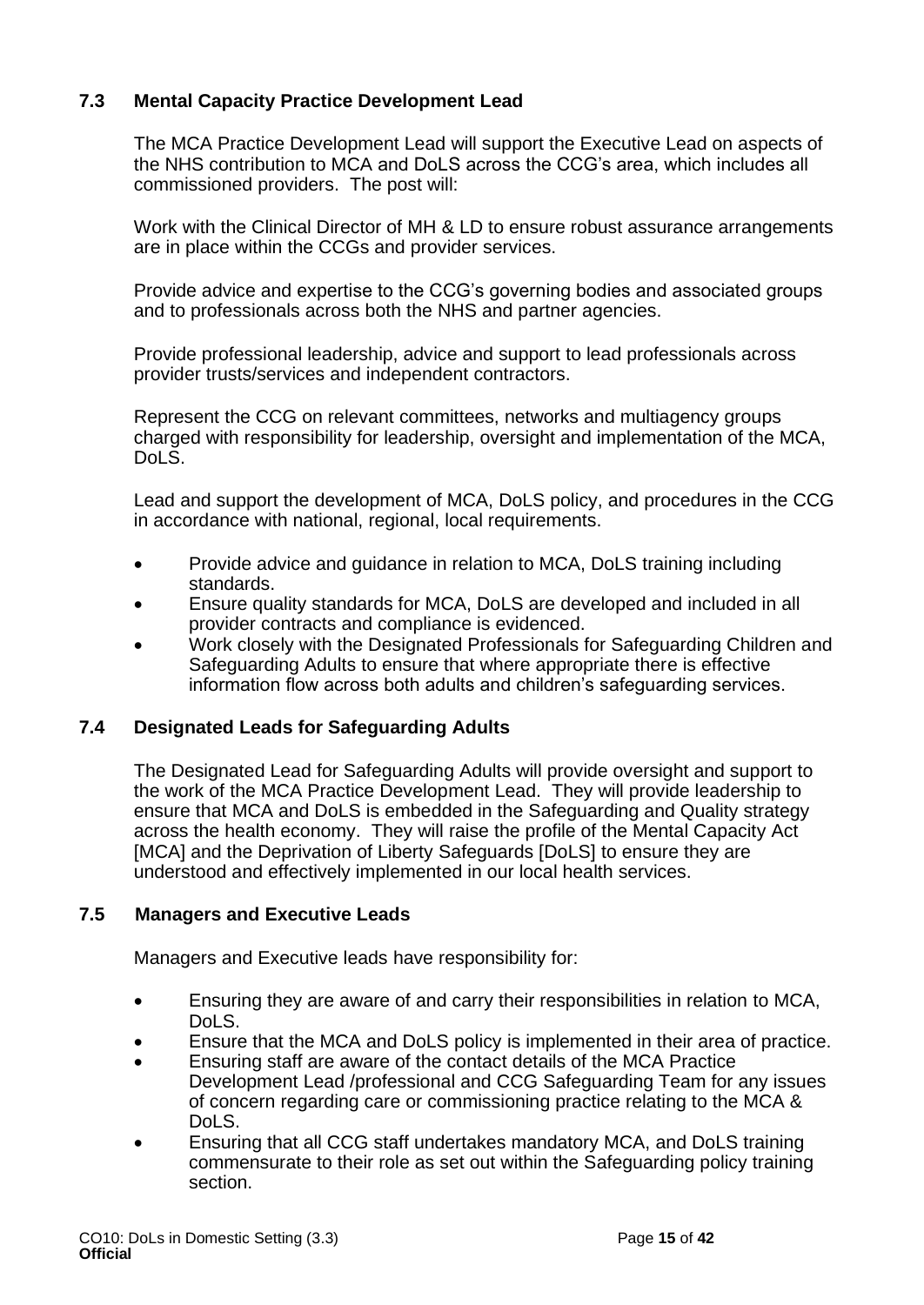## **7.6 CCG Staff**

All staff, including temporary and agency staff are responsible for actively cooperating with managers in the application of this policy to enable the CCG to discharge its legal obligations and in particular:

- Comply with the MCA and DoLS Policy.
- Ensure they familiarise themselves with their role and responsibility in relation to the MCA and DoLS Policy.
- Identify training needs in respect of the MCA and DoLS Policy and informing their line manager
- Complete mandatory MCA and DoLS training in accordance with the CCG MCA, DoLS Training Plan.

## **7.7 Commissioning Support Service (NECS)**

The CCG commission, Continuing Health Care Services (CHC), adult safeguarding support services and Medicines Optimisation Services from the Commissioning Support Service. This arrangement provides the CCG with a resource to enable it to fulfil its statutory duties and responsibilities. The CSS will be expected to comply with the Service contract standards relating to MCA and DoLS.

### **7.8 Primary Medical Services (GP practices)**

GP practices will be informed of the Service contract standards and encouraged to take account of these. The CCG in partnership with NHS England and supported by the CSS will develop a programme to support and monitor their adoption, and implementation in GP practices.

## <span id="page-15-0"></span>**8. Implementation**

This policy will be available to all Staff within the CCG via the shared intranet and the internet sites.

All Executive leads and Managers are responsible for ensuring that relevant staff within their own directorates and departments have read and understood this document and are competent to carry out their duties.

### **8.1 Training Implications**

The training required for CCG staff to comply with this policy are:

• Mandatory, MCA, including DoLS as set out within the training matrix of the Safeguarding Adults policy.

[http://www.southtynesideccg.nhs.uk/wp-content/uploads/2015/11/CO16-](http://www.southtynesideccg.nhs.uk/wp-content/uploads/2015/11/CO16-Safeguarding-Adults-Policy-2.pdf) [Safeguarding-Adults-Policy-2.pdf](http://www.southtynesideccg.nhs.uk/wp-content/uploads/2015/11/CO16-Safeguarding-Adults-Policy-2.pdf)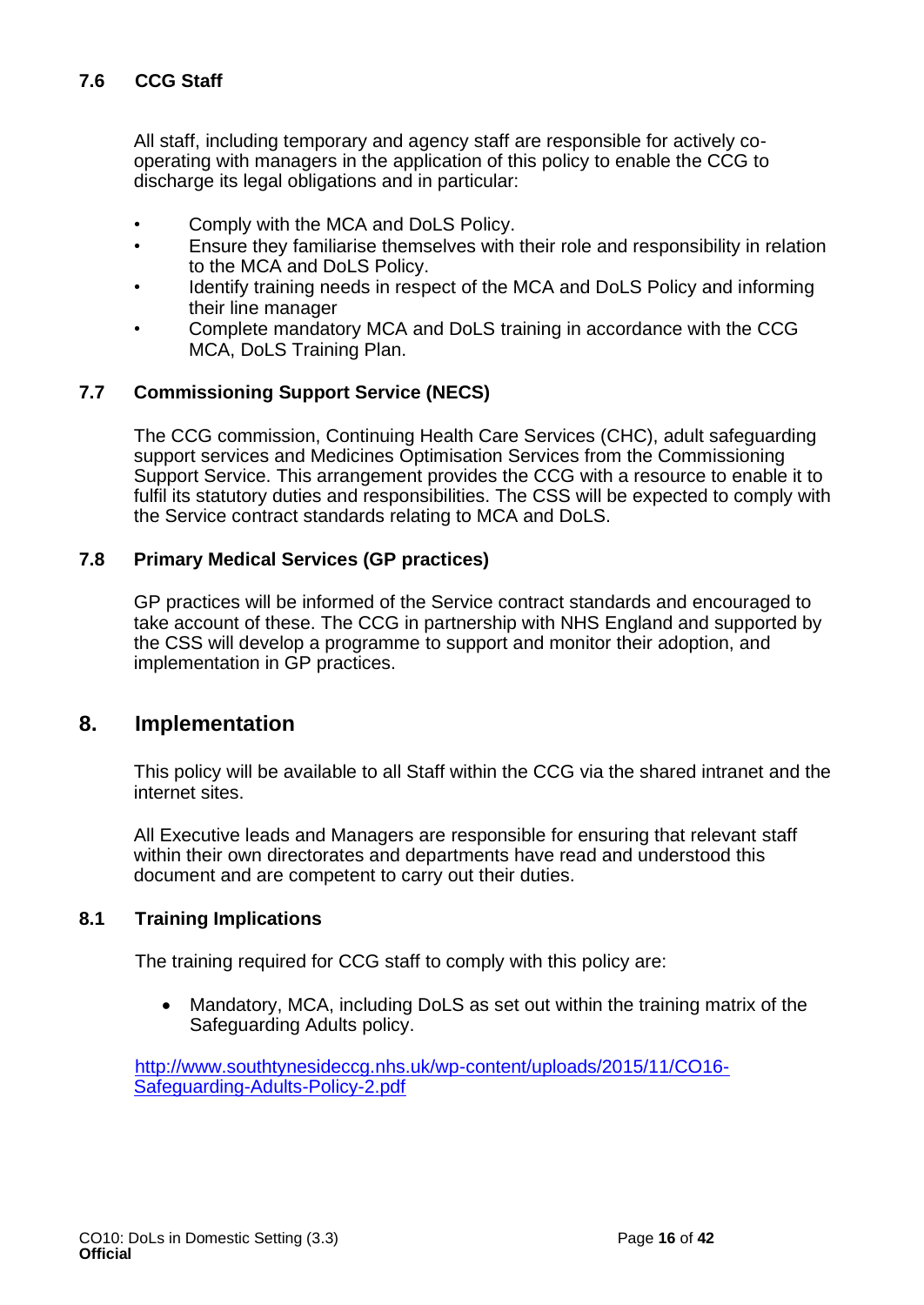## **8.2 Documentation**

## **8.2.1 Other related policy documents:**

- Guidance on Advance Decision to Refuse Treatment (ADRT)
- Safeguarding Adults Policy

## **8.2.2 Legislation and statutory requirements**

- Cabinet Office (1998) *Human Rights Act 1998.* London. HMSO.
- Cabinet Office (2000) *Freedom of Information Act 2000.* London. HMSO.
- Cabinet Office (2005) *Mental Capacity Act 2005*. London. HMSO.
- Cabinet Office (2006) *Equality Act 2006.* London. HMSO.
- Cabinet Office (2007) *Mental Health Act 2007*. London. HMSO.
- Health and Safety Executive (1974) *Health and Safety at Work etc. Act 1974.* London. HMSO.
- Cabinet Office (1983) *Mental Health Act 1983*. London. HMSO
- Cabinet Office (2005) *Mental Capacity Act 2005*. London. HMSO.
- Cabinet Office (2007) *Mental Health Act 2007*. London. HMSO
- Department of Health (2007) Mental Capacity Act 2005: Deprivation of liberty safeguards - Code of Practice to supplement the main Mental Capacity Act 2005 Code of Practice. London. DH.
- Department of Health (2009) The Mental Capacity Act Deprivation of Liberty Safeguards. London. DH.
- Griffiths, Rachel and Leighton, John (November 2012) Adults' Service SCIE Report 62. Managing the transfer of responsibilities under the Deprivation of Liberty Safeguards: a resource for local authorities and healthcare Commissioners. London: Social Care Institute for Excellence.
- Health and Safety Executive (1974) *Health and Safety at Work etc. Act 1974.* London. HMSO.
- House of Lords (March 2014) Select Committee on the Mental Capacity Act 2005: Post-legislative scrutiny. London: The Stationery Office
- P (by his litigation friend the Official Solicitor) (Appellant) v Cheshire West and Chester Council and another (Respondents) P and Q (by their litigation friend, the Official Solicitor) (appellants) v Surrey County Council (Respondents) [2014] UKSC 19 on appeal from: [2011] EWCA Civ 1257; [2011] EWCA Civ 190

## **8.2.3 Best practice recommendations**

- Department of Health. (2006) Records Management: NHS Code of Practice. London: DH.
- Independent Safeguarding Authority [\(http://www.isa-gov.org.uk/\)](http://www.isa-gov.org.uk/)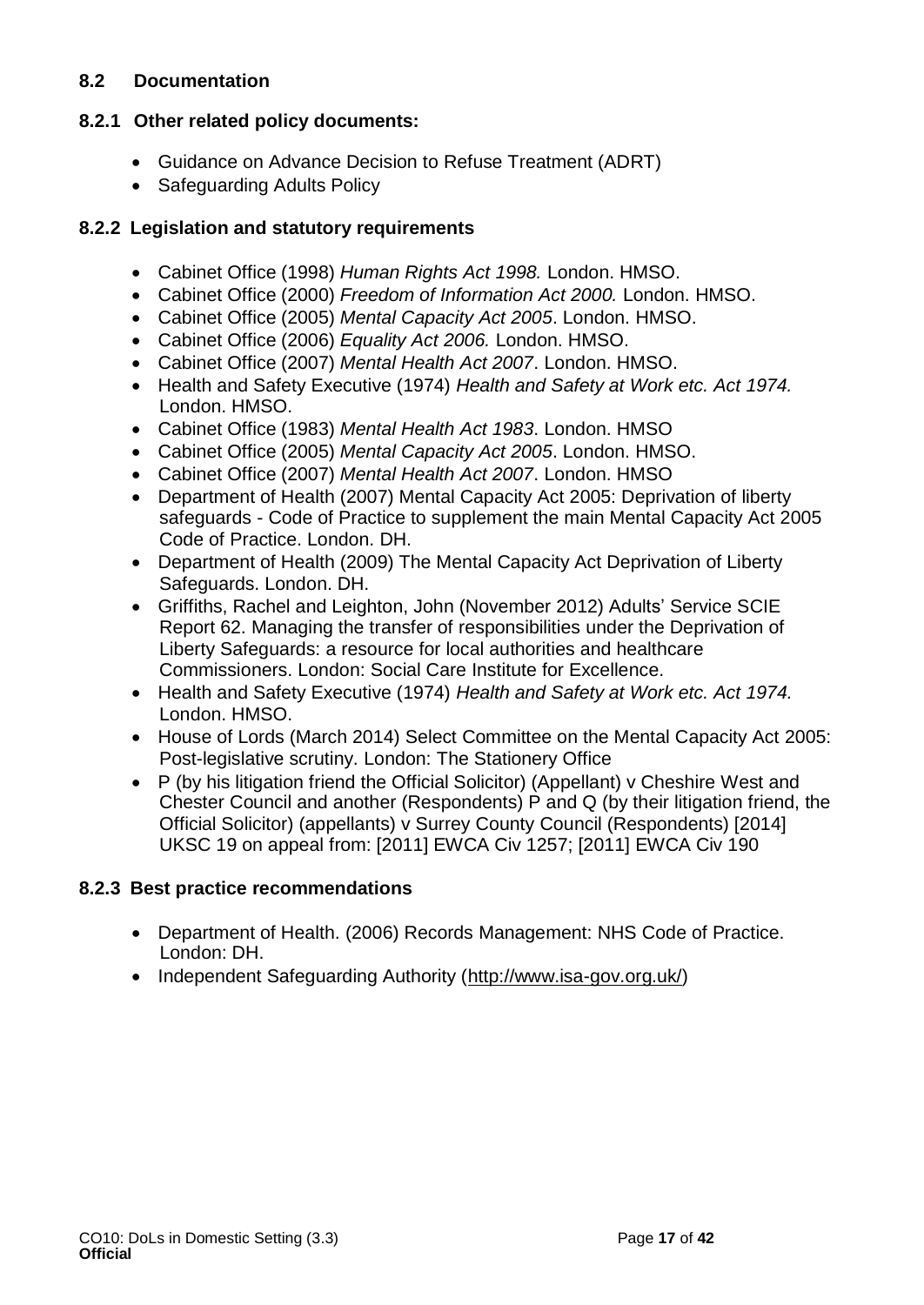## <span id="page-17-0"></span>**9. Monitoring, Review and Archiving**

## **9.1 Monitoring**

The Governing Body will agree a method for monitoring the dissemination and implementation of this policy. Monitoring information will be recorded in the policy database.

### **9.2 Review**

- 9.2.1 The Governing Body will ensure that this policy document is reviewed in accordance with the timescale specified at the time of approval. No policy or procedure will remain operational for a period exceeding three years without a review taking place.
- 9.2.2 Staff who become aware of any change which may affect a policy should advise their line manager as soon as possible. The Governing Body will then consider the need to review the policy or procedure outside of the agreed timescale for revision.
- 9.2.3 For ease of reference for reviewers or approval bodies, changes should be noted in the 'document history' table on the front page of this document.
- **NB:** If the review consists of a change to an appendix or procedure document, approval may be given by the sponsor director and a revised document may be issued. Review to the main body of the policy must always follow the original approval process.

### **9.3 Archiving**

The Governing Body will ensure that archived copies of superseded policy documents are retained in accordance with Records Management: NHS Code of Practice for Health and Social Care 2016.

## <span id="page-17-1"></span>**10. Equality Analysis**

A Full Equality Impact Assessment has been completed: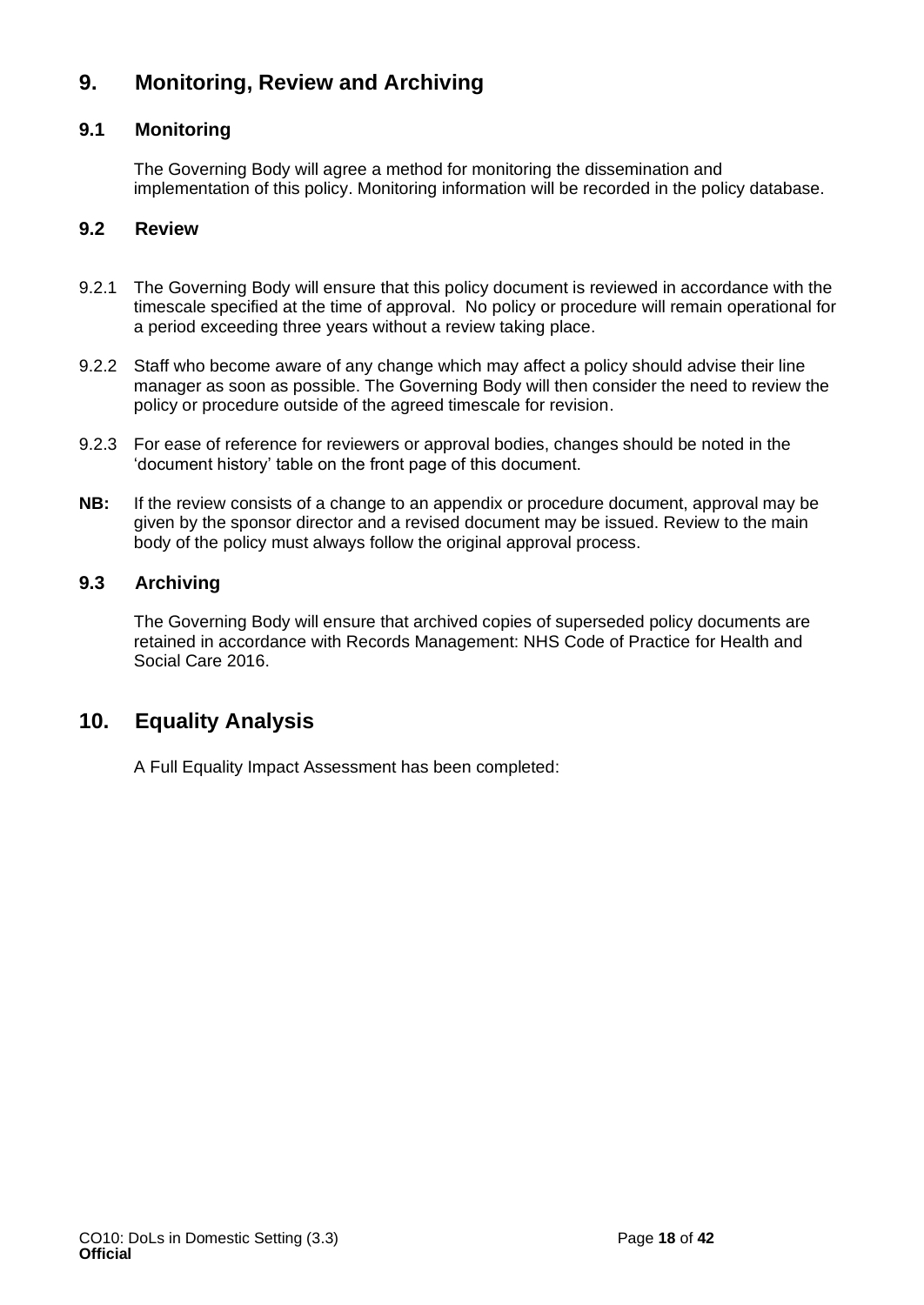



North of England **Commissioning Support** 

## Partners in improving local health

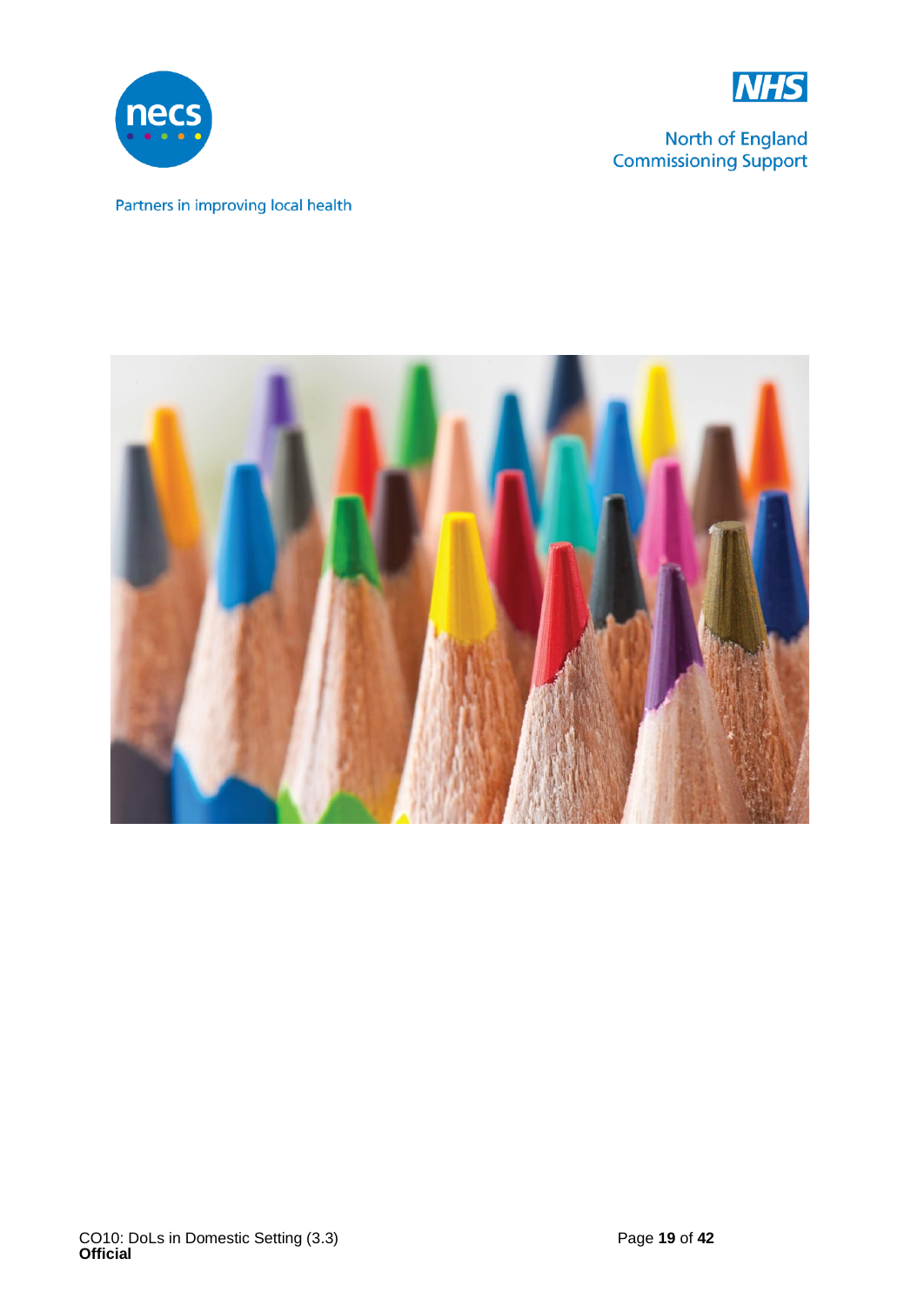#### **Introduction - Equality Impact Assessment**

An Equality Impact Assessment (EIA) is a process of analysing a new or existing service, policy or process. The aim is to identify what is the (likely) effect of implementation for different groups within the community (including patients, public and staff).

We need to:

- Eliminate unlawful discrimination, harassment and victimisation and other conduct prohibited by the Equality Act 2010
- Advance equality of opportunity between people who share a protected characteristic and those who do not foster good relations between people who share a protected characteristic and those who do not

This is the law. In simple terms it means thinking about how some people might be excluded from what we are offering.

The way in which we organise things, or the assumptions we make, may mean that they cannot join in or if they do, it will not really work for them.

It's good practice to think of all reasons why people may be excluded, not just the ones covered by the law. Think about people who may be suffering from socio-economic deprivation or the challenges facing carers for example.

This will not only ensure legal compliance, but also help to ensure that services best support the healthcare needs of the local population.

Think of it as simply providing great customer service to everyone.

As a manager or someone who is involved in a service, policy, or process development, you are required to complete an Equality Impact Assessment using this toolkit.

| <b>Policy</b>  | A written statement of intent describing the broad approach or course of action the |  |  |
|----------------|-------------------------------------------------------------------------------------|--|--|
|                | Trust is taking with a particular service or issue.                                 |  |  |
| <b>Service</b> | A system or organisation that provides for a public need.                           |  |  |
| <b>Process</b> | Any of a group of related actions contributing to a larger action.                  |  |  |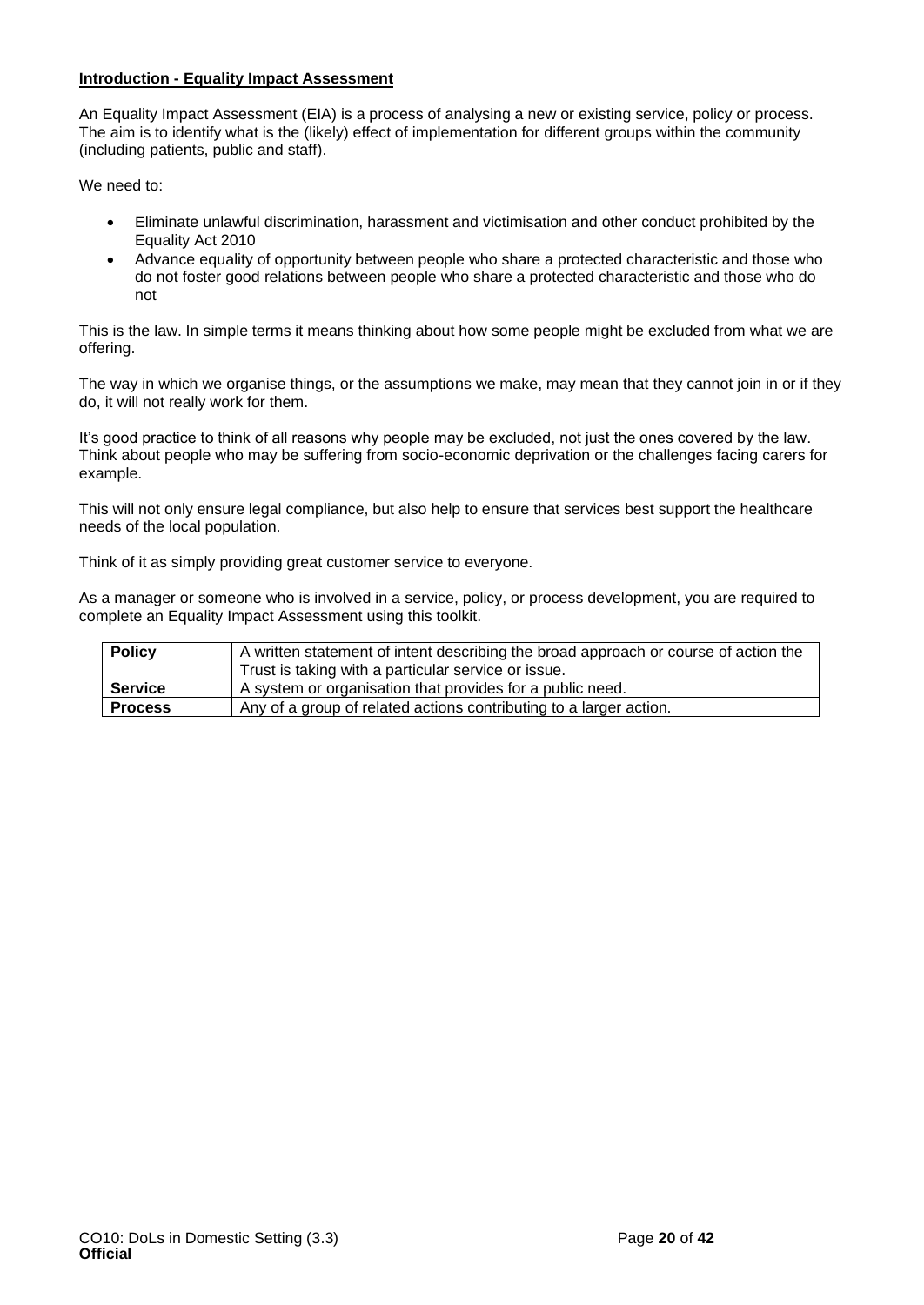

**STEP 1 - EVIDENCE GATHERING** 

| Name of person completing EIA:                                                                                   |                                                                                                                                                                                                                                                                                                                                                                                                                                                                                                                                                                                                                                                                                                                                                                                                                                                                                  | Sharon Thompson                                                                                                                                                                                                                                                                                                                                                                                                                                                                                                                  |  |
|------------------------------------------------------------------------------------------------------------------|----------------------------------------------------------------------------------------------------------------------------------------------------------------------------------------------------------------------------------------------------------------------------------------------------------------------------------------------------------------------------------------------------------------------------------------------------------------------------------------------------------------------------------------------------------------------------------------------------------------------------------------------------------------------------------------------------------------------------------------------------------------------------------------------------------------------------------------------------------------------------------|----------------------------------------------------------------------------------------------------------------------------------------------------------------------------------------------------------------------------------------------------------------------------------------------------------------------------------------------------------------------------------------------------------------------------------------------------------------------------------------------------------------------------------|--|
| Title of service/policy/process:                                                                                 |                                                                                                                                                                                                                                                                                                                                                                                                                                                                                                                                                                                                                                                                                                                                                                                                                                                                                  | Mental Capacity Act and Deprivation Of Liberty Safeguards<br>Policy                                                                                                                                                                                                                                                                                                                                                                                                                                                              |  |
| Existing: $\square$<br>New/proposed: 0                                                                           |                                                                                                                                                                                                                                                                                                                                                                                                                                                                                                                                                                                                                                                                                                                                                                                                                                                                                  | Changed: $\sqrt{ }$                                                                                                                                                                                                                                                                                                                                                                                                                                                                                                              |  |
|                                                                                                                  |                                                                                                                                                                                                                                                                                                                                                                                                                                                                                                                                                                                                                                                                                                                                                                                                                                                                                  | What are the intended outcomes of this policy/service/process? Include outline of objectives and aims                                                                                                                                                                                                                                                                                                                                                                                                                            |  |
| Who will be affected by this policy/service /process? (please tick)                                              |                                                                                                                                                                                                                                                                                                                                                                                                                                                                                                                                                                                                                                                                                                                                                                                                                                                                                  | This policy sets out how as a commissioning organisation South Tyneside Clinical Commissioning Group<br>(STCCG) will fulfil its duties and responsibilities effectively both within its own organisation and across the local<br>health economy via its commissioning arrangements in relation to the Mental Capacity Act (MCA) 2005<br>Commissioners must understand the implications of the MCA and DoLS, and STCCG commissioned services<br>must demonstrate compliance with the MCA and as appropriate compliance with DoLS. |  |
|                                                                                                                  |                                                                                                                                                                                                                                                                                                                                                                                                                                                                                                                                                                                                                                                                                                                                                                                                                                                                                  |                                                                                                                                                                                                                                                                                                                                                                                                                                                                                                                                  |  |
| $\sqrt{ }$ Consultants<br>$\sqrt{N}$ Nurses<br>$\sqrt{ }$ Staff members<br>$\sqrt{}$ Patients<br>$\sqrt{}$ Other | $\sqrt{}$ Doctors<br>$\Box$ Public                                                                                                                                                                                                                                                                                                                                                                                                                                                                                                                                                                                                                                                                                                                                                                                                                                               |                                                                                                                                                                                                                                                                                                                                                                                                                                                                                                                                  |  |
| If other please state:<br>Legal delegate consents such as LPA or appointees                                      |                                                                                                                                                                                                                                                                                                                                                                                                                                                                                                                                                                                                                                                                                                                                                                                                                                                                                  |                                                                                                                                                                                                                                                                                                                                                                                                                                                                                                                                  |  |
| What is your source of feedback/existing evidence? (please tick)                                                 |                                                                                                                                                                                                                                                                                                                                                                                                                                                                                                                                                                                                                                                                                                                                                                                                                                                                                  |                                                                                                                                                                                                                                                                                                                                                                                                                                                                                                                                  |  |
| $\sqrt{ }$ National Reports $\Box$ Internal Audits                                                               |                                                                                                                                                                                                                                                                                                                                                                                                                                                                                                                                                                                                                                                                                                                                                                                                                                                                                  |                                                                                                                                                                                                                                                                                                                                                                                                                                                                                                                                  |  |
| □ Patient Surveys □ Staff Surveys □ Complaints/Incidents                                                         |                                                                                                                                                                                                                                                                                                                                                                                                                                                                                                                                                                                                                                                                                                                                                                                                                                                                                  |                                                                                                                                                                                                                                                                                                                                                                                                                                                                                                                                  |  |
| □ Focus Groups □ Stakeholder groups □ Previous EIAs<br>$\sqrt{}$ Other                                           |                                                                                                                                                                                                                                                                                                                                                                                                                                                                                                                                                                                                                                                                                                                                                                                                                                                                                  |                                                                                                                                                                                                                                                                                                                                                                                                                                                                                                                                  |  |
| If other please state:                                                                                           |                                                                                                                                                                                                                                                                                                                                                                                                                                                                                                                                                                                                                                                                                                                                                                                                                                                                                  |                                                                                                                                                                                                                                                                                                                                                                                                                                                                                                                                  |  |
| Legislation/ Acts of Law                                                                                         |                                                                                                                                                                                                                                                                                                                                                                                                                                                                                                                                                                                                                                                                                                                                                                                                                                                                                  |                                                                                                                                                                                                                                                                                                                                                                                                                                                                                                                                  |  |
| <b>National Reports</b>                                                                                          | What does it tell me? (about the existing service/policy/process? Is there<br>anything suggest there may be challenges when designing something<br>new?)                                                                                                                                                                                                                                                                                                                                                                                                                                                                                                                                                                                                                                                                                                                         |                                                                                                                                                                                                                                                                                                                                                                                                                                                                                                                                  |  |
| <b>Patient Surveys</b>                                                                                           | Mental Capacity Act 2006 and Deprivation of Liberty Safeguards 2009<br>House of Lords select committee report on above Acts March 2014<br>DoH response to recommendations on above.<br>'The Act has suffered from a lack of awareness and a lack of understanding.<br>For many who are expected to comply with the Act it appears to be an optional<br>add-on, far from being central to their working lives. The evidence presented to<br>us concerns the health and social care sectors principally. In those sectors the<br>prevailing cultures of paternalism (in health) and risk-aversion (in social care)<br>have prevented the Act from becoming widely known or embedded. The<br>empowering ethos has not been delivered. The rights conferred by the Act<br>have not been widely realised. The duties imposed by the Act are not widely<br>followed.' [HoL March 2014] |                                                                                                                                                                                                                                                                                                                                                                                                                                                                                                                                  |  |
| <b>Staff Surveys</b>                                                                                             |                                                                                                                                                                                                                                                                                                                                                                                                                                                                                                                                                                                                                                                                                                                                                                                                                                                                                  |                                                                                                                                                                                                                                                                                                                                                                                                                                                                                                                                  |  |
| <b>Complaints and Incidents</b>                                                                                  |                                                                                                                                                                                                                                                                                                                                                                                                                                                                                                                                                                                                                                                                                                                                                                                                                                                                                  |                                                                                                                                                                                                                                                                                                                                                                                                                                                                                                                                  |  |
| <b>Results of consultations</b>                                                                                  |                                                                                                                                                                                                                                                                                                                                                                                                                                                                                                                                                                                                                                                                                                                                                                                                                                                                                  |                                                                                                                                                                                                                                                                                                                                                                                                                                                                                                                                  |  |
| with different stakeholder                                                                                       |                                                                                                                                                                                                                                                                                                                                                                                                                                                                                                                                                                                                                                                                                                                                                                                                                                                                                  |                                                                                                                                                                                                                                                                                                                                                                                                                                                                                                                                  |  |
| groups - staff/local<br>community groups                                                                         |                                                                                                                                                                                                                                                                                                                                                                                                                                                                                                                                                                                                                                                                                                                                                                                                                                                                                  |                                                                                                                                                                                                                                                                                                                                                                                                                                                                                                                                  |  |
| <b>Focus Groups</b>                                                                                              |                                                                                                                                                                                                                                                                                                                                                                                                                                                                                                                                                                                                                                                                                                                                                                                                                                                                                  |                                                                                                                                                                                                                                                                                                                                                                                                                                                                                                                                  |  |
|                                                                                                                  |                                                                                                                                                                                                                                                                                                                                                                                                                                                                                                                                                                                                                                                                                                                                                                                                                                                                                  |                                                                                                                                                                                                                                                                                                                                                                                                                                                                                                                                  |  |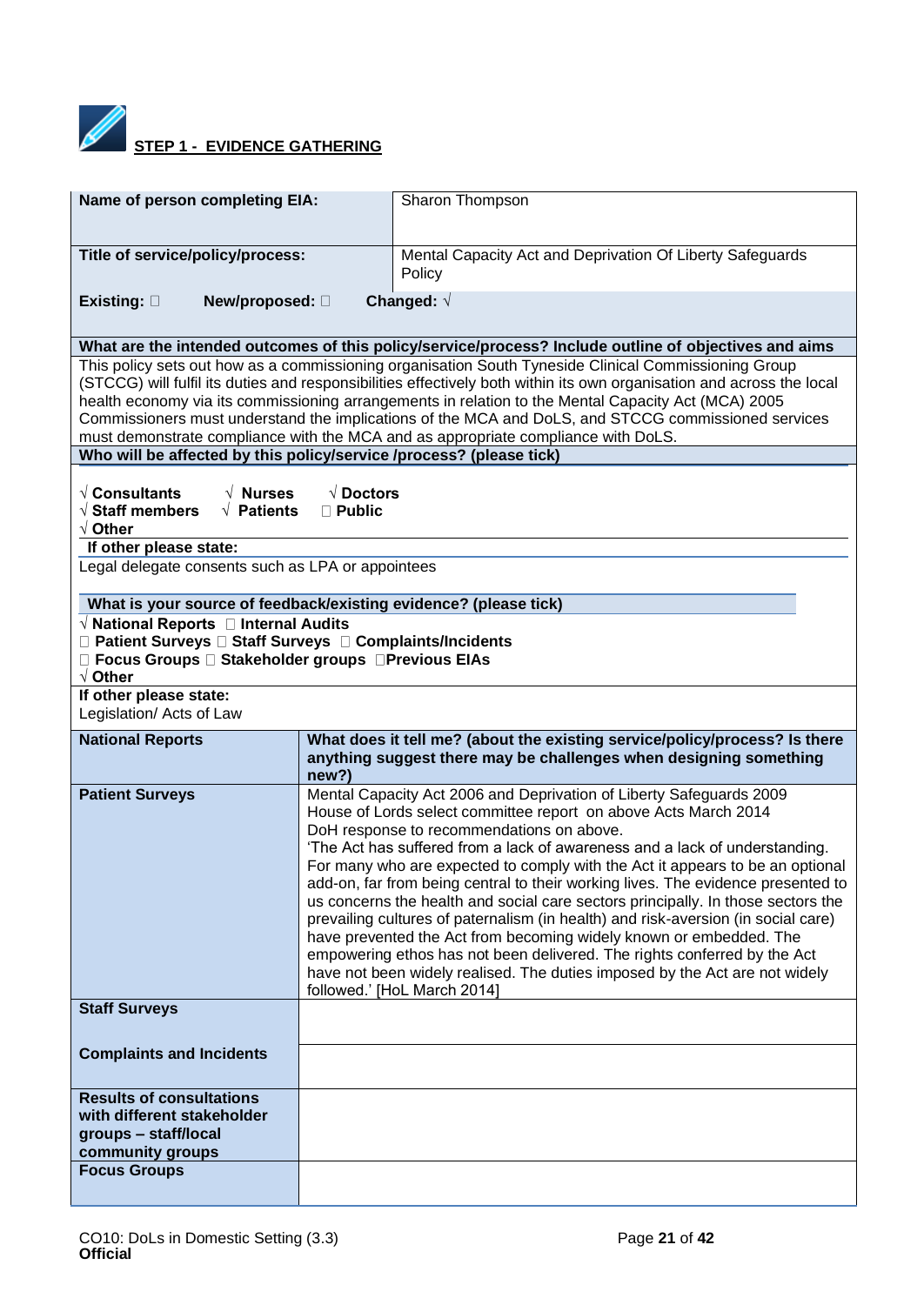#### **STEP 2 - IMPACT ASSESSMENT**

**What impact will the new policy/system/process have on the following: (Please refer to the 'EIA Impact Questions to Ask' document for reference)**

**Age** A person belonging to a particular age

Non – Policy to comply with Adult legislation 16 +

**Disability** A person who has a physical or mental impairment, which has a substantial and long-term adverse effect on that person's ability to carry out normal day-to-day activities

Set out commissioning and provider responsibilities regarding the MCA and DoLS. Human right based legislation to ensure principles of the MCA are maintained for all and in particular those with a mental impairment. Positive impact.

**Gender reassignment (including transgender)** Medical term for what transgender people often call genderconfirmation surgery; surgery to bring the primary and secondary sex characteristics of a transgender person's body into alignment with his or her internal self perception.

Non – appropriate for all 16+

**Marriage and civil partnership** Marriage is defined as a union of a man and a woman (or, in some jurisdictions, two people of the same sex) as partners in a relationship. Same-sex couples can also have their relationships legally recognised as 'civil partnerships'. Civil partners must be treated the same as married couples on a wide range of legal matters

#### Non – appropriate for all 16+

**Pregnancy and maternity** Pregnancy is the condition of being pregnant or expecting a baby. Maternity refers to the period after the birth, and is linked to maternity leave in the employment context.

Non – appropriate for all 16+

**Race** It refers to a group of people defined by their race, colour, and nationality, ethnic or national origins, including travelling communities.

#### Non – appropriate for all 16+

**Religion or belief** Religion is defined as a particular system of faith and worship but belief includes religious and philosophical beliefs including lack of belief (e.g. Atheism). Generally, a belief should affect your life choices or the way you live for it to be included in the definition.

Non – appropriate for all 16+

**Sex/Gender** A man or a woman.

Non – appropriate for all 16+

**Sexual orientation** Whether a person's sexual attraction is towards their own sex, the opposite sex or to both sexes

Non – appropriate for all 16+

**Carers** A family member or paid [helper](http://www.oxforddictionaries.com/definition/english/%20http:/www.oxforddictionaries.com/definition/english/helper#helper__2) who regularly looks after a child or a [sick,](http://www.oxforddictionaries.com/definition/english/%20http:/www.oxforddictionaries.com/definition/english/sick#sick__2) [elderly,](http://www.oxforddictionaries.com/definition/english/%20http:/www.oxforddictionaries.com/definition/english/elderly#elderly__2) or [disabled](http://www.oxforddictionaries.com/definition/english/%20http:/www.oxforddictionaries.com/definition/english/disabled#disabled__2) person

Non – appropriate for all 16+ Positive impact on rights set out within Acts

**Other identified groups** such as deprived socio-economic groups, substance/alcohol abuse and sex workers

Non – appropriate for all 16+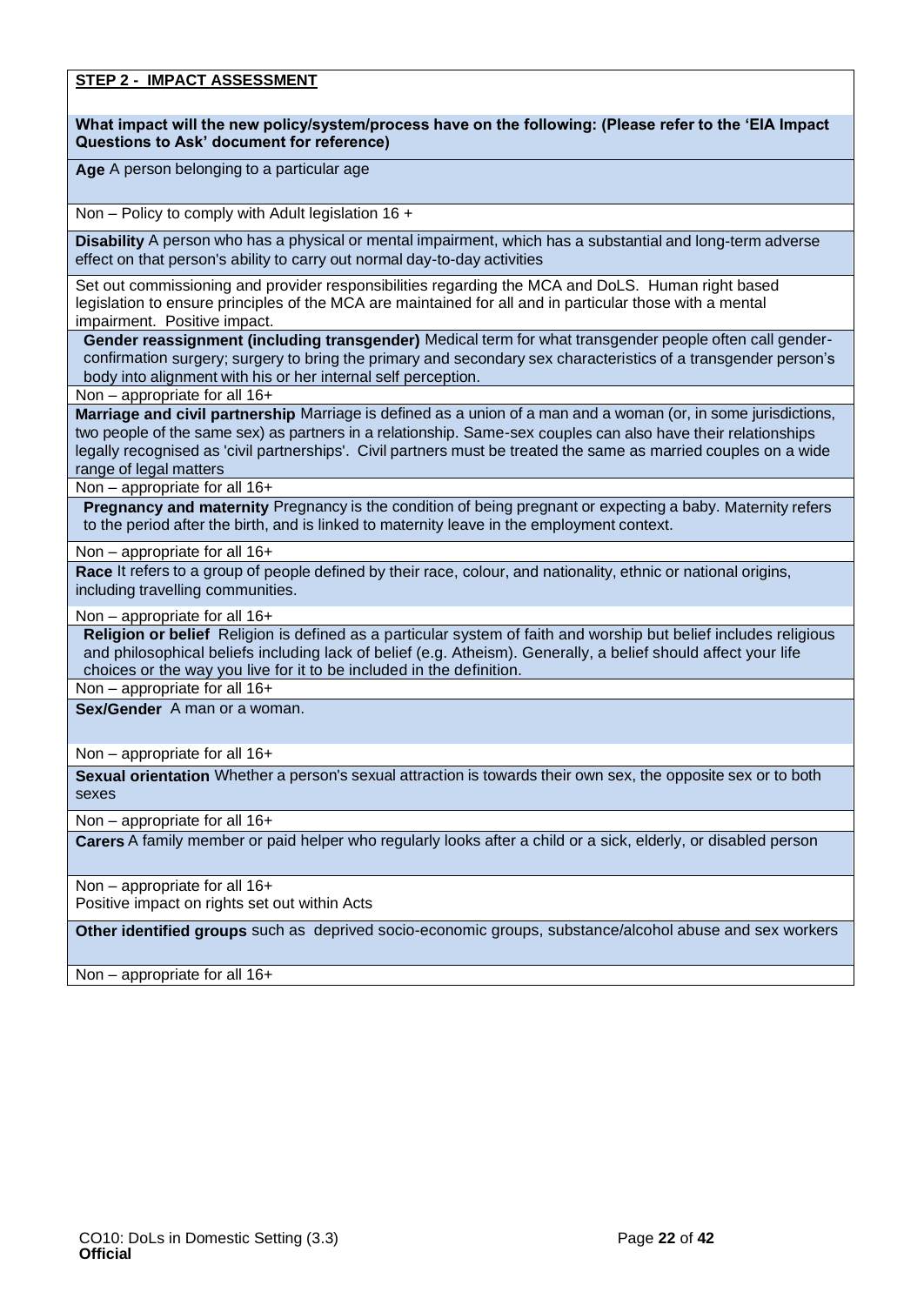#### **STEP 3** - **ENGAGEMENT AND INVOLVEMENT**

**How have you engaged stakeholders in testing the policy or process proposals including the impact on protected characteristics?**

No this is legislation based policy

**Please list the stakeholders engaged:**

#### **STEP 4 - METHODS OF COMMUNICATION**

**What methods of communication do you plan to use to inform service users of the policy?**

- **Verbal – stakeholder groups/meetings Verbal - Telephone**
- **Written – Letter √ Written – Leaflets/guidance booklets**

**Email √ Internet √ Other**

**If other please state:**

Disseminated to CCG staff via line management and referenced in training

#### **ACCESSIBLE INFORMATION STANDARD**

The Accessible Information Standard directs and defines a specific, consistent approach to identifying, recording, flagging, sharing and meeting the information and communication support needs of service users. **Tick to confirm you have you considered an agreed process for:**

**√Sending out correspondence in alternative formats.** 

Easy read leaflets on DoLS- consulted with service users.

**Sending out correspondence in alternative languages.** 

**Producing / obtaining information in alternative formats.** 

**Arranging / booking professional communication support.** 

**Booking / arranging longer appointments for patients / service users with communication needs.**

#### **If any of the above have not been considered, please state the reason:**

This policy is primarily for staff to support their legal requirement to act within the legislation. Its target audience is not service users.

Information on advocacy provided in alternative language by commissioned advocacy service to customers / service user

#### **STEP 5 - SUMMARY OF POTENTIAL CHALLENGES**

Having considered the potential impact on the people accessing the service, policy or process please summarise the areas have been identified as needing action to avoid discrimination.

| <b>Potential Challenge</b> | What problems/issues may this cause?                                 |  |  |
|----------------------------|----------------------------------------------------------------------|--|--|
|                            | There are no aspects of the policy that impact negatively on service |  |  |
|                            | users.                                                               |  |  |
|                            |                                                                      |  |  |
|                            |                                                                      |  |  |
|                            |                                                                      |  |  |

#### **STEP 6- ACTION PLAN**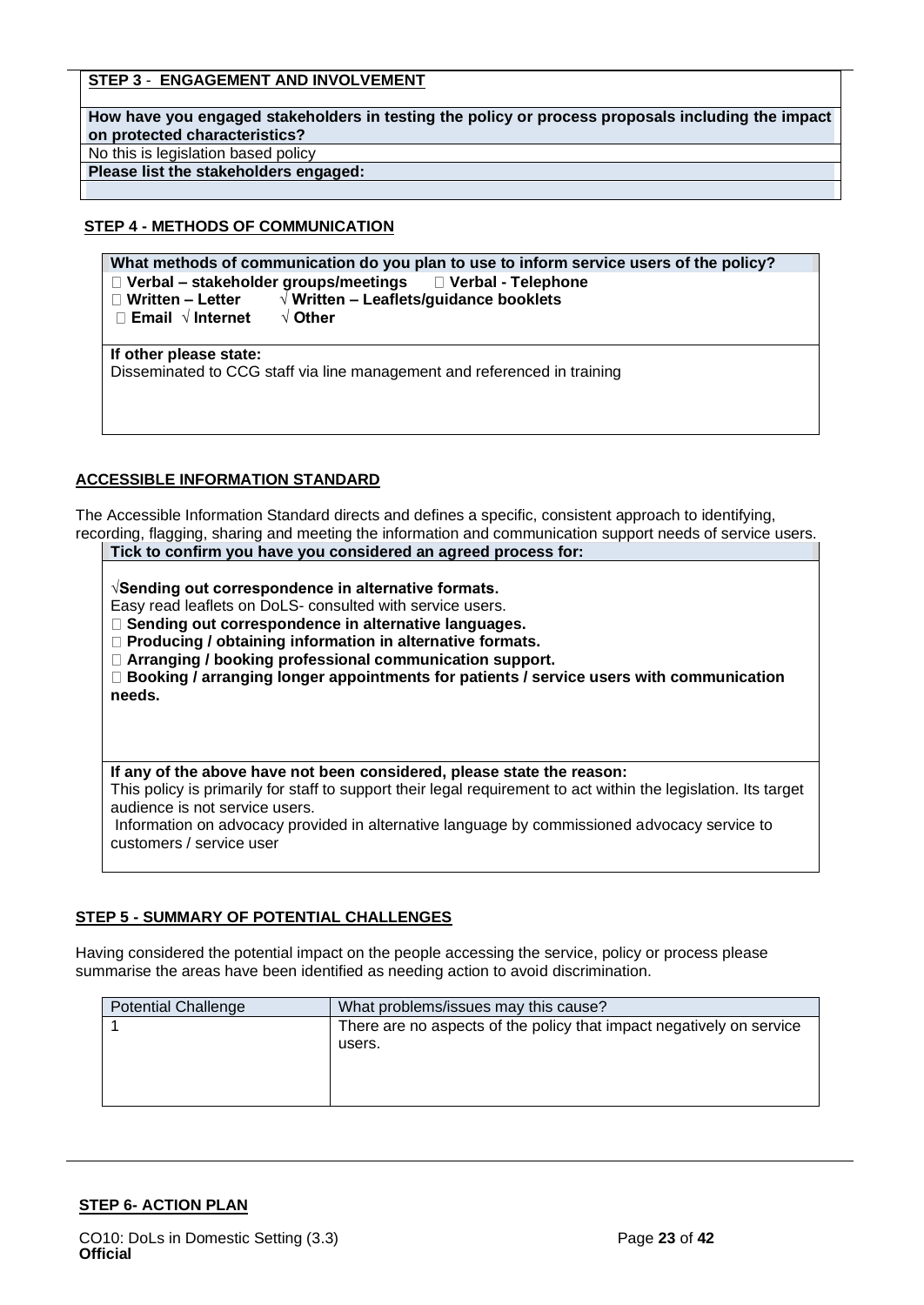| Ref<br>no. | <b>Potential</b><br>Challenge/<br><b>Negative</b><br>Impact | <b>Protected</b><br><b>Group</b><br>Impacted<br>(Age,<br>Race etc) | <b>Action(s) required</b> | <b>Expected</b><br><b>Outcome</b> | Owner | Timescale/<br><b>Completion</b><br>date |
|------------|-------------------------------------------------------------|--------------------------------------------------------------------|---------------------------|-----------------------------------|-------|-----------------------------------------|
|            |                                                             |                                                                    |                           |                                   |       |                                         |

| Ref<br>no. | Who have you consulted with<br>for a solution? (users, other<br>services, etc) | Person/<br>People to inform | How will you monitor and<br>review whether the action is<br>effective? |  |
|------------|--------------------------------------------------------------------------------|-----------------------------|------------------------------------------------------------------------|--|
|            |                                                                                |                             |                                                                        |  |



| <b>Completed by:</b>                  | <b>Sharon Thompson</b>       |
|---------------------------------------|------------------------------|
| Date:                                 | 4/07/2016                    |
| Presented to: (appropriate committee) | Quality and Safety Committee |
| <b>Publication date:</b>              | 2018                         |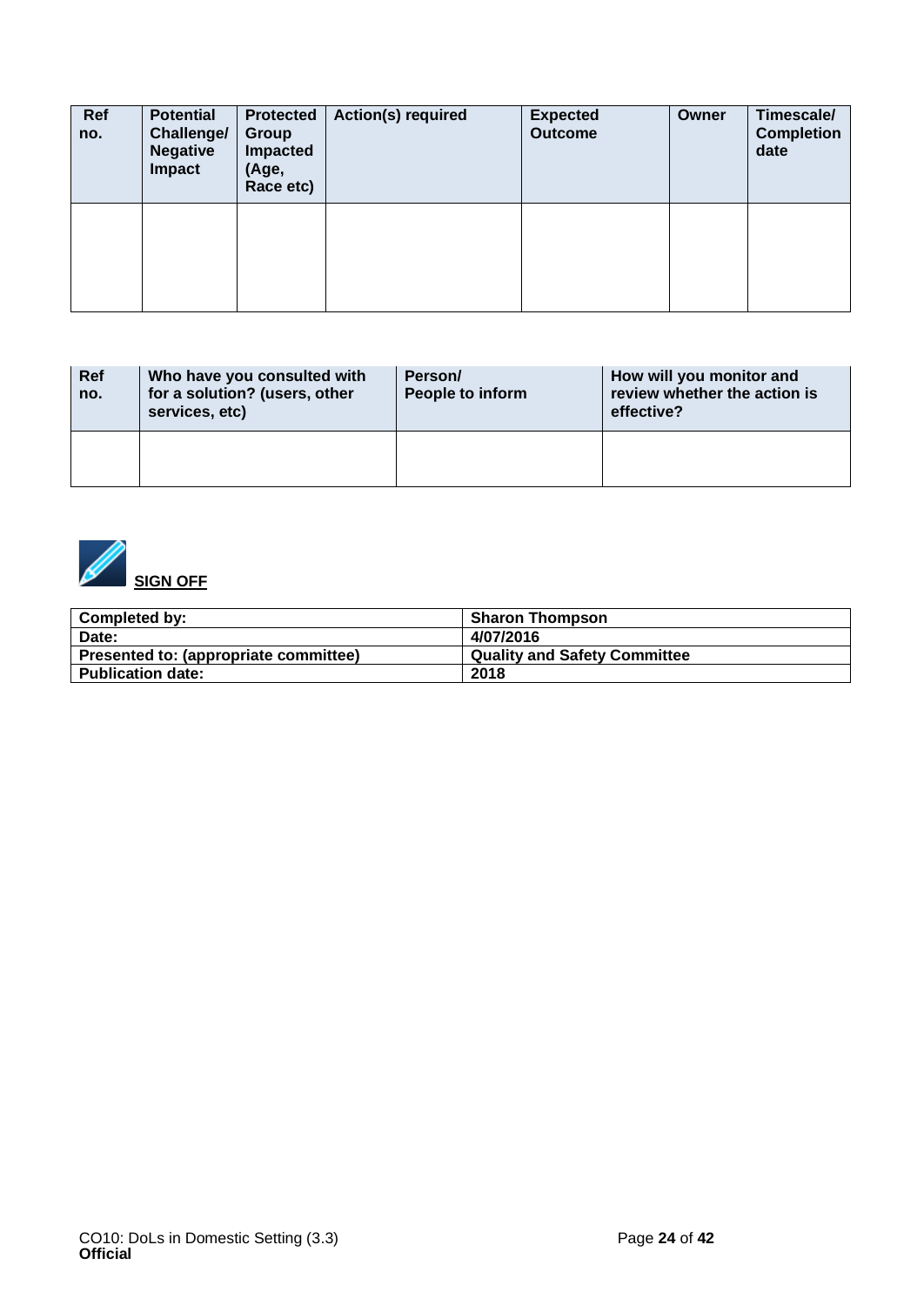## <span id="page-24-0"></span>**Individuals who lack capacity around a specific decision**

## <span id="page-24-1"></span>**1. Introduction**

When a person is in your care and needs to make a decision you must assume that person has capacity and make every effort to support and encourage the person to make the decision themselves. This could include:

- Does the person have all relevant information?
- Could the information be explain or shown more easily?
- Are there particular times of the day when a person's understanding is better?
- Can anyone else help to support the person?

Also remember that people can make unwise or eccentric decisions, but this does not mean they lack capacity.

Every effort must be made to encourage and support a person to make a decision for themselves. If this is difficult, an Independent Mental Capacity Advocate (IMCA) is a service offering a specific type of advocate that will only be involved if there is no-one else appropriate and in specific situations.

When there is reason to believe a person does lack capacity at this time consider:

- Has everything been done to help and support the person?
- Does the decision need to be made without delay?
- Is it possible to wait until the person has the capacity to decide?

If the person's ability to make a decision still seems questionable then you will need to assess capacity.

### **2. Decision Making**

The person responsible for undertaking the capacity test is the 'Decision Maker'**.** The person who assesses a person's capacity to make a decision will usually be the person who is directly concerned with that person at the time the decision needs to be made. It should be the most appropriate person in relation to the type of decision involved. This means that different people will be involved in assessing a person's capacity at different times and for the CCG they will be a qualified professional as follows:

- Qualified Nurses
- Physiotherapists
- Occupational Therapists
- Other Allied Health Professionals
- GPs

However, if a person has a Lasting Power of Attorney or Court Deputy then that person would act as the decision maker within the remit of their legal powers. For example finance and property or health and welfare or both if stated.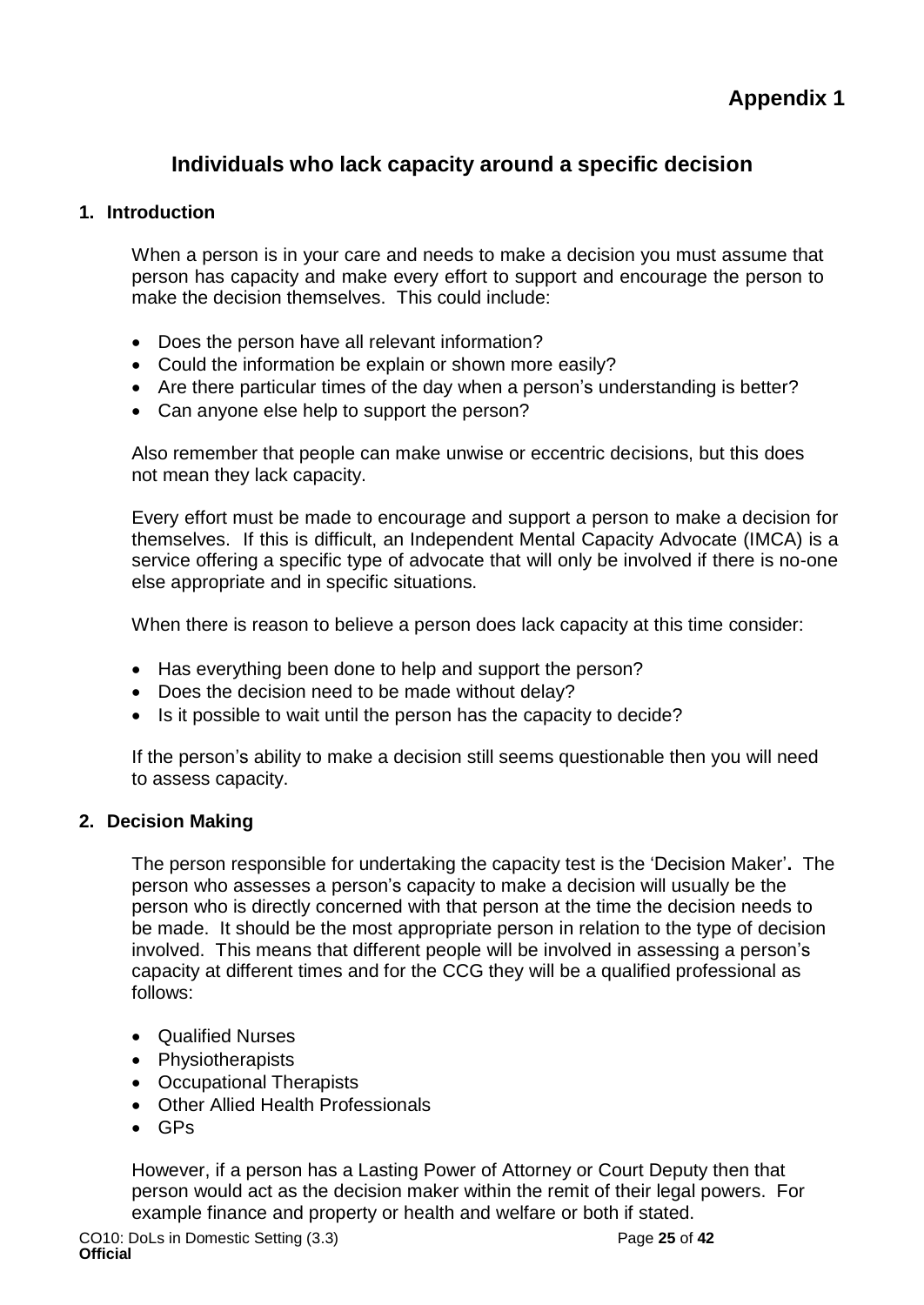It is important to consider the following:

- What is the Decision that needs to be made?
- Who will be involved generally?
- Who needs to be consulted?
- Who is the decision maker?
- How should the decision be made?

You should consider the following prompts prior to decision making:

- The environment is appropriate where it is quiet and uninterrupted.
- The person has the relevant information and in a format that they can understand? Do not burden the person with more detail than necessary.
- Could it be explained in an easier way and do you need help from other people for example a Speech and Language Therapist or an Interpreter to help with any issue of communication?
- Is this the right moment or place to discuss this, does the person seem comfortable discussing this issue now?
- Can anyone else assist? Consult with family and other people who know the person well.
- Does the decision have to be made now? Try to choose the best time for the person and ensure that the effects of any medication or treatment are considered.
- Can this wait until the person has capacity if the loss is temporary?
- Be aware of cultural factors, which may have a bearing on the individual. Consider whether an advocate is required.
- Take it easy. Make one decision at a time.

You must always follow the five key principles of the MCA in any decision-making and assess at a person's best level of functioning for the decision to be taken.

The MCA states that "assessment of capacity to take day to day decisions or consent to care require no formal assessment procedures". However although day-to-day assessments of capacity may be informal, they should still be written down by staff. Therefore if an employee's decision is challenged, they must be able to describe why they had a reasonable belief of a lack of capacity. Therefore recording should always be inserted within a patient's case notes or care plan. In relation to more complex decisions involving perhaps a life changing decision it is essential that there is evidence of a formal, clear and recorded process.

## **3. Functional Capacity Test**

When should capacity be assessed? This must be decision specific which means that:

- The assessment of capacity must be about a particular decision at a particular time – not a range of decisions
- If someone cannot make a complex decision, don't assume they cannot make a simple decision
- You cannot decide someone lacks capacity based on his or her appearance, age, condition or behaviour alone.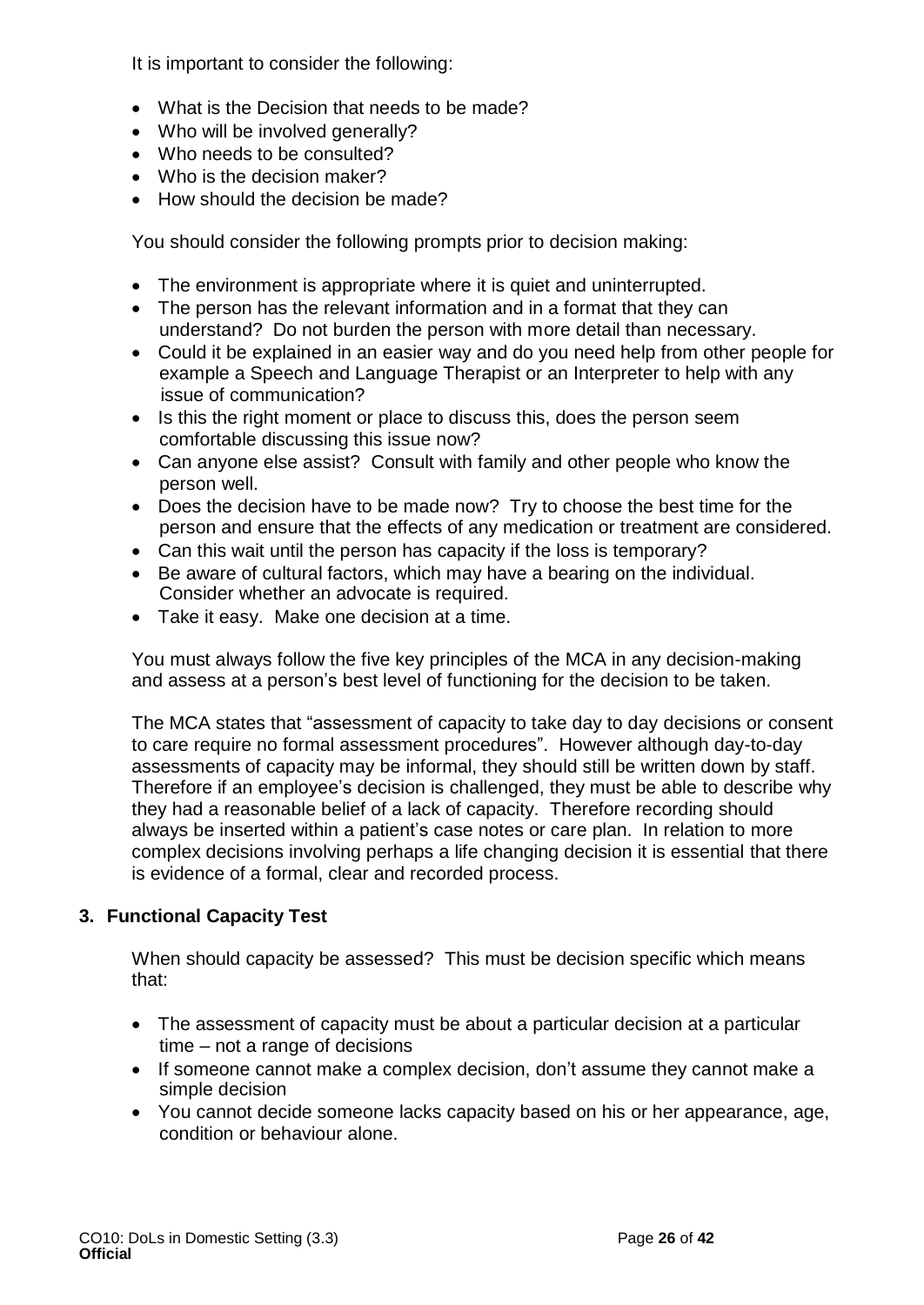In order to decide a person has the mental capacity to make a decision you must decide whether there is an impairment or disturbance in the functioning of the person's brain – it does not matter if this is permanent or temporary.

If so the second question is does the impairment/disturbance make the person unable to make that particular decision? The person will be unable to make a particular decision after all appropriate help and support to make the decision has been given to them they cannot:

- Understand the information relevant to the decision including the likely consequences of making or not making the decision.
- Retain the information
- Use the information as part of the decision making process
- Communicate their decision by any means

An assessment must be made on the balance of probabilities and although more than likely the person does lack capacity you should be able to demonstrate in your records why you have come to that conclusion.

Sometimes your assessment may be challenged by another person acting for the individual such as a family member or advocate. Seek resolution in the following ways:

- Raise the matter with the person who made the assessment and check records.
- A second opinion may be useful.
- Involve an advocate
- Local complaints procedure.
- Mediation
- Case conference
- Ruling by Court of Protection

### **4. Best Interests Assessment**

If a person has been assessed as lacking capacity to make that decision then the decision made for, or on behalf of, that person, must be made in his or her best interests. A best interest's decision must be objective; it is about what is in the person's best interests and not the best interests of the decision maker.

The decision maker must weigh up all the factors involved, consider the advantages and disadvantages of the proposals and determine which course of action is the least restrictive for the person involved. This includes consideration of restriction or deprivation of liberty.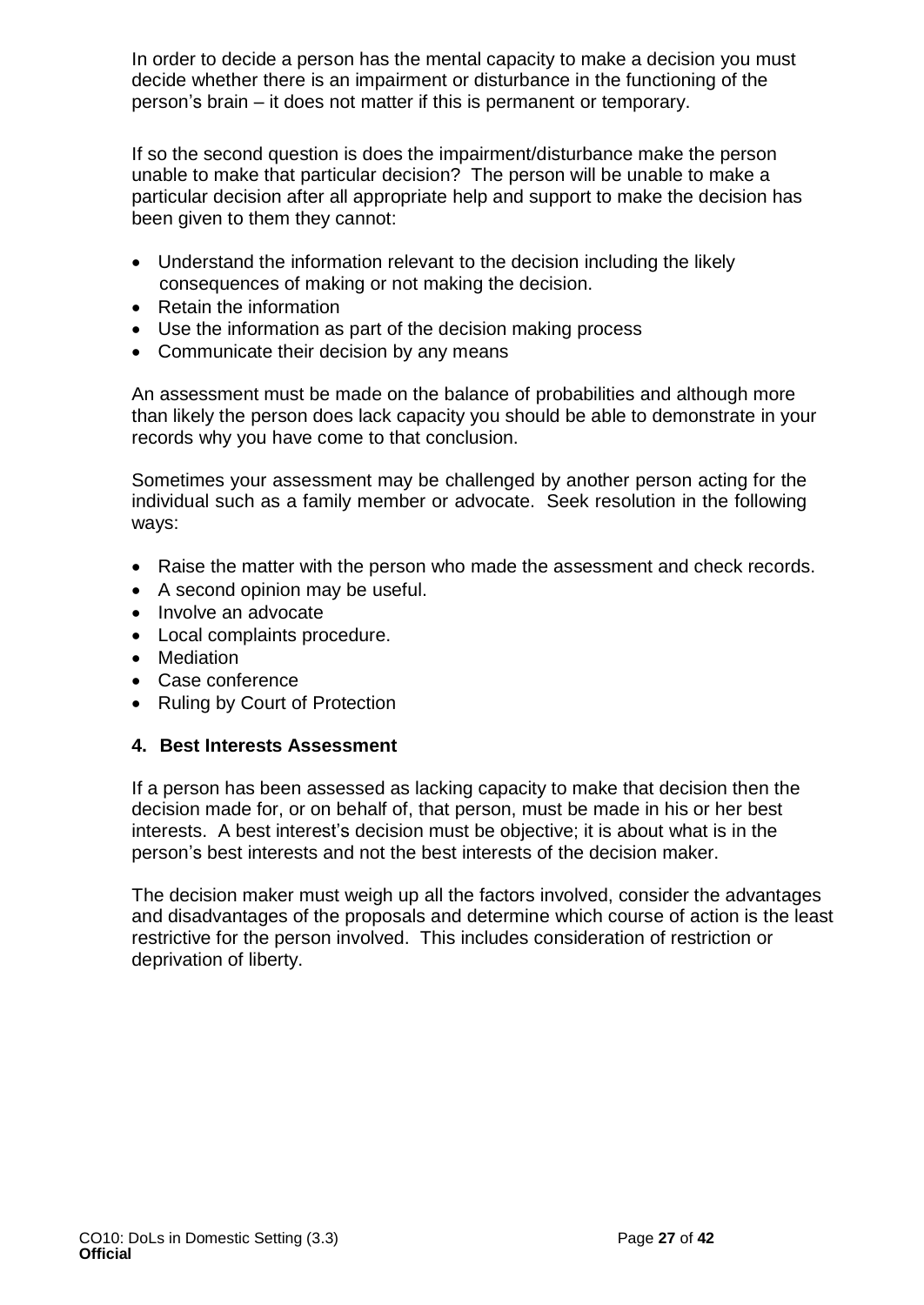By best interests we mean:

- The decision maker has considered all relevant circumstances, including any written statements made while the patient had capacity must also be taken into account and any other information relevant to this decision
- Equal consideration and non-discrimination not to make an assumption that a decision is made merely on the basis of a person's age or condition,
- The decision maker has considered whether the person is likely to regain capacity – can the decision be put off until then?
- Permitting and encouraging participation the person has been involved as fully as possible in the decision, with the appropriate means of communication or using other people to help the person participate in the decision making process. Healthcare professionals are therefore required to make enquiries of relatives, carers and friends of the patient. Consideration must be given as far as reasonably ascertainable to the person's past and present wishes and feelings, and the beliefs, values and any other factors that would be likely to be taken into account if the person had capacity, and to take into account, if practicable and appropriate the views of people who have formally or informally been involved with, or named by, the incapacitated person.
- Special considerations for life sustaining treatment the decision maker is NOT motivated by a desire to bring about the person's death.
- Taking into account the views of any IMCA or Attorney appointed by the person or the Court of Protection.
- Consider whether there is a less restrictive alternative or intervention that is in the person's best interests.

When determining someone's best interests you must be able to demonstrate:

- That you have carefully assessed any conflicting evidence and
- Provide clear, objective reasons as to why you are acting in the person's best interests.

As far as possible try to ascertain:

- Has the person set out their views in a document, appointed a person to act on their behalf, or do they have friends or family involved in their care?
- If practicable and appropriate you must consult with, and take in to account, the views of the following:
	- o A Nominated Person
	- o Lasting Power of Attorney appointed
	- o Enduring Power of Attorney appointed
	- o Court Appointed Deputy
	- o Other persons engaged in caring for, or interested in, the person.

A Best Interest Meeting will need to be arranged with the relevant consultees.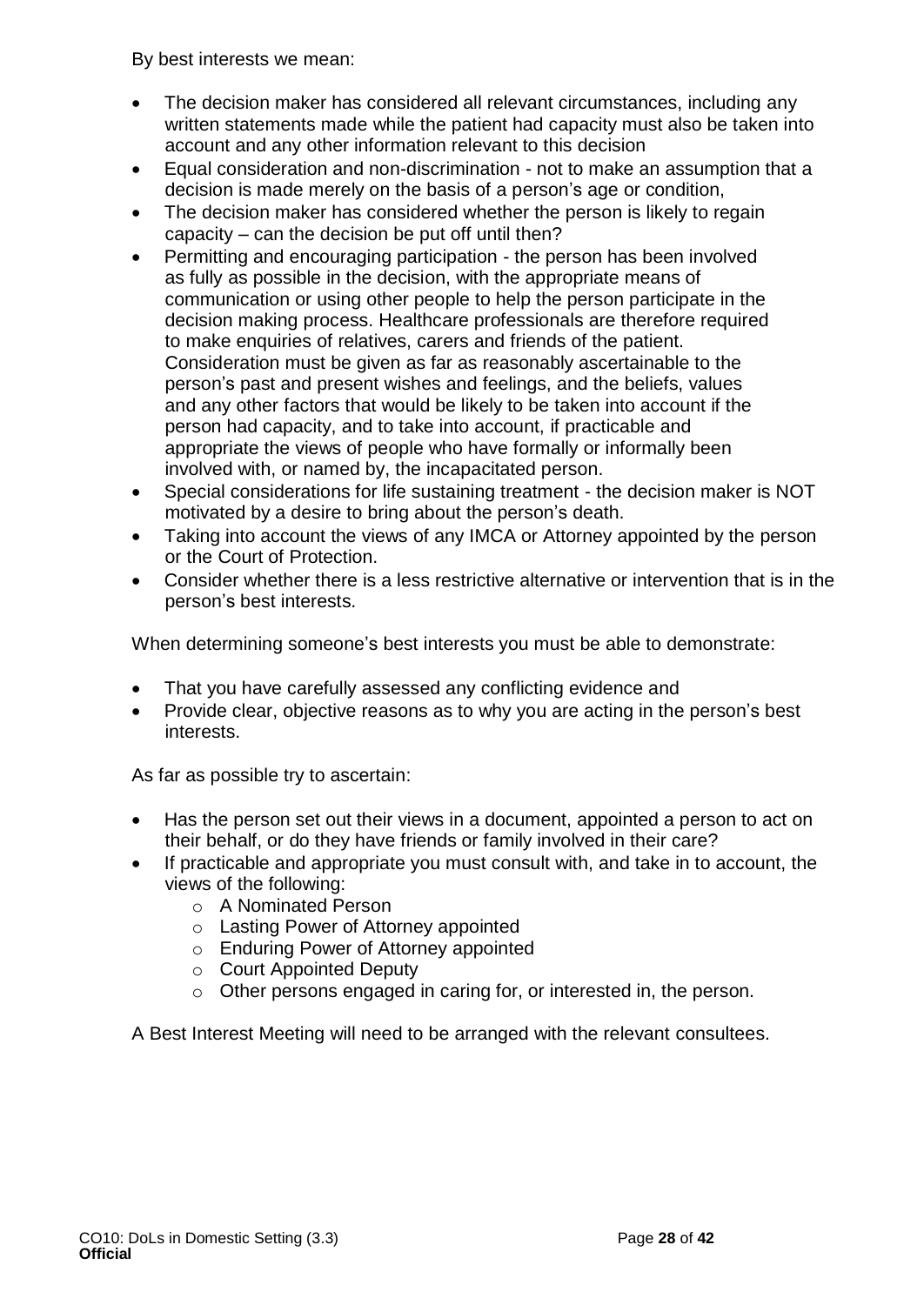## **5. Challenging the Result of an Assessment of Capacity or Best Interests Decision**

Your assessment of capacity may be challenged. It is important that everything you do is carefully documented.

It may be challenged in the following ways:

- Raised directly with you
- Request for a second opinion
- Involving an advocate NOT an IMCA
- Complaints procedure
- Court of Protection

However every effort should be made to resolve disagreements as informally as possible. Of importance are the following:

- How robust is the risk assessment?
- Has everything been recorded?
- Degree of 'contentiousness' of best interest decision between those involved in the person's care, i.e. the level of disagreement by family or IMCA as to proposed course of action?
- Is there a possibility of conflict of interest between family members and person, e.g. over finances?
- Urgency with which decision needs to be made?
- Degree to which decision/intervention can be reversed (undone)? The more irreversible, the higher the level of consultation required. Potential risks to the person and implications if a decision is made, not made or not reversed, including where other dependents are involved (e.g. children)

The Code of Practice makes it clear that any dispute about the interests of a person who lacks capacity should be resolved in a quick and cost effective manner.

Where significant persons are involved in the person's life every effort should be made to consult with, and involve, them and arrive at an agreed decision provided this is felt to be in that person's best interests and meets their assessed social and/or medical needs.

Where agreement cannot be reached seek assistance from your line manager or a senior manager in this process, further meetings may be necessary including seeking legal advice.

If no agreement can be reached the family or carers have recourse to the CCG complaints procedures of the agencies involved.

Recourse to the Court of Protection should be the last resort if no agreement can be reached. The equality and diversity lead should be consulted at this stage.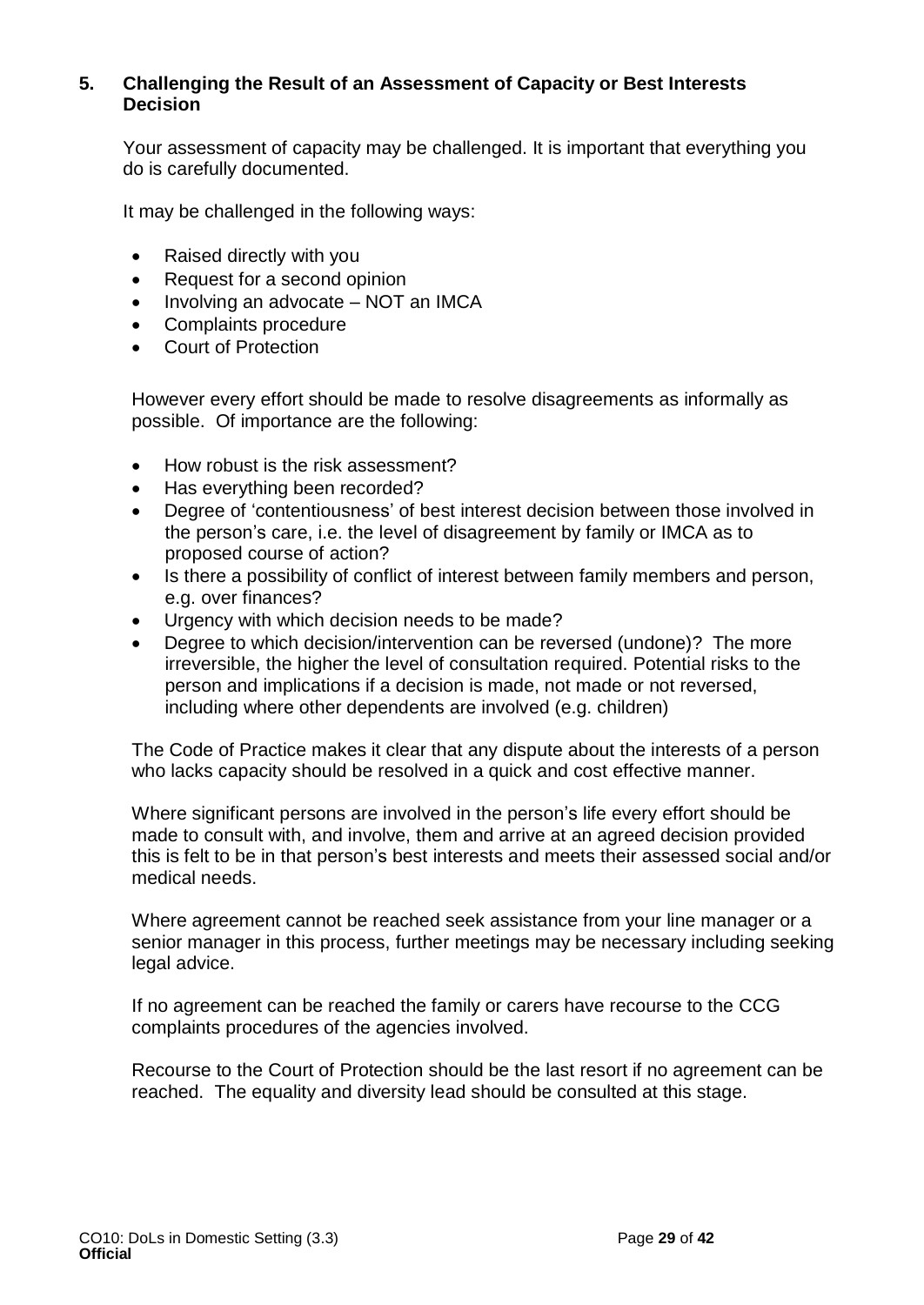## **Identification of Deprivation of Liberty**

### <span id="page-29-1"></span><span id="page-29-0"></span>**Identifying a Deprivation of Liberty where the person is subject to 'continuous supervision and control, and is not free to leave'.**

The Mental Capacity Act Deprivation of Liberty Safeguards (MCA DoLS) provides protection for vulnerable people whose care or treatment arrangements might amount to a deprivation of their liberty and who lack the capacity to consent to those arrangements. The accommodation settings in which a person might be deemed to be deprived of their liberty include, but are not limited to, 'domestic settings' such as:

- Supported housing (where support is provided on a 24/7 basis)
- Shared lives and adult placement schemes
- Residential colleges
- The individual's own home

The 'acid test' for whether those arrangements amount to a deprivation of liberty is as follows:

- Is the individual subject to continuous supervision and control, and
- Is the individual NOT free to leave the placement, and
- Is the individual unable to consent to such arrangements

If the answer to all of the above questions is 'Yes', then the person is deprived of their liberty and authorisation must be sought for that to continue in each case. If the deprivation of liberty is occurring in a domestic setting as listed above then an application must be made to the Court of Protection for that to be authorised. A deprivation of liberty that does not have the appropriate authorisation will be unlawful.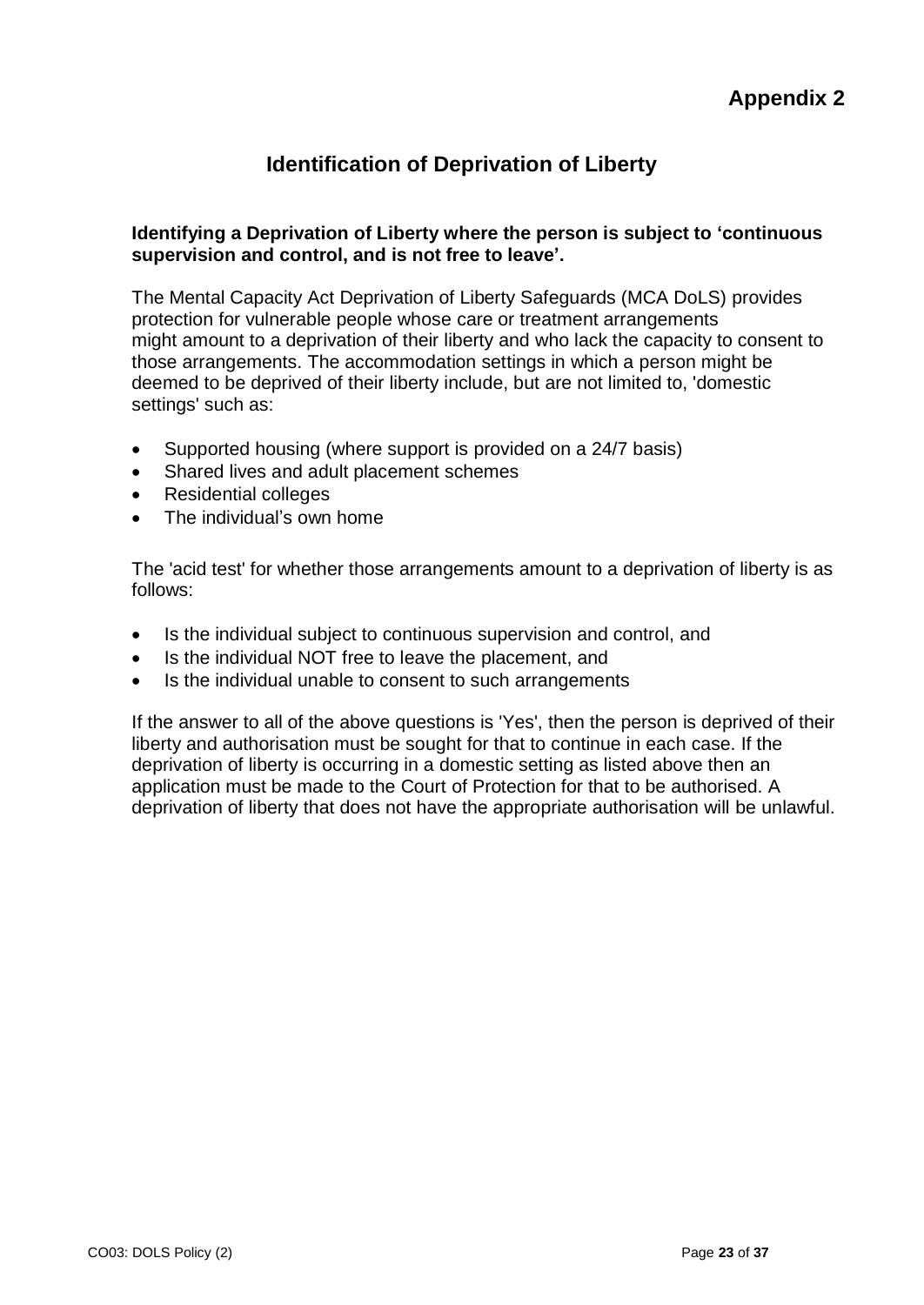## **DoLS Aide Memoire**

<span id="page-30-1"></span><span id="page-30-0"></span>NB. This **does not** replace Professional Responsibility to ensure that both the guidance within the Mental Capacity Act and the Deprivation of Liberty Act are followed.

**Warning: This guide does not apply to individuals detained under the Mental Health Act 1983 (MHA), as amended by the MHA 2007, however may be used in parallel with the MHA in some individual cases – see Codes of Practice.**

Stage 2 : Follow the Stage 1: Follow the Stage 3: Consider Principles of the MCA Principle of MCA ref: whether proposal ref **Capacity Assessment** amounts to a around a specific Completing a Best deprivation decision **Interest Decision** 

### **Three Stage Test – To aid practitioner to identify potential Domestic DoLS**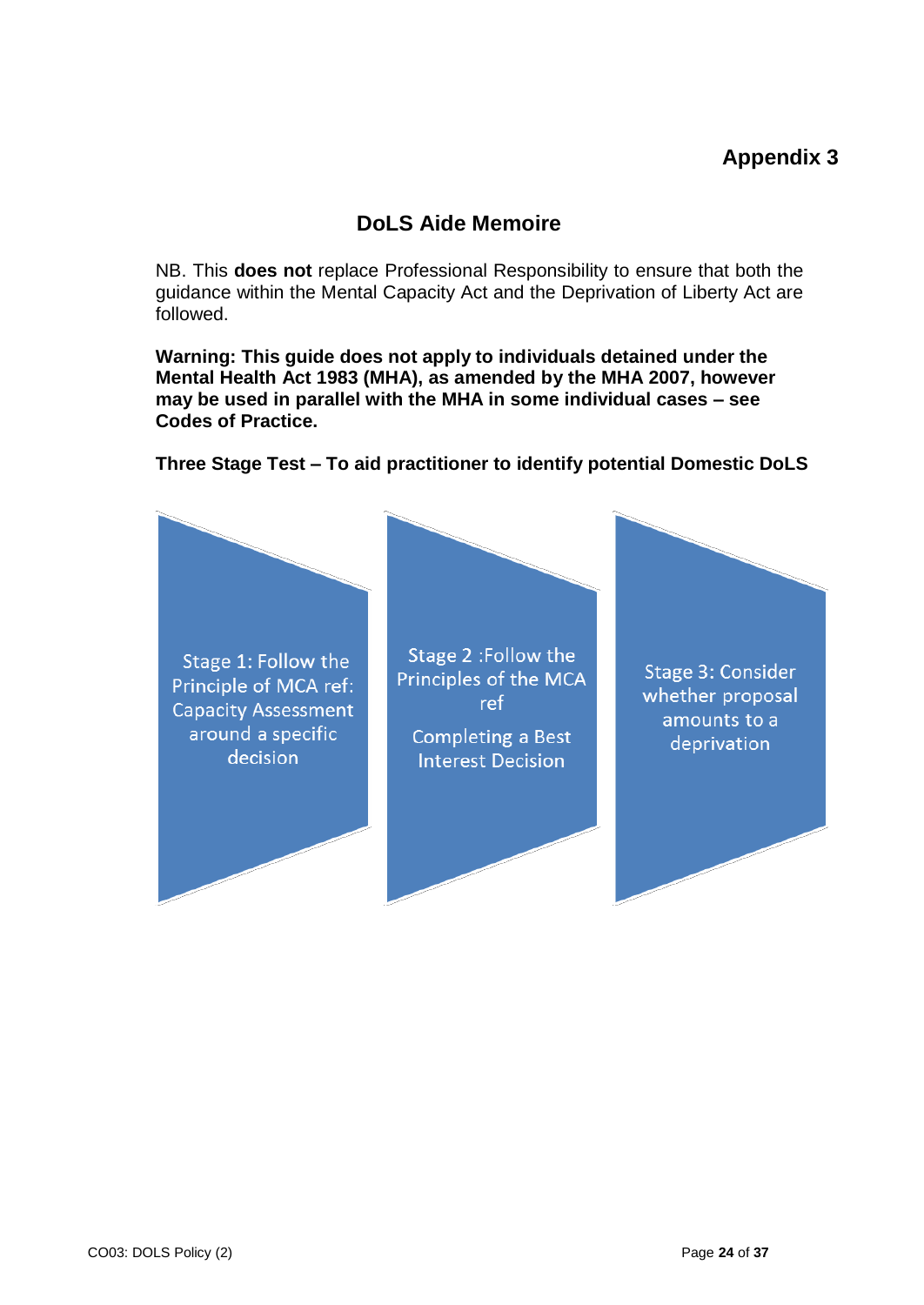# **Stage 1: Mental Capacity Assessment**

| <b>Relevant Person's</b>                                                                                                         |                                                             | Accommodation                                                                                                                                                                              |          |  |
|----------------------------------------------------------------------------------------------------------------------------------|-------------------------------------------------------------|--------------------------------------------------------------------------------------------------------------------------------------------------------------------------------------------|----------|--|
| Name<br>Date of uptake of                                                                                                        |                                                             | type<br>Date of current                                                                                                                                                                    |          |  |
| residence or                                                                                                                     |                                                             | assessment or                                                                                                                                                                              |          |  |
| admission                                                                                                                        |                                                             | review                                                                                                                                                                                     |          |  |
|                                                                                                                                  |                                                             | Mental Capacity Assessment: Have regard to the 5 Statutory Principles of the MCA 2005                                                                                                      |          |  |
|                                                                                                                                  |                                                             | Test of Capacity (refer to Mental Capacity Act Section 2 & 3, and the Code of Practice                                                                                                     |          |  |
| Chapter 4)                                                                                                                       |                                                             |                                                                                                                                                                                            |          |  |
| Part One - Does the person have an impairment of, or a disturbance in, the                                                       |                                                             |                                                                                                                                                                                            |          |  |
| functioning of mind or brain?                                                                                                    |                                                             |                                                                                                                                                                                            |          |  |
|                                                                                                                                  |                                                             | If no, the person is deemed to have capacity by law. Stop the assessment at this                                                                                                           | Yes / No |  |
|                                                                                                                                  |                                                             | point and seek advice from the care coordinator or a manager. If yes, include                                                                                                              |          |  |
| evidence below, then proceed to part two.<br>Evidence:                                                                           |                                                             |                                                                                                                                                                                            |          |  |
|                                                                                                                                  |                                                             |                                                                                                                                                                                            |          |  |
|                                                                                                                                  |                                                             |                                                                                                                                                                                            |          |  |
|                                                                                                                                  |                                                             |                                                                                                                                                                                            |          |  |
|                                                                                                                                  |                                                             |                                                                                                                                                                                            |          |  |
|                                                                                                                                  |                                                             |                                                                                                                                                                                            |          |  |
|                                                                                                                                  |                                                             | <b>Part Two -</b> Does this impairment prevent the person from deciding to remain resident for the                                                                                         |          |  |
|                                                                                                                                  |                                                             | purpose of receiving care or treatment? Note: This may require decision specific capacity                                                                                                  |          |  |
|                                                                                                                                  |                                                             | assessments in relation to specific aspects of the care regime and what this involves for<br>the person. The 4 elements of the functional capacity test must be addressed below - does the |          |  |
| person:                                                                                                                          |                                                             |                                                                                                                                                                                            |          |  |
| 1) Understand the information                                                                                                    |                                                             | 2) Retain the information long                                                                                                                                                             |          |  |
| relevant to the decision?                                                                                                        | Yes / No                                                    | enough to come to a decision?                                                                                                                                                              | Yes / No |  |
| 3) Weigh the information in order                                                                                                |                                                             |                                                                                                                                                                                            |          |  |
| to come to a decision?                                                                                                           | Yes / No                                                    | 4) Communicate their decision?                                                                                                                                                             | Yes / No |  |
| Evidence:                                                                                                                        |                                                             |                                                                                                                                                                                            |          |  |
|                                                                                                                                  |                                                             |                                                                                                                                                                                            |          |  |
|                                                                                                                                  |                                                             |                                                                                                                                                                                            |          |  |
|                                                                                                                                  |                                                             |                                                                                                                                                                                            |          |  |
|                                                                                                                                  |                                                             |                                                                                                                                                                                            |          |  |
| Outcome of part two of the                                                                                                       |                                                             |                                                                                                                                                                                            |          |  |
| YES: the person has capacity If the answer to all of the<br>questions in part 2 above is "Yes" the person has the<br>assessment: |                                                             |                                                                                                                                                                                            |          |  |
| capacity to make a decision reference his/her<br>Does the relevant person have                                                   |                                                             |                                                                                                                                                                                            |          |  |
| the capacity to consent to remain                                                                                                | accommodation. Seek advice from the care coordinator or     |                                                                                                                                                                                            |          |  |
| at the home/be admitted to the                                                                                                   | a manager                                                   |                                                                                                                                                                                            |          |  |
| accommodation?                                                                                                                   | NO: the relevant person lacks capacity                      |                                                                                                                                                                                            |          |  |
|                                                                                                                                  | If the answer to any of the questions in part 2 is "No" the |                                                                                                                                                                                            |          |  |
|                                                                                                                                  | person lacks the capacity to decide to remain in or move    |                                                                                                                                                                                            |          |  |
|                                                                                                                                  | to the accommodation. Please continue with the Individual   |                                                                                                                                                                                            |          |  |
|                                                                                                                                  | Scale Tool below.                                           |                                                                                                                                                                                            |          |  |

Completed by:…………………………………… Date:…………………………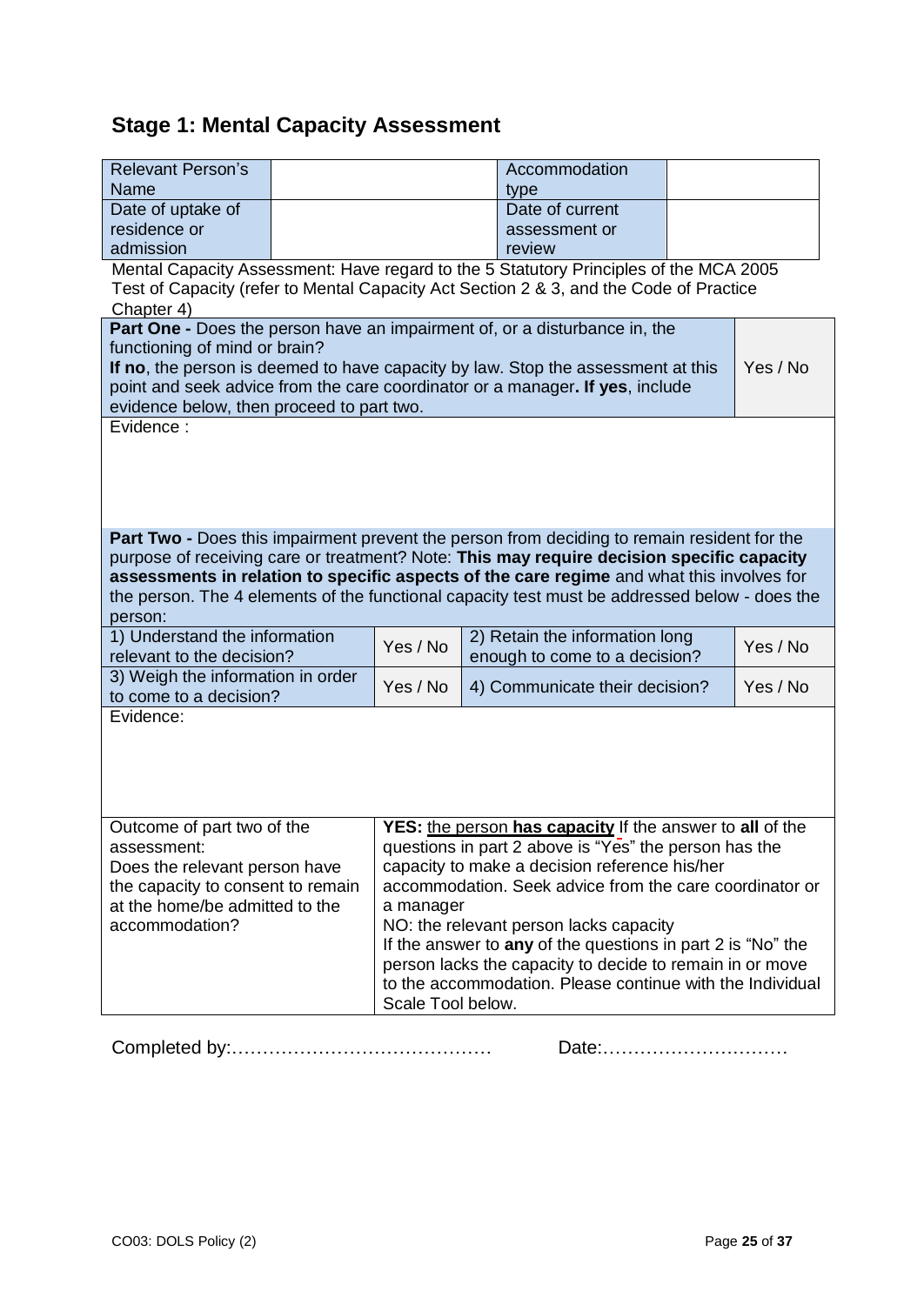## **Stage 2: Best Interest Decision**

Please refer to chapter 5 of the Mental Capacity Act (MCA) Code of Practice – the statutory checklist - before completing a best interest decision. The person should be given every opportunity to be involved in the process.

| Name of adult:           |
|--------------------------|
| Date of Birth:           |
| Person's first language: |

Name of decision maker(s):

Job title / role(s): Date the decision was made:

### Section 1: The decision to be made

Describe the decision that needs to be made:

Be as specific and accurate as you can.

**Note** – 1. A best interests decision can only be made once the person has been deemed to lack capacity for the decision in question

2. The decision should be delayed wherever appropriate – e.g. if it is likely the person will regain capacity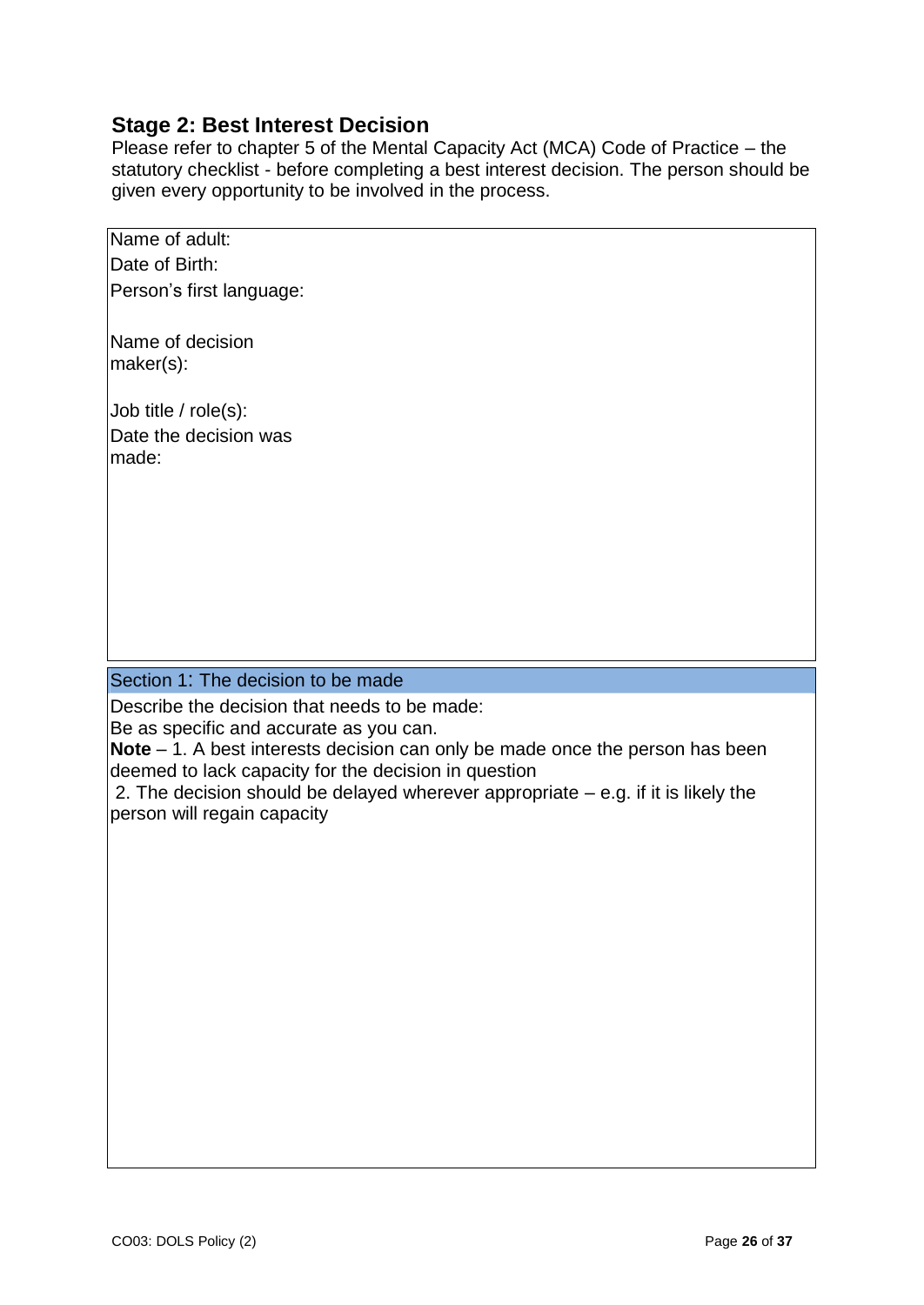Section 2: People consulted as part of the decision making process Note: A best interest meeting is not a statutory requirement. In many cases, alternative consultation methods e.g. email or telephone are likely to be more appropriate and time efficient. Name: Role / relationship to the person: Contact details (where appropriate): Name: Role / relationship to the person: Contact details (where appropriate): Name: Role / relationship to the person: Contact details (where appropriate): Add additional names where required Section 3: IMCA Instruction If an Independent Mental Capacity Advocate (IMCA) has been instructed, summarise their involvement below:

Full name of IMCA and email/contact details:

IMCA's views:

Section 4: Options available in relation to the decision List all of the options available to the person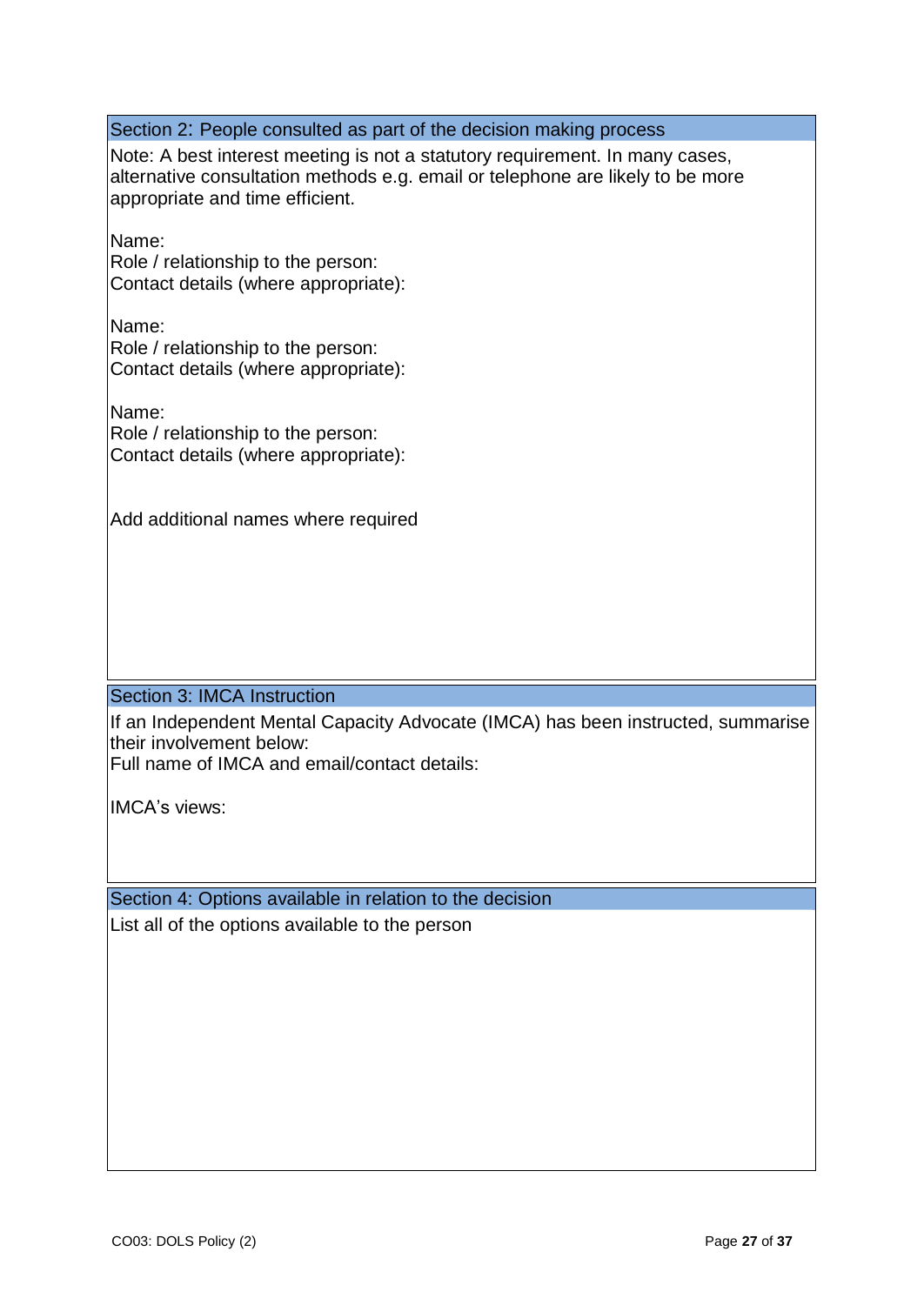Section 5: Gathering Information

In each case you should list the name and role of the person providing the information.

(i) What are the person's past and/or present wishes or feelings relating to the decision?

(ii) What are the person's values and/or beliefs that relate to the decision (including cultural or religious considerations)

(iii) Are there any other factors that **the person** would want to be considered as part of the decision making process

(iv) What are the risks and benefits of each option?

(iv) What other factors that should be considered – for example: future implications of the decision (welfare, social and medical); safety concerns relating to specific options or how restrictive each choice might be.

Section 6: The decision reached in the person's best interests Clearly state the decision reached and explain your rationale for it:

Disagreement: If there is disagreement consider the options outlined in the MCA Code of Practice:

- Involve an advocate
- Hold a case conference/best interests meeting if this has not already been done
- Get a second opinion or attempt some form of mediation
- Pursue a complaint through the organisation's formal procedures
- Consider whether it is necessary to approach the Court of Protection for a decision where all other attempts to resolve the disagreement have failed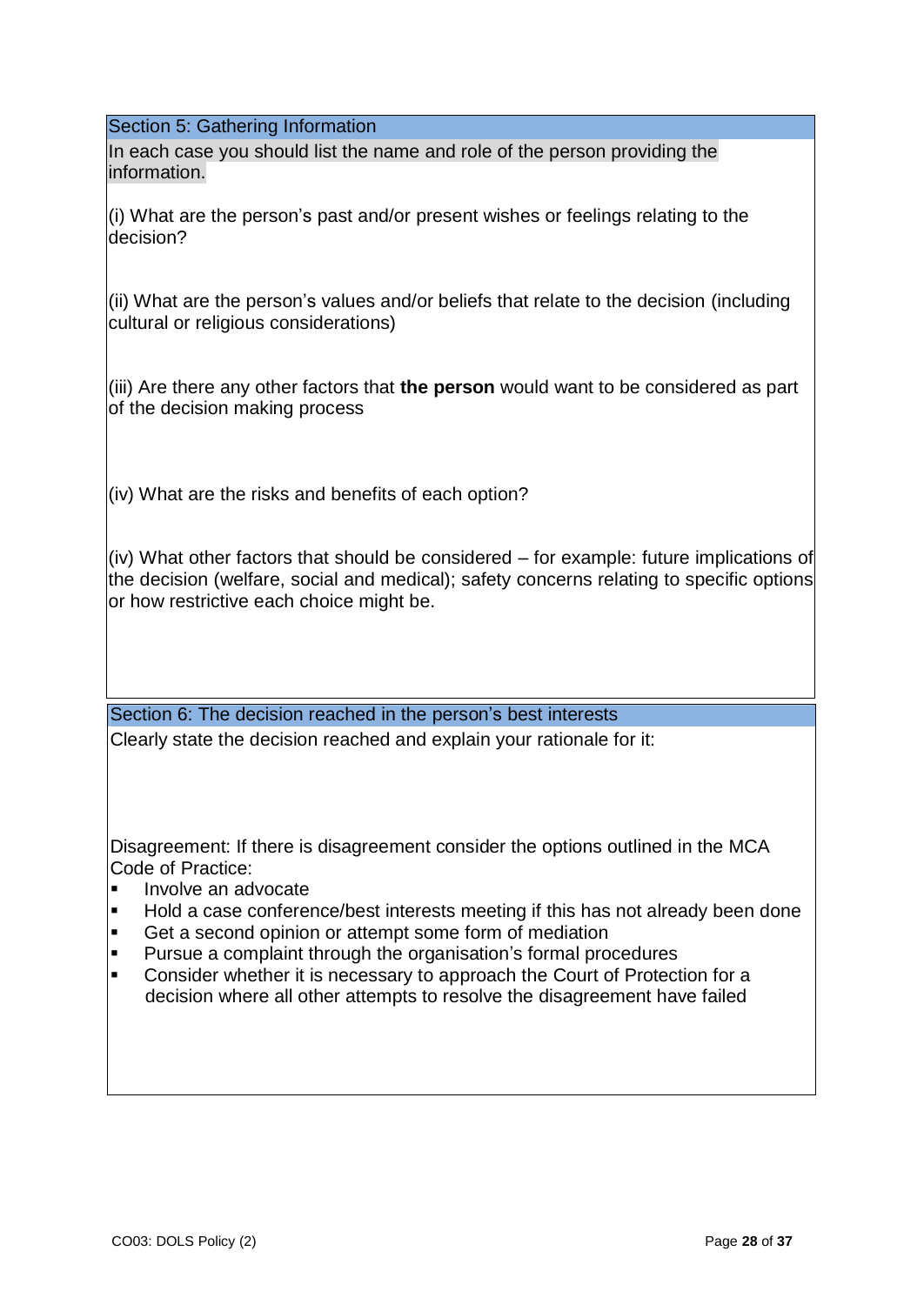Section 7: Review

Describe any circumstances in which a review of the decision would be necessary:

Date of review (if required): Signature of decision maker(s): Date:

Based at: Contact telephone number: Email address:

This section has purposefully been left blank for your notes. You might wish to include a summary of one or all of the following points:

- The best interest meeting discussion, including any balance sheets used and/or the views of absent parties
- An outline of the capacity assessment (main evidence/views)
- Any disadvantages which are inherent in the decision made and how any risks will be mitigated
- Any restrictions that might be needed in order to implement the decision
- Who will talk to the client about the outcome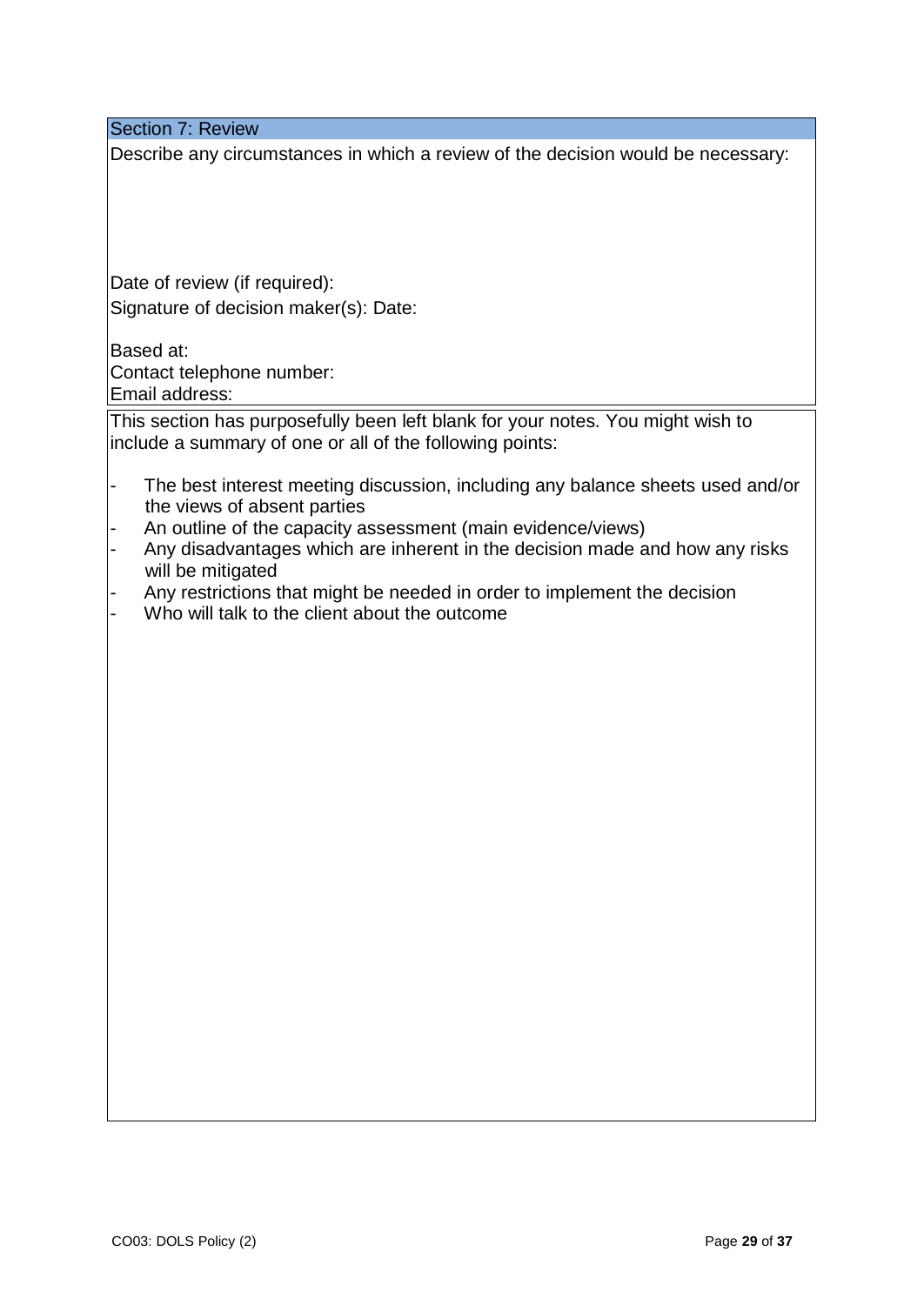#### **Best Interests form: Guidance for decision makers**

Deciding who the decision maker should be:

The Act is not prescriptive about who the decision maker should be. It is the person or organisation concerned with the Act of care of treatment at the time that must satisfy themselves about the individual's capacity and, where relevant, best interests. The Code of Practice provides a list of factors to consider when deciding who should adopt this role (5.8) and in practice this means that a range of decision makers might be involved with a person who lacks capacity depending on the decision to be made.

As a general rule, the person who will be carrying out/implementing the decision should be the person to make the decision.

In some instances it might be appropriate for the decision to be made jointly by, for example, a multi-disciplinary team. It is important to consider if there is someone, or something, already in place that might have the legal power to make the decision.

| <b>Advanced Decision to</b>                                                                                                                         | If a valid and applicable decision to refuse treatment                                                                                                                                                                                                                                                                                                                                                                       |
|-----------------------------------------------------------------------------------------------------------------------------------------------------|------------------------------------------------------------------------------------------------------------------------------------------------------------------------------------------------------------------------------------------------------------------------------------------------------------------------------------------------------------------------------------------------------------------------------|
| <b>Refuse Treatment</b><br>${ADRT}$                                                                                                                 | has been made, it cannot be overruled. Doubts about<br>validity must be determined by the Court of Protection                                                                                                                                                                                                                                                                                                                |
| <b>Registered Lasting</b><br><b>Power of Attorney -</b><br><b>Personal Welfare</b>                                                                  | Unless restrictions or conditions have been added, the<br>attorney/s can make decisions in the person's best<br>interests about residence, contact, day-to-day care,<br>medical treatment, care packages, social or<br>educational activities, correspondence and papers,<br>access to personal information and complaints                                                                                                   |
| <b>Registered Enduring</b><br><b>Power of Attorney or</b><br><b>Registered Lasting</b><br><b>Power of Attorney -</b><br><b>Property and Affairs</b> | Unless specifically restricted, the attorney can make<br>decisions in the person's best interests about<br>buying/selling property, banking, benefits, pensions,<br>rebates, income, inheritance, tax, mortgages, rent,<br>household expenses, insurance, maintenance of<br>property, investments, repaying loans, payment of<br>medical or care fees, purchasing vehicles, equipment<br>or any other help the person needs. |
| <b>Court Appointed</b><br><b>Deputy</b>                                                                                                             | Check whether the Deputy has been appointed to<br>manage Property and Affairs or Personal Welfare and<br>what remit/restrictions the Court has placed on their<br>deputyship                                                                                                                                                                                                                                                 |

See the table below as a guide: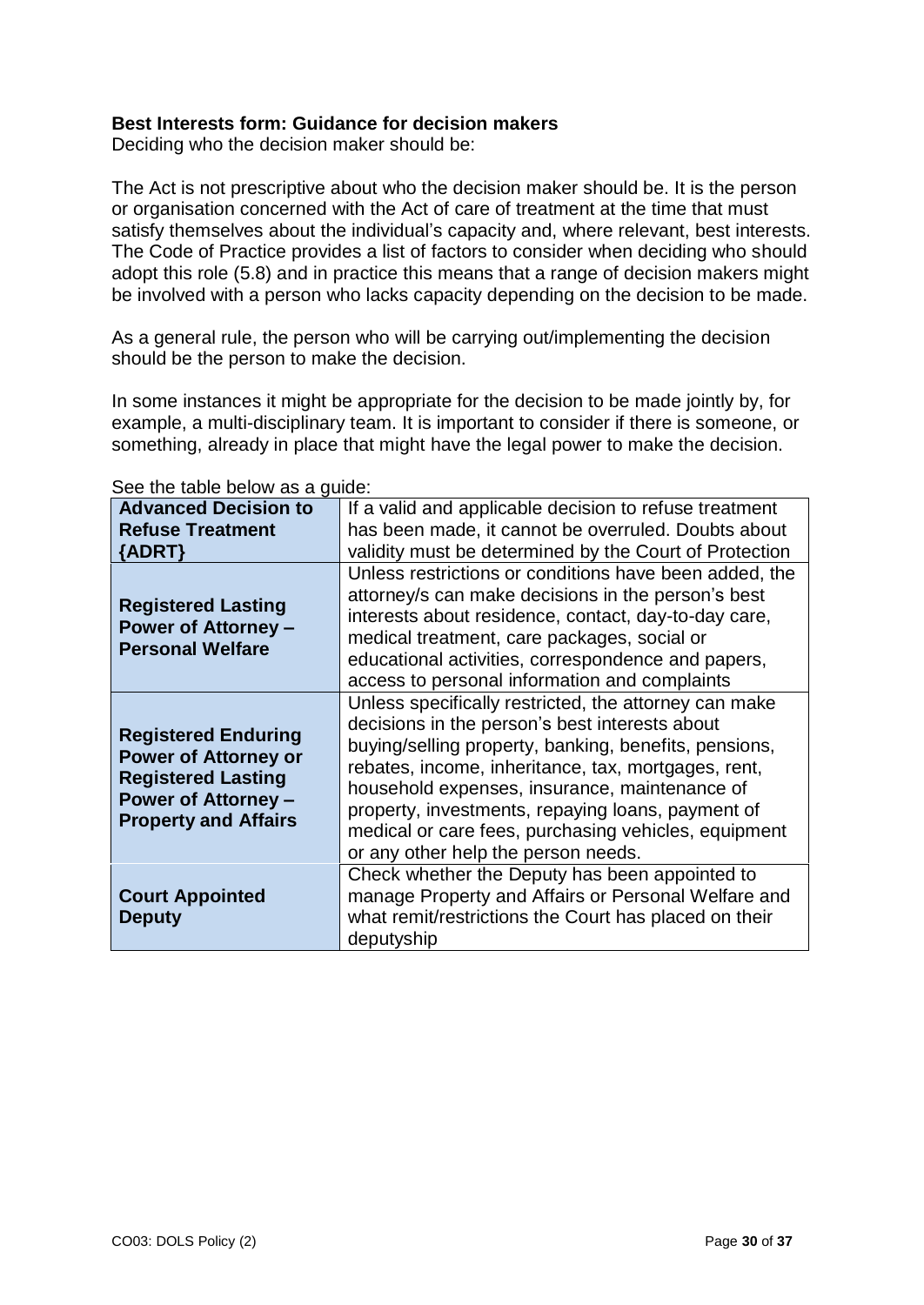## **Section 1: The decision to be made**

The decision maker needs to clarify and document the decision to be made.

- If there is a possibility that the person will regain capacity it might be appropriate to defer the decision. These instances might include:
- The cause of the lack of capacity can be treated
- There is scope for the person to learn new skills or have new experiences which could increase their ability to make decisions
- The person's capacity fluctuates

### **Section 2: People consulted as part of the decision making process**

It is a common misconception that it is only the person's family members that need to be consulted as part of the best interests process. In fact, the Code of Practice doesn't mention "family" in the best interests guidance at all. The people that the MCA asks the decision maker to include in the process are:

- Anyone engaged in caring for the person or interested in their welfare
- Anyone named by the person to be consulted

In the majority of cases this will include a family member but it could equally include a close friend or neighbour. Use the time you have to consult the most relevant people involved in the person's life and any professionals involved with the person.

If there is anyone that you have specifically chosen not to consult you should indicate this on the form and state why you made this decision. If there are safeguarding concerns you should follow your local procedures.

### **Section 3: IMCA instruction / representation**

If the incapacitated person has no friends or family who it would be appropriate to consult as part of the decision making process, there are certain situations in which the Decision Maker must or may need to instruct an IMCA

#### **Section 4: Options available in relation to the decision**

In relation to these options it is best practice to indicate the advantages and disadvantages for each option. How restrictive the decision is will be a factor to consider and it will be important to decide which option (s) are the least restrictive as part of your decision making and the least restrictive option to achieve the support plan should be selected.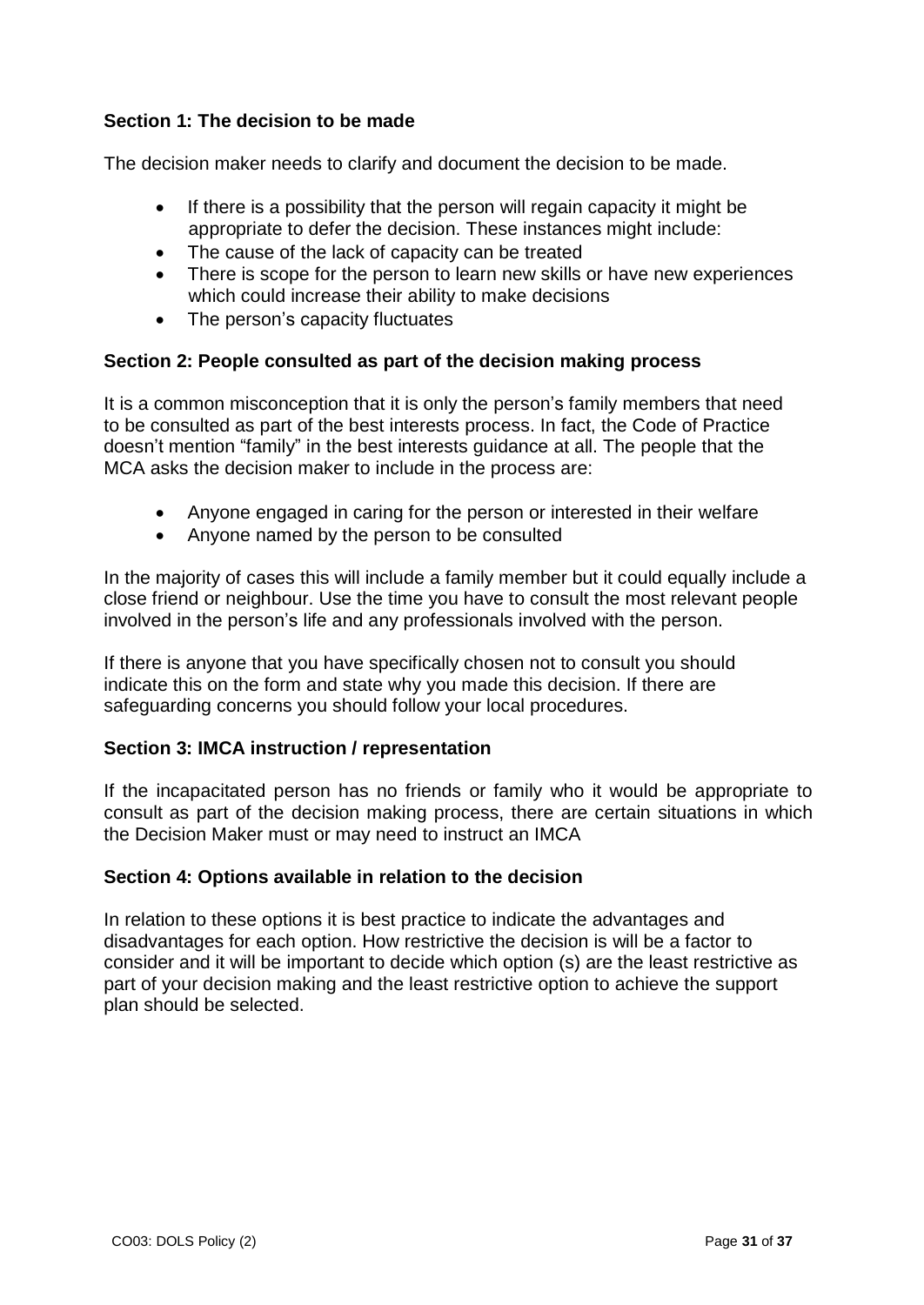## **Stage 3: Consider whether the proposal amounts to a Deprivation**

If the relevant person lacks the capacity to consent to be accommodated, the proposed plan is in the person's Best Interest and the proposed package of support is in a setting other than a hospital or care home, the following questions need to be considered:

To determine whether an individual has been deprived of their liberty, specific factors need to be considered such as the type, duration, effects and manner of implementation of the measures in question. The difference between deprivation of and restriction of liberty is one of degree or intensity; it is useful to envisage a scale which moves from 'restriction' or 'restraint' to 'deprivation of liberty'.

These questions may help establish whether an individual is deprived of their liberty in this context:

- To what extent is the person's ability to access the community limited by themselves and by others and in what circumstances?
- Within their place of residence, to what extent is the person
	- o actively supervised
	- o liable to be supervised
	- o not liable to be supervised by others even when risks may arise?
- Is physical intervention used? If so, how often? What type? For how long? And what effect does it have on the person?
- Do others control their finances?
- How would the care regime respond to the corresponding risks if the person attempted to leave either to access the community or to simply not return?
- Are there regular private times, where the person has no direct carer supervision?
- Is their contact with the outside world restricted? If so, how often? How? For how long?
- And what effect does this have on the person?
- To what extent is the person able to decline assistance when it is available?

Providers should err on the side of caution when deciding what constitutes a Deprivation of Liberty and the above questions should be used as an 'Aide Memoire' only and is not substitute for professional judgement. Following completion and identification of a potential deprivation, submit this to the identified responsible commissioner to consider the need for an assessment.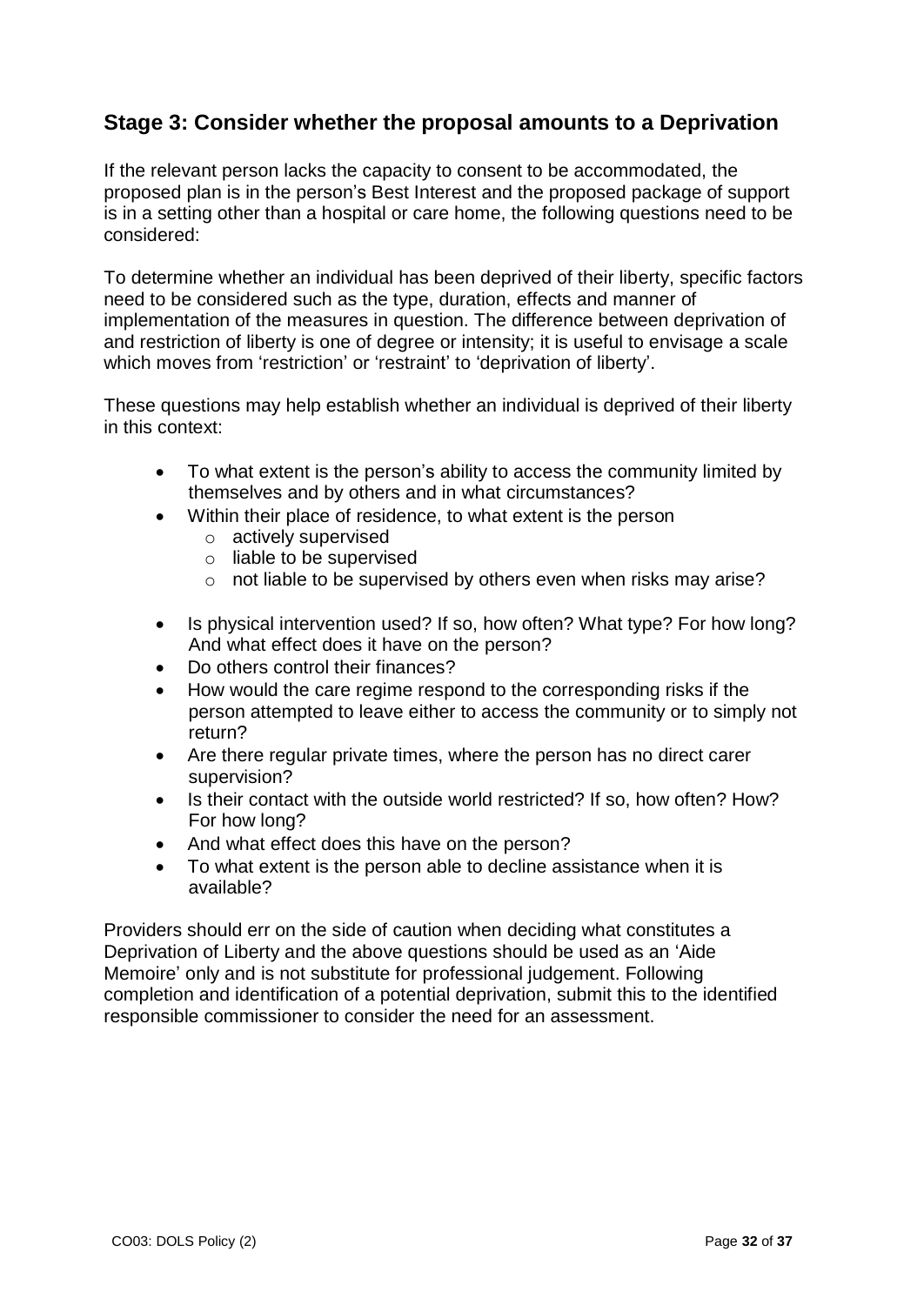| <b>Date Completed</b> | Date of notification to<br><b>CCG</b> | <b>Identified Person at CCG</b> |
|-----------------------|---------------------------------------|---------------------------------|
|                       |                                       |                                 |

| Signed:                     | Date:                          |
|-----------------------------|--------------------------------|
| <b>Position / Job role:</b> | <b>Location of assessment:</b> |
|                             |                                |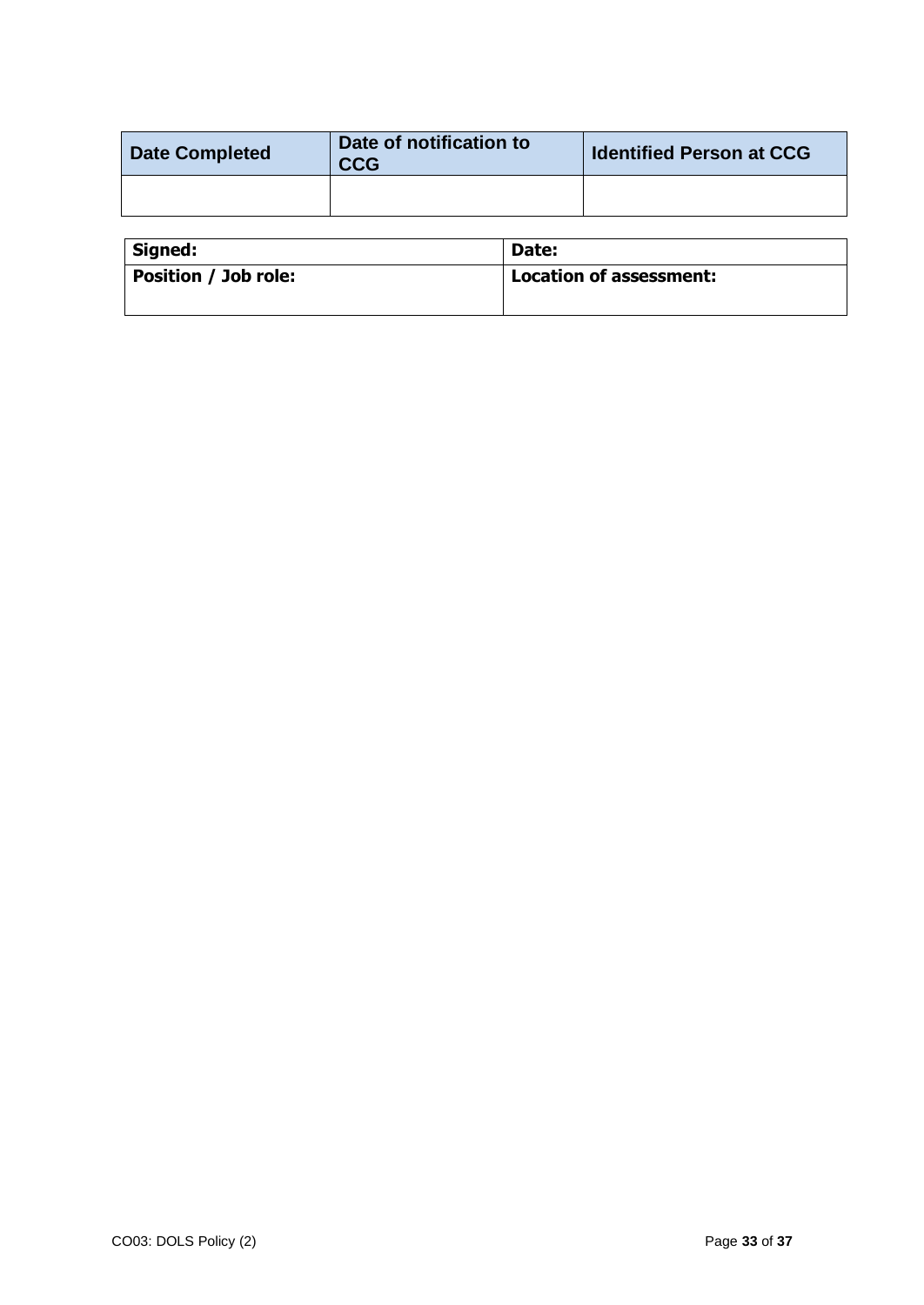



**North of England Commissioning Support** 

<span id="page-40-0"></span>Partners in improving local health

## **ACCESS TO LEGAL ADVICE FOR CLINICAL COMMISSIONING GROUPS**

NECS Governance Team provides a service to facilitate access to legal advice for CCGs, some of which are signed up to the HealthTrust Europe Framework. However, depending on the nature and urgency of the advice required, the CCG officer with gatekeeper responsibility for legal affairs may agree that the requester may make direct contact with the legal adviser on the approved list for specific purposes.

This form should be completed and forwarded to the NECS Senior Governance Manager for action. An estimate will be obtained by the NECS Senior Governance Manager and shared with the CCG officer with gatekeeper responsibility for legal affairs for approval of the spend. Once costs are agreed, the NECS Senior Governance Manager will confirm this with the legal firm and pass on individual contact details of the requester to progress the legal advice.

Details of all requests for legal advice will be logged by the NECS Senior Governance Manager therefore in any circumstances where the CCG gatekeeper for legal affairs agrees that a direct contact may be made between the requester and a legal firm the NECS Senior Governance Manager will need to be informed of agreed costs so that these can be logged on the register.

| Date or request                     |  |
|-------------------------------------|--|
| Name of requester                   |  |
| <b>Job title</b>                    |  |
| <b>Location / address</b>           |  |
| Telephone / mobile                  |  |
| <b>E-mail address</b>               |  |
| Name of CCG(s) for which            |  |
| advice is being sought              |  |
| <b>Purpose for which legal</b>      |  |
| advice will be required             |  |
| (avoiding use of personal           |  |
| confidential data)                  |  |
| <b>Brief issues to be addressed</b> |  |
| by legal firm and any               |  |
| particular requirements e.g.        |  |
| whether a face to face              |  |
| meeting is required.                |  |
| <b>Timescale required for</b>       |  |
| advice                              |  |